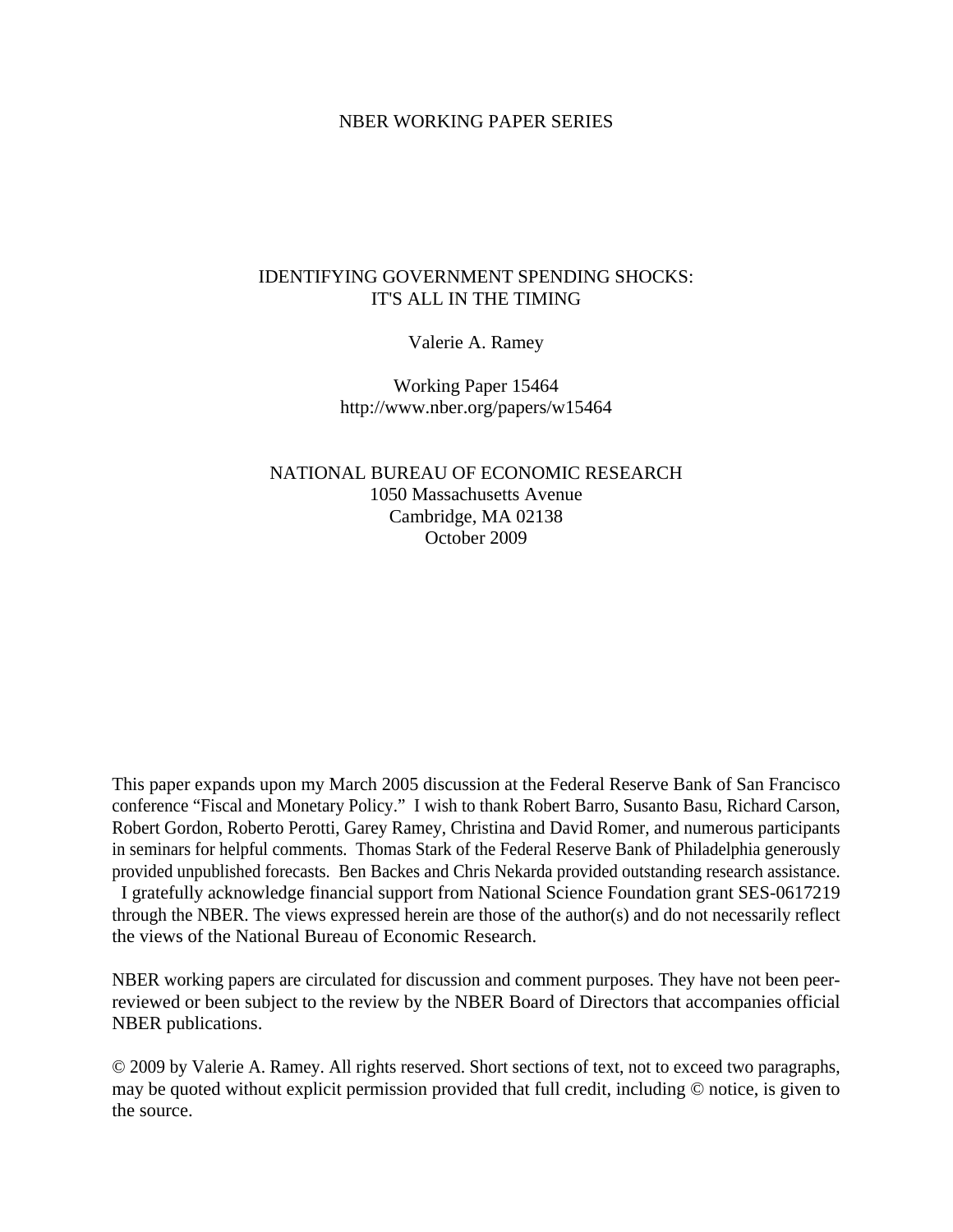Identifying Government Spending Shocks: It's All in the Timing Valerie A. Ramey NBER Working Paper No. 15464 October 2009 JEL No. E62,H3,H56

#### **ABSTRACT**

Do shocks to government spending raise or lower consumption and real wages? Standard VAR identification approaches show a rise in these variables, whereas the Ramey-Shapiro narrative identification approach finds a fall. I show that a key difference in the approaches is the timing. Both professional forecasts and the narrative approach shocks Granger-cause the VAR shocks, implying that the VAR shocks are missing the timing of the news. Simulations from a standard neoclassical model in which government spending is anticipated by several quarters demonstrate that VARs estimated with faulty timing can produce a rise in consumption even when it decreases in the model. Motivated by the importance of measuring anticipations, I construct two new variables that measure anticipations. The first is based on narrative evidence that is much richer than the Ramey-Shapiro military dates and covers 1939 to 2008. The second is from the Survey of Professional Forecasters, and covers the period 1969 to 2008. All news measures suggest that most components of consumption fall after a positive shock to government spending. The implied government spending multipliers range from 0.6 to 1.1.

Valerie A. Ramey Department of Economics, 0508 University of California, San Diego 9500 Gilman Drive La Jolla, CA 92093-0508 and NBER VRAMEY@UCSD.EDU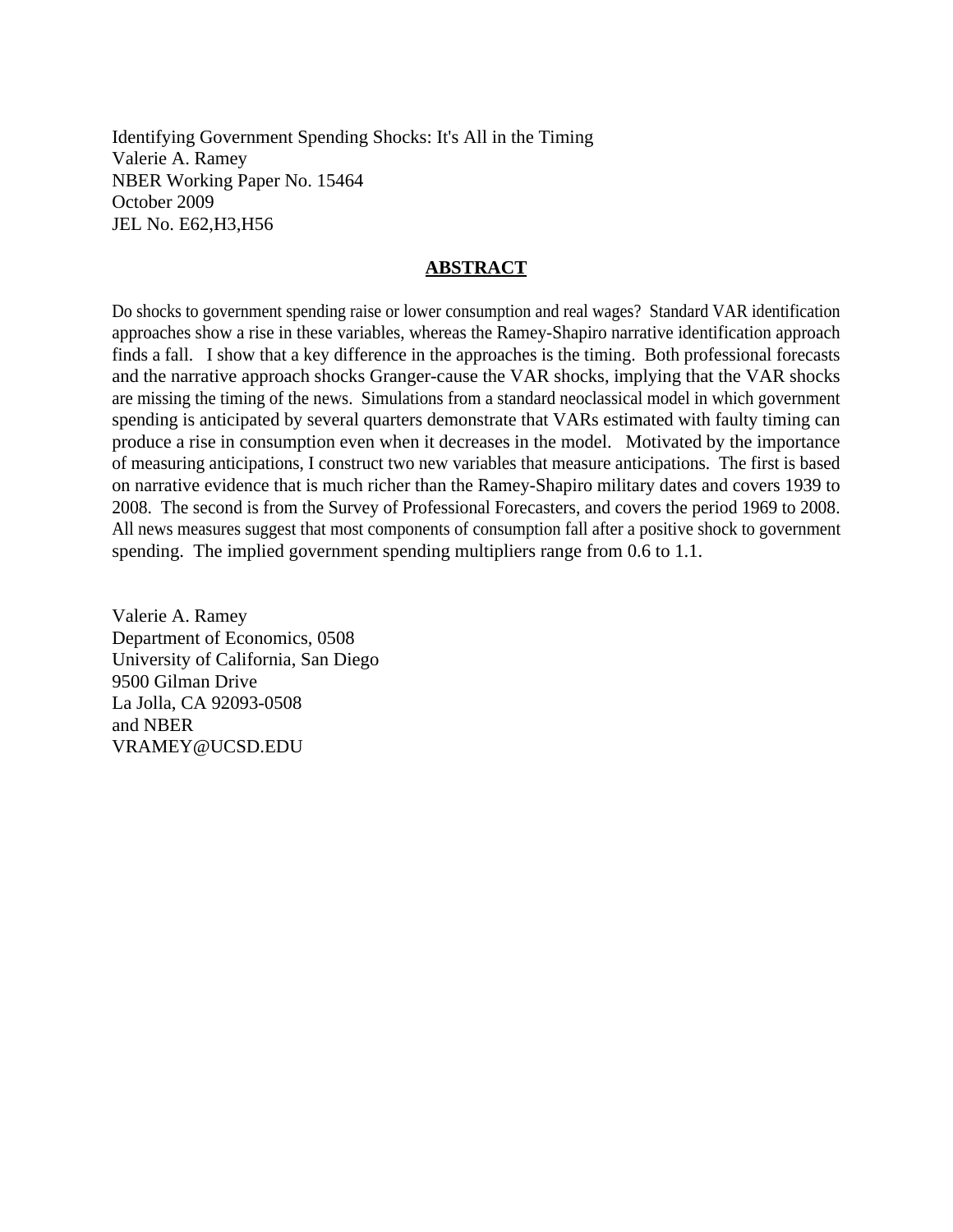#### **I. Introduction**

 How does the economy respond to a rise in government purchases? Do consumption and real wages rise or fall? The literature remains divided on this issue. VAR techniques in which identification is achieved by assuming that government spending is predetermined within the quarter typically find that a positive government spending shock raises not only GDP and hours, but also consumption and the real wage (or labor productivity) (e.g. Rotemberg and Woodford (1992), Blanchard and Perotti (2002), Fatás and Mihov (2001), Mountford and Uhlig (2002), Perotti (2005), Pappa (2005), Caldara and Kamps (2006), and Galí, López-Salido, and Vallés (2007)). In contrast, analyses using the Ramey-Shapiro (1998) "war dates" typically find that while government spending raises GDP and hours, it lowers consumption and the real wage (e.g. Ramey and Shapiro (1998), Edelberg, Eichenbaum, and Fisher (1999), Burnside, Eichenbaum, and Fisher (2004), and Cavallo (2005)). Event studies such as Giavazzi and Pagano's (1990) analysis of fiscal consolidations in several European countries, and Cullen and Fishback's (2006) analysis of WWII spending on local retail sales generally show a negative effect of government spending on private consumption. Hall's (1986) analysis using annual data back to 1920 finds a slightly negative effect of government purchases on consumption.

 Whether government spending raises or lowers consumption and the real wage is crucial for our understanding of how government spending affects GDP and hours, as well as whether "stimulus packages" make sense. It is also important for distinguishing macroeconomic models. Consider first the neoclassical approach, as represented by papers such as Aiyagari, Christiano and Eichenbaum (1992) and Baxter and King (1993). A *permanent* increase in government spending financed by nondistortionary means creates a negative wealth effect for the representative household. The household optimally responds by decreasing its consumption and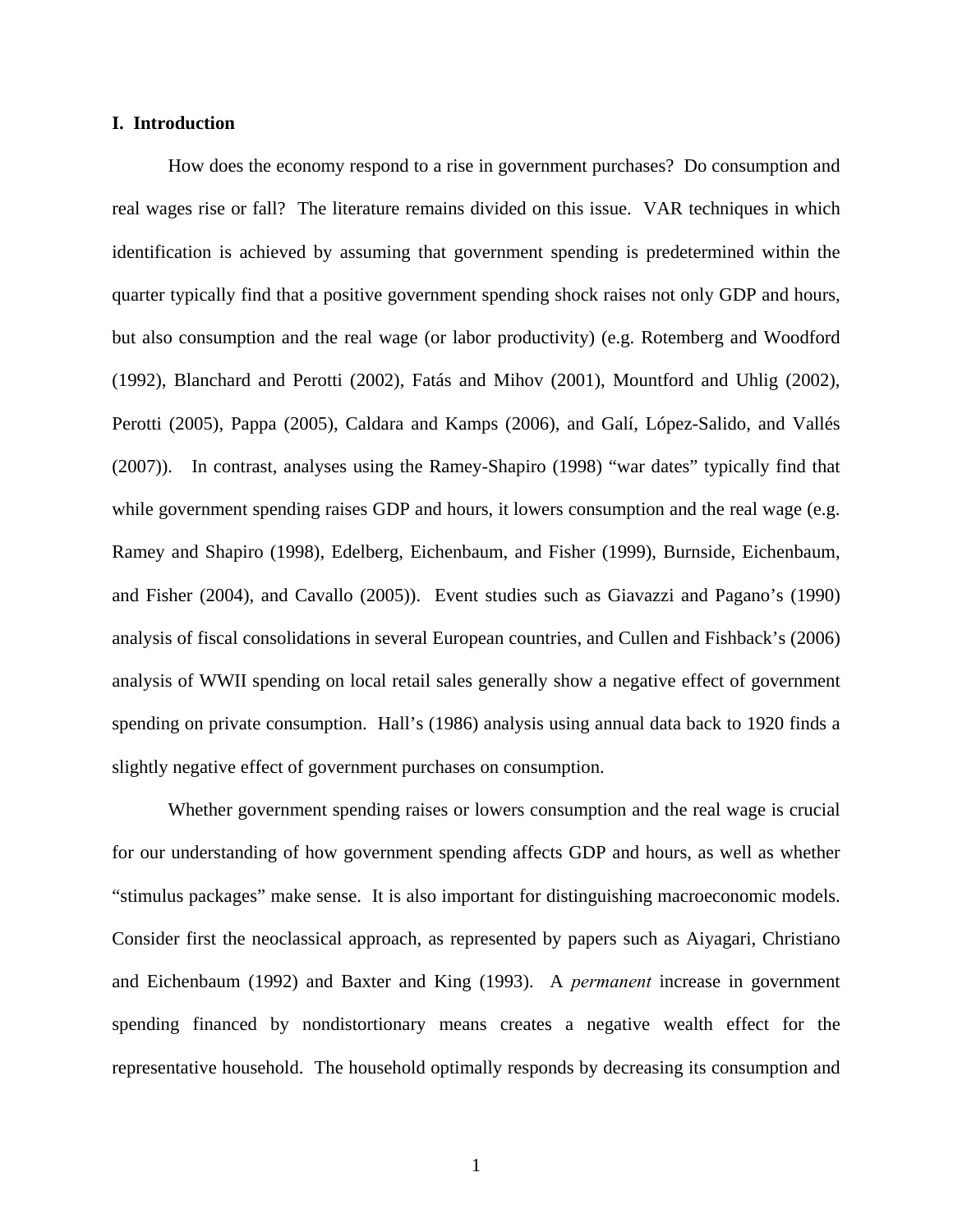increasing its labor supply. Output rises as a result. The increased labor supply lowers the real wage and raises the marginal product of capital in the short run. The rise in the marginal product of capital leads to more investment and capital accumulation, which eventually brings the real wage back to its starting value. In the new steady-state, consumption is lower and hours are higher. A *temporary* increase in government spending in the neoclassical model has less impact on output because of the smaller wealth effect. Depending on the persistence of the shock, investment can rise or fall. In the short run, hours should still rise and consumption should still  $fall.<sup>1</sup>$ 

The new Keynesian approach seeks to explain a rise in consumption, the real wage, and productivity found in most VAR analyses. For example Rotemberg and Woodford (1992) and Devereux, Head and Lapham (1996) propose models with oligopolistic (or monopolistic) competition and increasing returns in order to explain the rise in real wages and productivity. In the Devereux et al model, consumption may rise only if returns to specialization are sufficiently great. Galí, López-Salido, and Vallés (2006) show that only an "ultra-Keynesian" model with sticky prices, "rule-of-thumb" consumers, and off-the-labor-supply curve assumptions can explain how consumption and real wages can rise when government spending increases. Their paper makes clear how many special features the model must contain to explain the rise in consumption.

This paper reexamines the empirical evidence by comparing the two main empirical approaches to estimating the effects of government spending: the VAR approach and the Ramey-Shapiro narrative approach. After reviewing the set-up of both approaches and the basic results,

 $\overline{a}$ 

<sup>&</sup>lt;sup>1</sup> Adding distortionary taxes or government spending that substitutes for private consumption or capital adds additional complications. See Baxter and King (1993) and Burnside, Eichenbaum, and Fisher (2004) for discussions of these complications. Barro (1981) tests predictions from a neoclassical model, but one in which hours do not vary.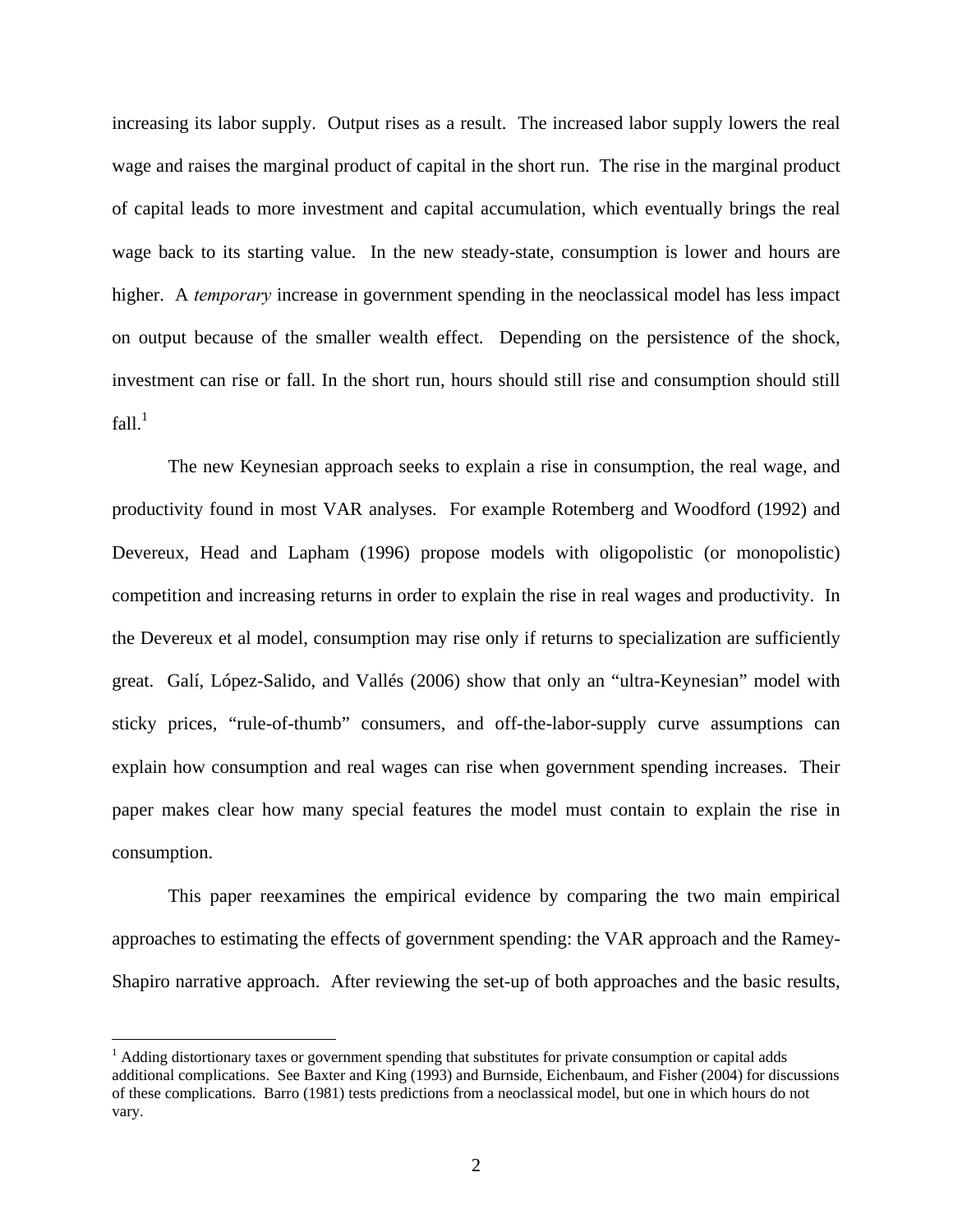I show that a key difference appears to be in the timing. In particular, I show that both the Ramey-Shapiro dates and professional forecasts Granger-cause the VAR shocks. Thus, big increases in military spending are anticipated several quarters before they actually occur. I show this is also true for several notable cases of non-defense government spending changes. I then simulate a simple neoclassical model to demonstrate that failing to account for the anticipation effect can explain all of the differences in the empirical results of the two approaches.

 Although the Ramey-Shapiro military variable gets the timing right, it incorporates news in a very rudimentary way. Thus, in the final part of the paper, I construct two new measures of government spending shocks. The first builds on ideas by Romer and Romer (2007) and uses narrative evidence to construct a new, richer variable of defense shocks. Romer and Romer use information from the legislative record to document tax policy changes. I instead must rely on news sources because government documents are not always released in a timely manner and because government officials have at times purposefully underestimated the cost of military actions. Using *Business Week,* as well as several newspaper sources, I construct an estimate of changes in the expected present value of government spending. My analysis extends back to the first quarter of 1939, so I am able to analyze the period of the greatest increase in government spending in U.S. history. For the most part, I find effects that are qualitatively similar to those of the simple Ramey-Shapiro military variable. When World War II is included, the multiplier is estimated to be around unity; when it is excluded it is estimated to be 0.6 to 0.8, depending on how it is calculated.

 Unfortunately, the new defense news shock variable has very low predictive power if both WWII and the Korean War are excluded. Thus, I construct another variable for the later period based on the Survey of Professional Forecasters. In particular, I use the difference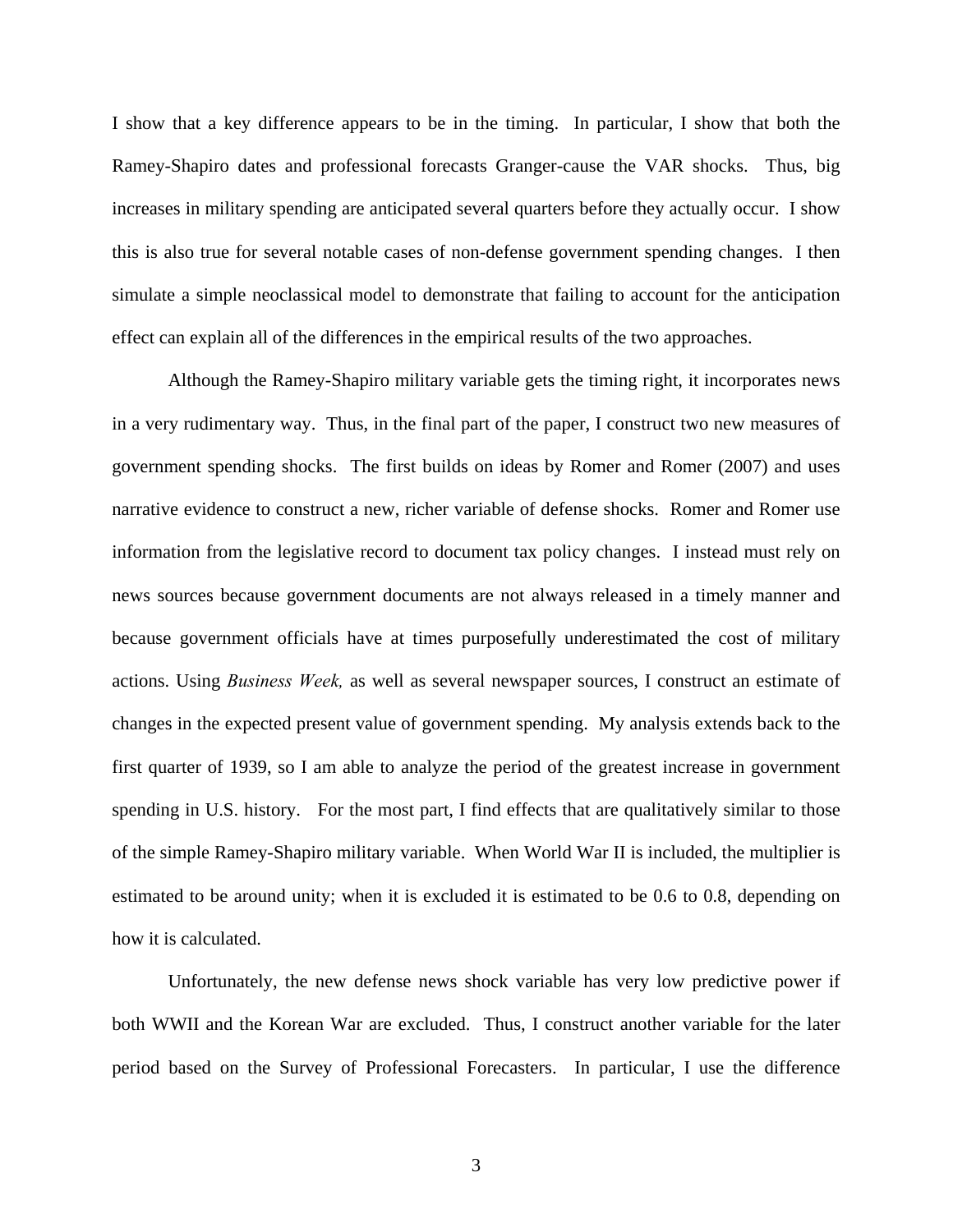between actual government spending growth and the forecast of government growth made one quarter earlier as the shock. This variable is available from 1969 to 2008. VARs with this variable indicate that temporary rises in government spending do not stimulate the economy.

 Recent research on the effects of tax changes on the economy complements the points made here. In an early contribution to this literature, Yang (2005) points out the differences between anticipated and unanticipated tax changes in a theoretical model. Leeper, Walker and Yang (2008) show the pitfalls of trying to use a standard VAR to identify shocks when there is foresight about taxes. Mertens and Ravn (2008) use the narrative-approach tax series constructed by Romer and Romer (2008) to distinguish anticipated from unanticipated tax changes empirically, and find very different effects. These papers provide additional evidence on the importance of anticipation effects.

#### **II. Fluctuations in Government Spending**

 $\overline{a}$ 

 This section reviews the trends and fluctuations in the components of government spending. As we will see, defense spending accounts for almost all of the volatility of government spending.

Figure 1 shows the paths of real defense spending per capita and total real government spending per capita in the post-WWII era.<sup>2</sup> The lines represent the Ramey-Shapiro (1998) dates, including the Korean War, the Vietnam War, and the Soviet invasion of Afghanistan, augmented by 9/11. These dates will be reviewed in detail below. The major movements in defense spending all come following one of the four military dates. Korea is obviously the most

 $2^{2}$  Per capita variables are created using the entire population, including armed forces overseas.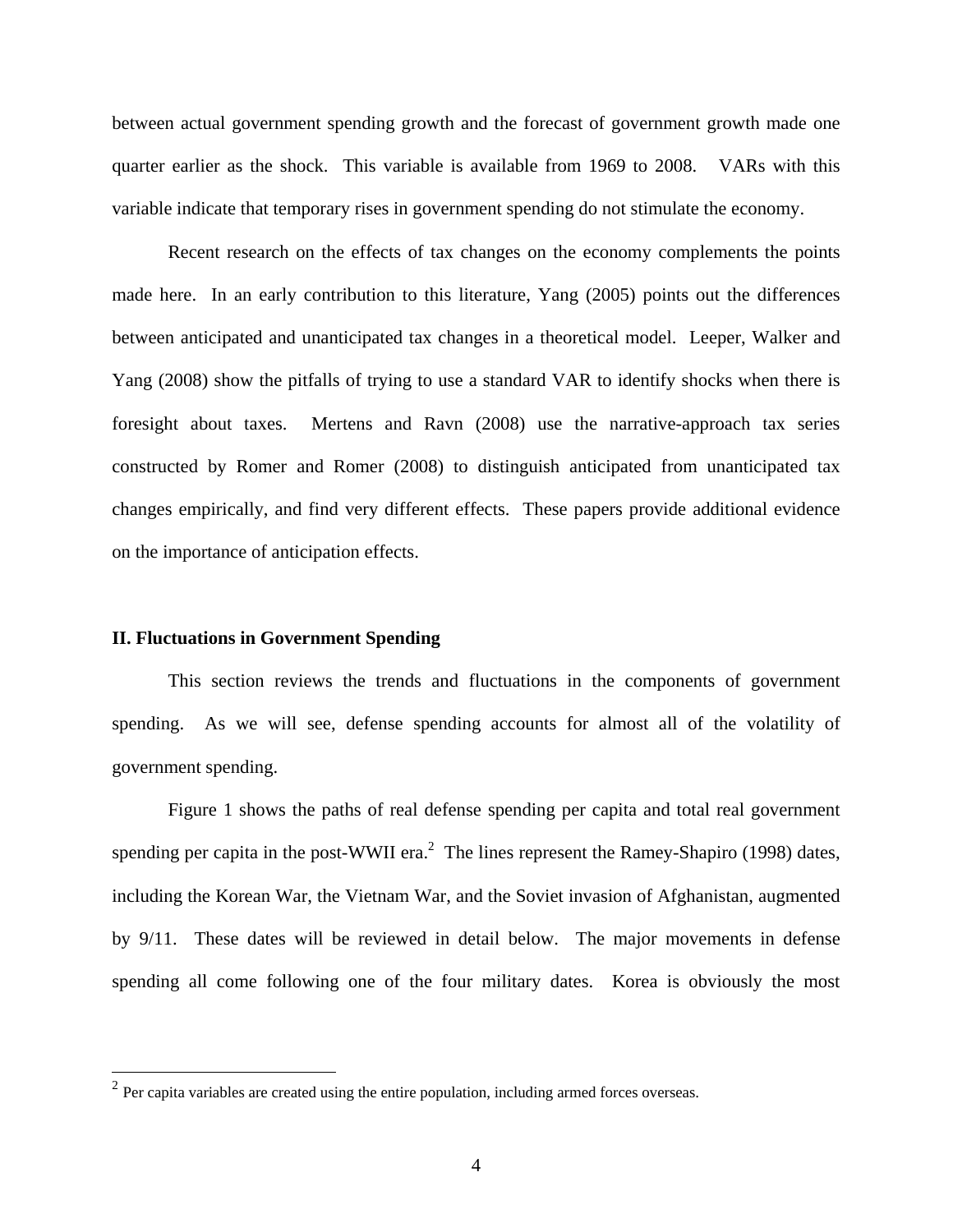important, but the other three are also quite noticeable. There are also two minor blips in the second half of the 1950s and the early 1960s.

 Looking at the bottom graph in Figure 1, we see that total government spending shows a significant upward trend over time. Nevertheless, the defense buildups are still distinguishable after the four dates. The impact of the Soviet invasion of Afghanistan has a delayed effect on total government spending, because nondefense spending fell.

 Some have argued that the Korean War was unusually large, and thus should be excluded from the analysis of the effects of government spending. To put the Korean War in context, Figure 2 shows the defense spending per capita back to 1939. The Korean War, which looked so large in a post-WWII graph, is dwarfed by the increases in government spending during WWII. The post-9/11 spending would not be noticeable if the line were not drawn.

 Figure 3 returns to the post-WWII era and shows defense spending, nondefense federal spending, and state and local spending as a fraction of GDP (in nominal terms). The graph shows that relative to the size of the economy, each military buildup has become smaller over time. Federal nondefense spending is a minor part of government spending, hovering around two to three percent of GDP. In contrast, state and local spending has risen from around five percent of GDP in 1947 to over twelve percent of GDP now. Since state and local spending is driven in large part by cyclical fluctuations in state revenues, it is not clear that aggregate VARs are very good at capturing shocks to this type of spending. For example, California dramatically increased its spending on K-12 education when its tax revenues surged from the dot-com boom in the second half of the 1990s.

 What kind of spending constitutes nondefense spending? Government data on spending by function shows that the category of education, public order (which includes police, courts and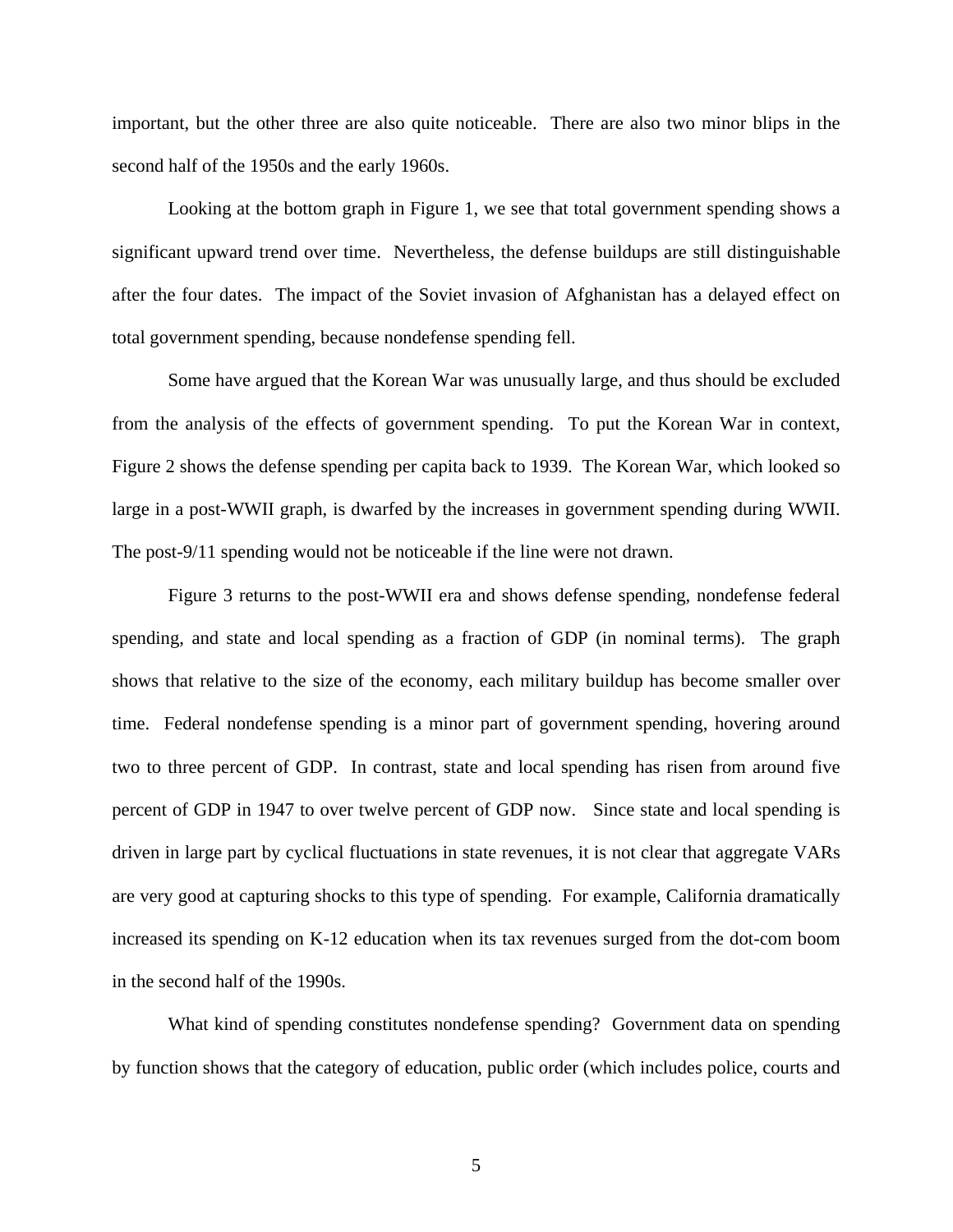prisons), and transportation expenditures has increased to 50 percent of total government spending The standard VAR approach includes shocks to this type of spending in its analysis (e.g. Blanchard and Perotti (2002)). Such an inclusion is questionable for several reasons. First, the biggest part of this category, education, is driven in large part by demographic changes, which can have many other effects on the economy. Second, these types of expenditures would be expected to have a positive effect on productivity and hence would have a different effect than government spending that has no direct production function impacts. As Baxter and King (1993) make clear, the typically neoclassical predictions about the effects of government spending change completely when government spending is "productive." Thus, including these categories in spending shocks is not the best way to test the neoclassical model versus the Keynesian model.<sup>3</sup>

In sum, defense spending is a major part of the variation in government spending around trend. Moreover, it has the advantage of being the type of government spending least likely to enter the production function or interact with private consumption. It is for this reason that many analyses of government spending focus on military spending when studying the macroeconomic effects of government spending, including early contributions by Barro (1981) and Hall (1986) as well as more recent contributions by Barro and Redlick (2009) and Hall (2009).

 $\overline{a}$ 

 $3$  Some of the analyses, such as Eichenbaum and Fisher (2005) and Perotti (2007), have tried to address this issue by using only "government consumption" and excluding "government investment." Unfortunately, this National Income and Product Account distinction does not help. As the footnotes to the NIPA tables state: "Government consumption expenditures are services (such as education and national defense) produced by government that are valued at their cost of production….Gross government investment consists of general government and government enterprise expenditures for fixed assets." Thus, since teacher salaries are the bulk of education spending, they would be counted as "government consumption."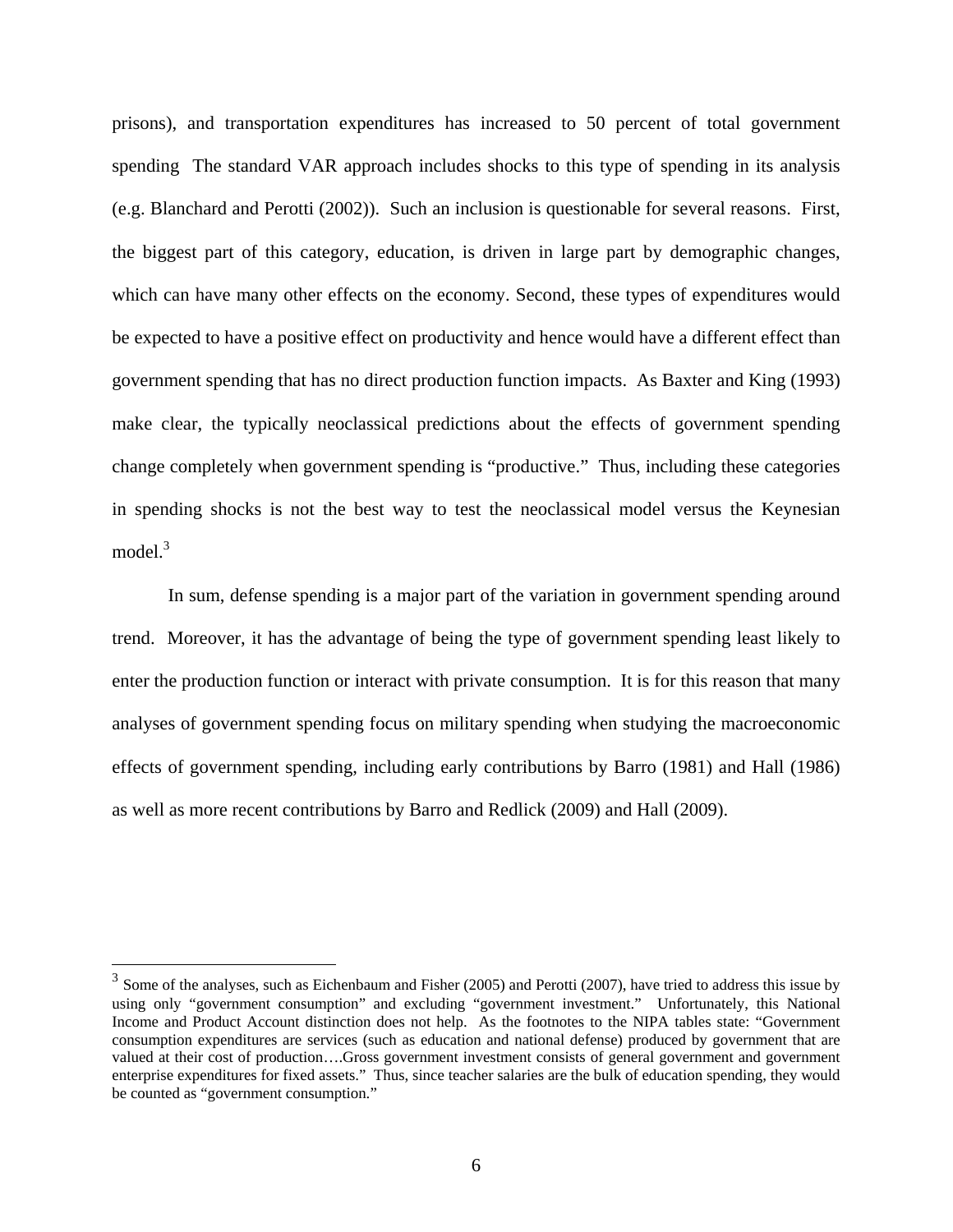#### **III. Identifying Government Spending Shocks: VAR vs. Narrative Approaches**

#### **A. The VAR Approach**

Blanchard and Perotti (2002) have perhaps the most careful and comprehensive approach to estimating fiscal shocks using VARs. To identify shocks, they first incorporate institutional information on taxes, transfers, and spending to set parameters, and then estimate the VAR. Their basic framework is as follows:

$$
Y_t = A(L,q)Y_{t-1} + U_t
$$

where  $Y_t$  consists of quarterly real per capita taxes, government spending, and GDP. Although the contemporaneous relationship between taxes and GDP turns out to be complicated, they find that government spending does not respond to GDP or taxes contemporaneously. Thus, their identification of government spending shocks is identical to a Choleski decomposition in which government spending is ordered before the other variables. When they augment the system to include consumption, they find that consumption rises in response to a positive government spending shock. Galí et al (2007) use this basic identification method in their study which focuses only on government spending shocks and not taxes. They estimate a VAR with additional variables of interest, such as real wages, and order government spending first. Perotti (2007) uses this identification method to study a system with seven variables.<sup>4</sup>

#### **B. The Ramey-Shapiro Narrative Approach**

 $\overline{a}$ 

 In contrast, Ramey and Shapiro (1998) use a narrative approach to identify shocks to government spending. Because of their concern that many shocks identified from a VAR are simply anticipated changes in government spending, they focus only on episodes where *Business* 

<sup>&</sup>lt;sup>4</sup> See the references listed in the introduction to see the various permutations on this basic set-up.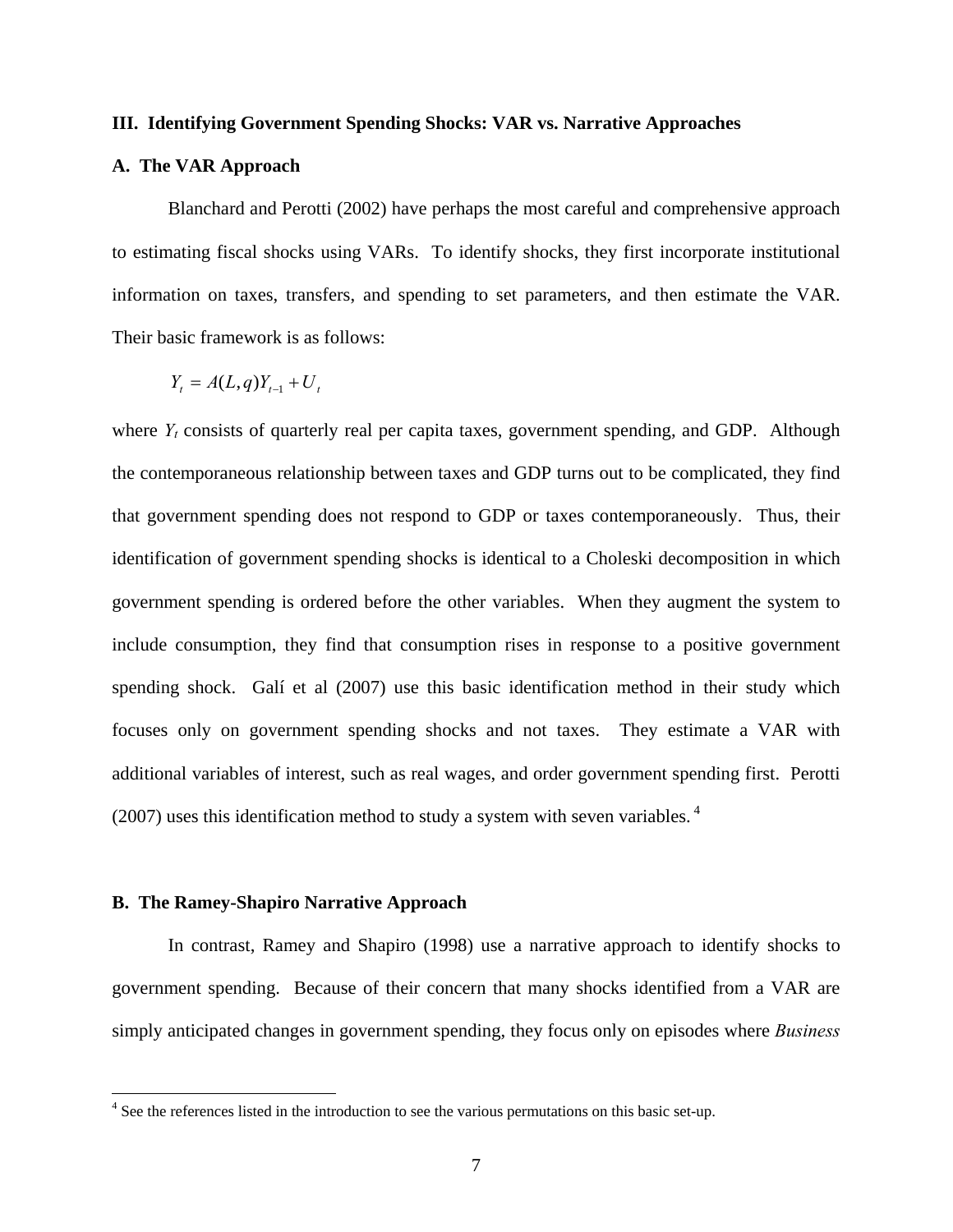*Week* suddenly began to forecast large rises in defense spending induced by major political events that were unrelated to the state of the U.S. economy. The three episodes identified by Ramey and Shapiro were as follows:

#### **Korean War**

On June 25, 1950 the North Korean army launched a surprise invasion of South Korea, and on June 30, 1950 the U.S. Joint Chiefs of Staff unilaterally directed General MacArthur to commit ground, air, and naval forces. The July 1, 1950 issue of *Business Week* immediately predicted more money for defense. By August 1950, *Business Week* was predicting that defense spending would more than triple by fiscal year 1952.

#### **The Vietnam War**

 Despite the military coup that overthrew Diem on November 1, 1963, *Business Week* was still talking about defense cuts for the next year (November 2, 1963, p. 38; July 11, 1964, p. 86). Even the Gulf of Tonkin incident on August 2, 1964 brought no forecasts of increases in defense spending. However, after the February 7, 1965 attack on the U.S. Army barracks, Johnson ordered air strikes against military targets in North Vietnam. The February 13, 1965, *Business Week* said that this action was "a fateful point of no return" in the war in Vietnam.

#### **The Carter-Reagan Buildup**

 The Soviet invasion of Afghanistan on December 24, 1979 led to a significant turnaround in U.S. defense policy. The event was particularly worrisome because some believed it was a possible precursor to actions against Persian Gulf oil countries. The January 21, 1980 *Business*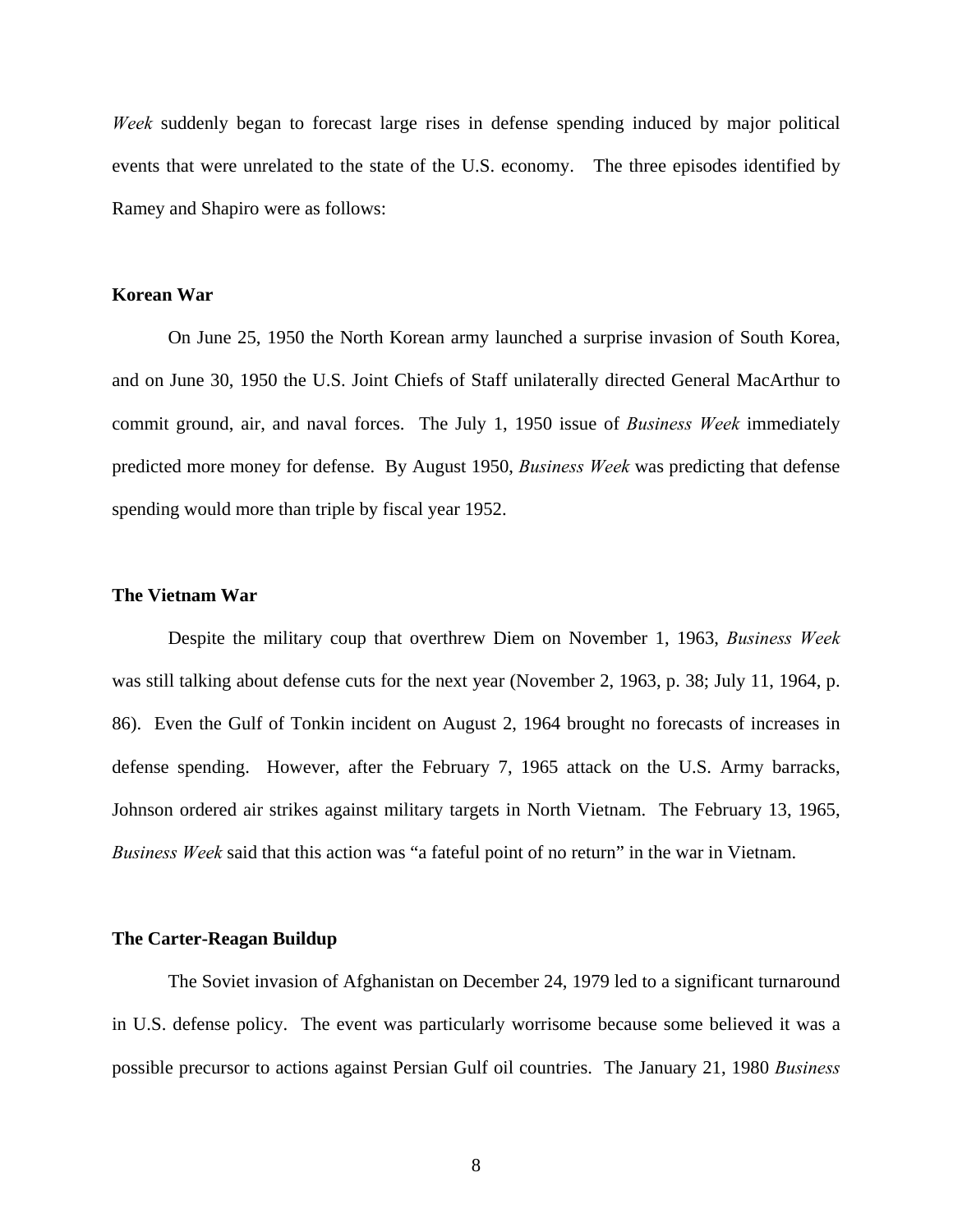*Week* (p.78) printed an article entitled "A New Cold War Economy" in which it forecasted a significant and prolonged increase in defense spending. Reagan was elected by a landslide in November 1980 and in February 1981 he proposed to increase defense spending substantially over the next five years.

 These dates were based on data up through 1998. Owing to recent events, I now add the following date to these war dates:

#### **9/11**

 $\overline{a}$ 

 On September 11, 2001, terrorists struck the World Trade Center and the Pentagon. On October 1, 2001, *Business Week* forecasted that the balance between private and public sectors would shift, and that spending restraints were going "out the window." To recall the timing of key subsequent events, the U.S. invaded Afghanistan soon after 9/11. It invaded Iraq on March 20, 2003.

The military date variable takes a value of unity in 1950:3, 1965:1, 1980:1, and 2001:3, and zeroes elsewhere. This simple variable has a reasonable amount of predictive power for the growth of real defense spending. A regression of the growth of real defense spending on current and eight lags of the military date variable has an R-squared of  $0.26<sup>5</sup>$ 

To identify government spending shocks, the military date variable is embedded in the standard VAR, but ordered before the other variables.  $6$  Choleski decomposition shocks to the

 $<sup>5</sup>$  The R-squared jumps to 0.57 if one scales the variable for the size of the buildup, as in Burnside, Eichenbaum and</sup> Fisher (2004).

 $6$  The original Ramey-Shapiro (1998) implementation did not use a VAR. They regressed each variable of interest on lags of itself and the current and lagged values of the military date variable. They then simulated the impact of changes in the value of the military date variable. The results were very similar to those obtained from embedding the military variable in a VAR.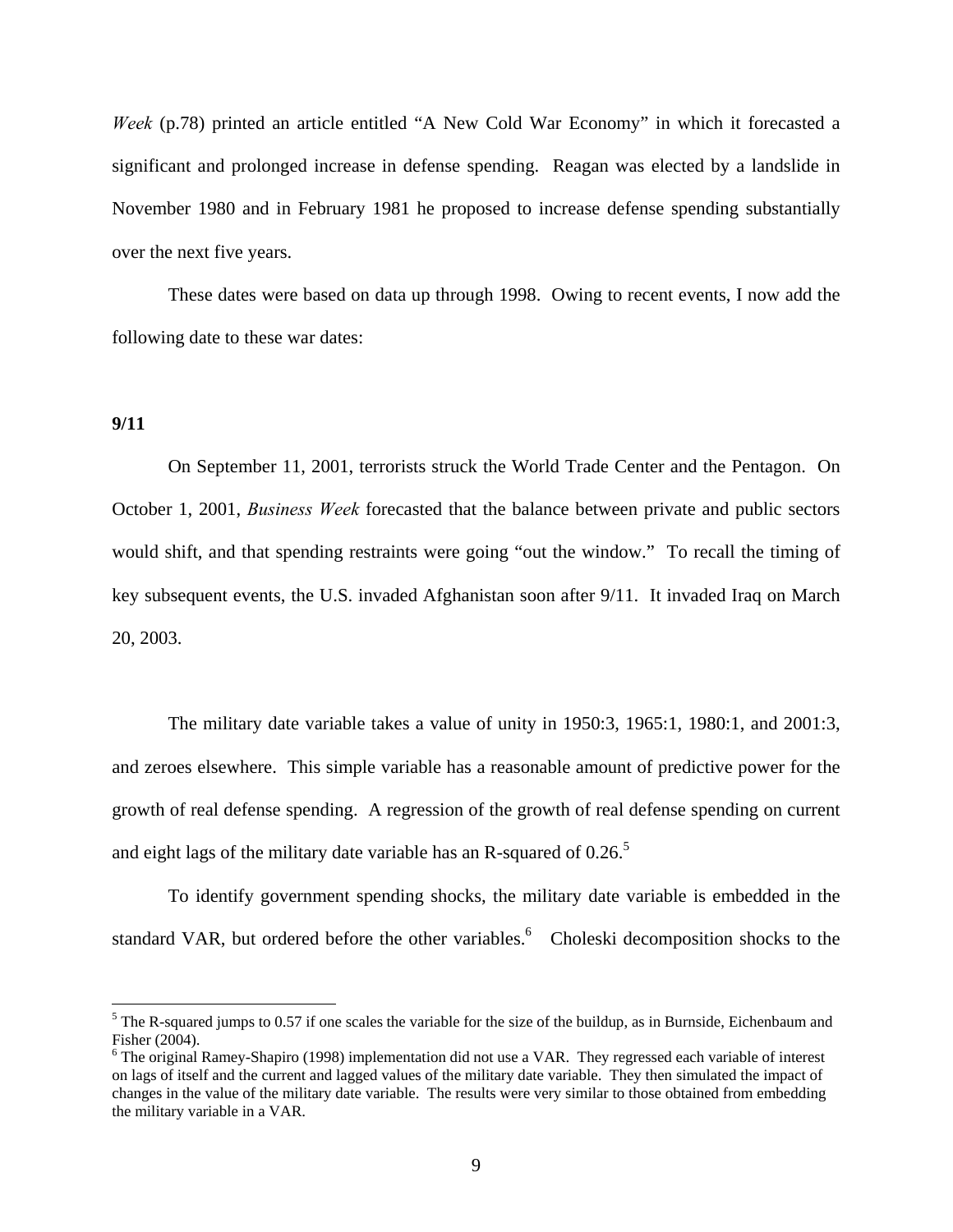military date variable rather than to the government spending variable are used to identify government shocks.

### **C. Comparison of Impulse Response Functions**

<u>.</u>

Consider now a comparison of the effects of government spending increases based on the two identification methods. In both instances, I use a VAR similar to the one used recently by Perotti (2007) for purposes of comparison. The VAR consists of the log real per capita quantities of total government spending, GDP, total hours worked, nondurable plus services consumption, and private fixed investment, as well as the Barro-Redlick (2009) tax rate and the log of nominal compensation in private business divided by the deflator in private business.<sup>7</sup> Chained nondurable and services consumption are aggregated using Whelan's (2000) method. I use total hours worked instead of private hours worked based on Cavallo's (2005) work showing that a significant portion of rises in government spending consists of increases in the government payroll. Total hours worked are based on unpublished BLS data and are available on my web site. Complete details are given in the data appendix. Also, note that I use a product wage rather than a consumption wage. Ramey and Shapiro (1998) show both theoretically and empirically why it is the product wage that should be used when trying to distinguish models of government spending. Defense spending tends to be concentrated in a few industries, such as manufactured goods. Ramey and Shapiro show that the relative price of manufactured goods rise significantly

<sup>&</sup>lt;sup>7</sup> The results are very similar if I instead use Alexander and Seater's (2009) update of the Seater (1983) and Stephenson (1998) average marginal tax rate. The Alexander-Seater tax rates are based on actual taxes paid, whereas the Barro-Sahasakul series uses statutory rates. The new Barro-Redlick series includes state income taxes, whereas the Alexander-Seater series only has federal income and social security tax rates.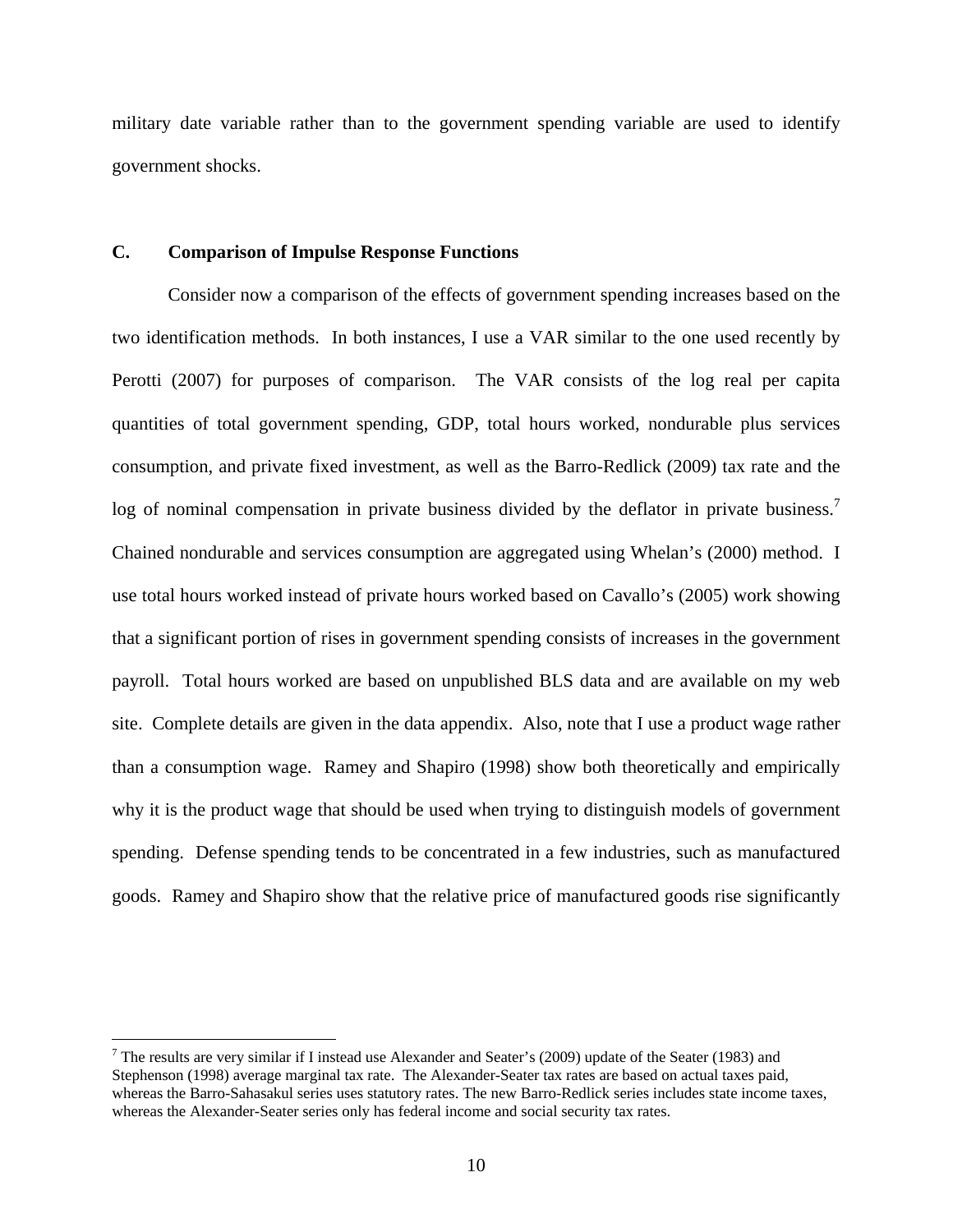during a defense buildup. Thus, product wages in the expanding industries can fall at the same time that the consumption wage is unchanged or rising. $8$ 

Both VARs are specified in levels, with a quadratic time trend and four lags included. In the VAR identification, the government spending shock is identified by a Choleski decomposition in which government spending is ordered first. In the war dates identification, the current value and four lags of a dummy variable with the military date are also included. The military date takes a value of unity in 1950:3, 1965:1, 1980:1, and  $2001:3$ <sup>9</sup> I compare the effects of shocks that are normalized so that the log change of government spending is unity at its peak in both specifications.

 Figures 4A and 4B show the impulse response functions. The standard error bands shown are only 68% bands. Although this is common practice in the government spending literature, it has no theoretical justification.<sup>10</sup> I only use the narrow error bands because the wider ones make it is difficult to see the comparison of mean responses across specifications. In the later analysis with my new variables, I also show 95% error bands.

The first column shows the results from the VAR identification and the second column shows the results from the war dates identification. Figure 4A shows the effects on government spending, GDP, and hours. The results are qualitatively consistent across the two identification schemes for these three variables. By construction, total government spending rises by the same amount, although the peak occurs several quarters earlier in the VAR identification. This is the first indication that a key difference between the two methods is timing. GDP rises in both

 $\overline{a}$ 

 $8$  The main reason that Rotemberg and Woodford (1992) find that real wages increase is that they construct their real wage by dividing the wage in manufacturing by the implicit price deflator. Ramey and Shapiro show that the wage in manufacturing divided by the price index for manufacturing falls during a defense buildup.

<sup>&</sup>lt;sup>9</sup> Burnside, Eichenbaum and Fisher (2004) allow the value of the dummy variable to differ across episodes according to the amount that government spending increase. They obtain very similar results.<br><sup>10</sup> Some have appealed to Sims and Zha (1999) for using 68% bands. However, there is no formal justification for

this particular choice. It should be noted that most papers in the monetary literature use 95% error bands.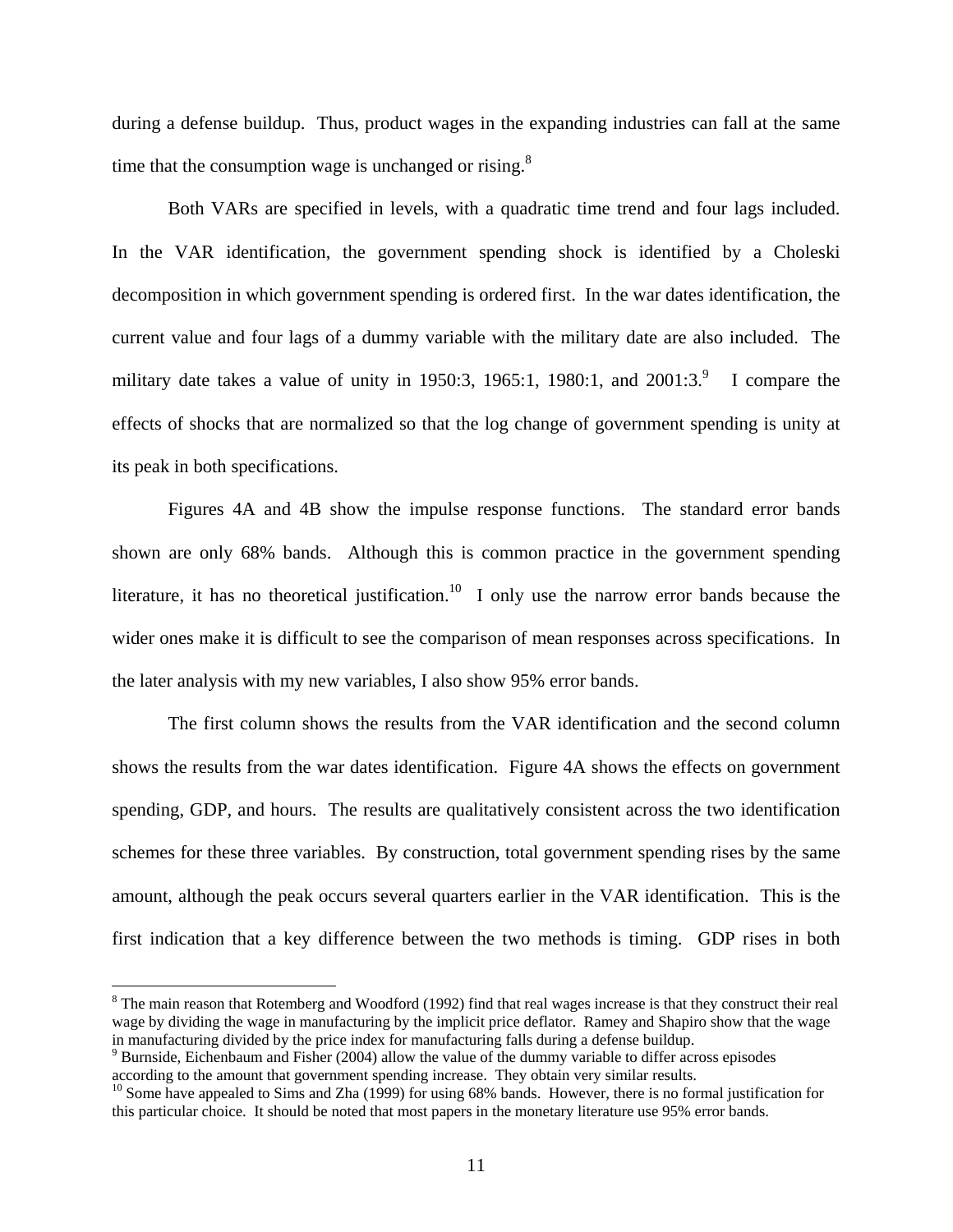cases, but its rise is much greater in the case of the war dates identification. Hours rise slightly in the VAR identification, but much more strongly in the war dates identification. A comparison of the output and hours response shows that productivity rises slightly in both specifications.

 Figure 4B shows the cases in which the two identification schemes differ in their implications. The VAR identification scheme implies that government spending shocks raise consumption, lower investment for two years, and raise the real wage. In contrast, the war dates identification scheme implies that government spending shocks lower consumption, raise investment for a quarter before lowering it, and lower the real wage.

 Overall, these two approaches give diametrically opposed answers with regard to some key variables. The next section presents empirical evidence and a theoretical argument that can explain the differences.

#### **IV. The Importance of Timing**

 A concern with the VAR identification scheme is that some of what it classifies as "shocks" to government spending may well be anticipated. Indeed, my reading of the narrative record uncovered repeated examples of long delays between the decision to increase military spending and the actual increase. At the beginning of a big buildup of strategic weapons, the Pentagon first spends at least several months deciding what sorts of weapons it needs. The task of choosing prime contractors requires additional time. Once the prime contracts are awarded, the spending occurs slowly over time. Quarter-to-quarter variations are mostly due to production scheduling variations among prime contractors.

 From the standpoint of the neoclassical model, what matters for the wealth effect are changes in the present discounted value of government purchases, not the particular timing of the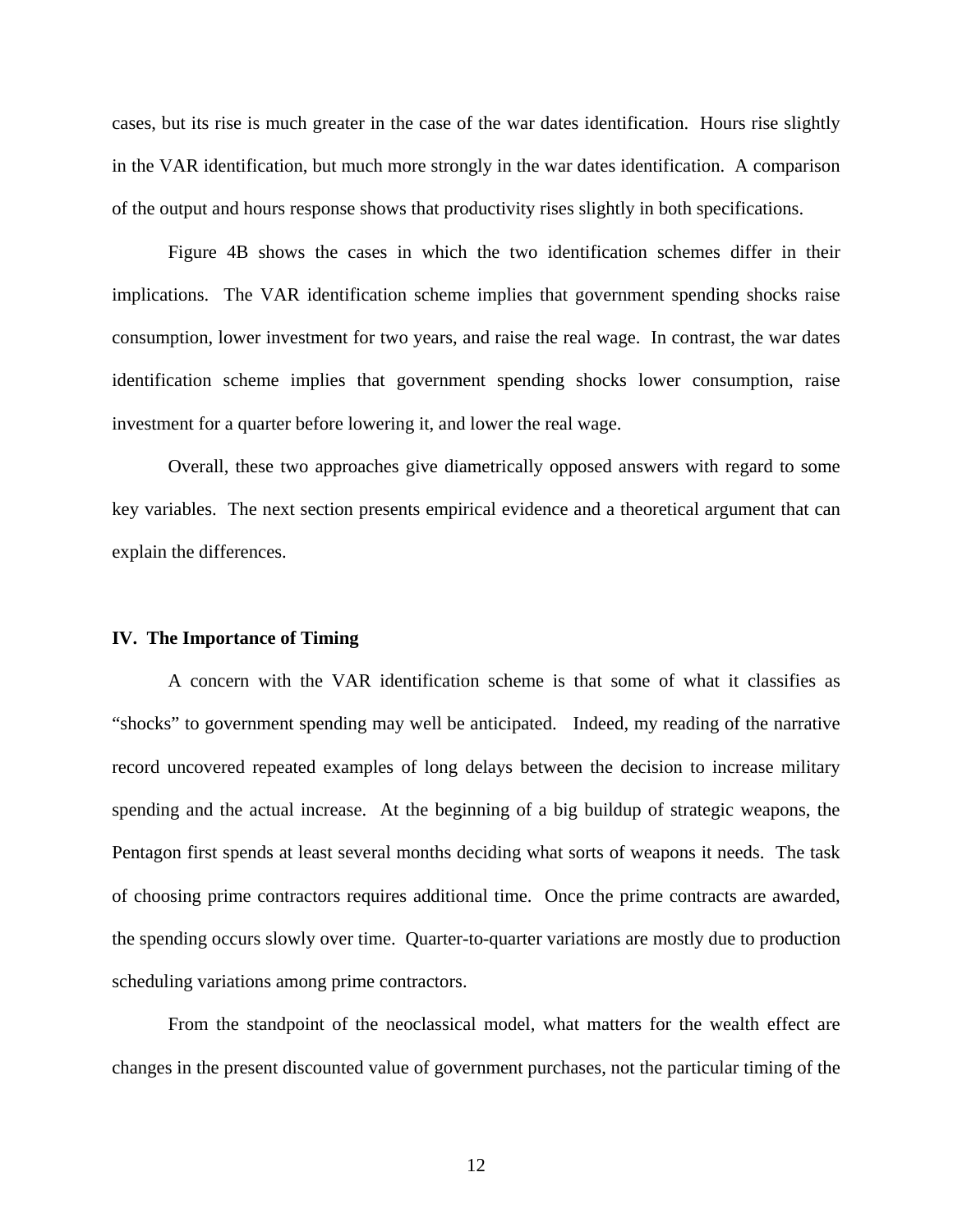purchases. Thus, it is essential to identify when news becomes available about a major change in the present discounted value of government spending.

Blanchard and Perotti (2002) worried about the timing issue, and devoted Section VIII of their paper to analyzing it. To test for the problem of anticipated policy, they included future values of the estimated shocks to determine whether they affected the results. They found that the response of output was greater once they allowed for anticipation effects (see Figure VII). Unfortunately, they did not show how the responses of consumption or real wages were affected. Perotti (2005) approached the anticipation problem by testing whether OECD forecasts of government spending predicted his estimated government spending shocks. For the most part, he found that they did not predict the shocks.

 In the next subsection, I show that the war dates as well as professional forecasts predict the VAR government spending shocks. I also show how in each war episode, the VAR shocks are positive several quarters after *Business Week* started forecasting increases in defense spending. In the second subsection, I present simulations from a simple theoretical model that shows how the difference in timing can explain most of the differences in results. In the final subsection, I show that delaying the timing of the Ramey-Shapiro dates produces the Keynesian results.

#### **A. Empirical Evidence on Timing Lags**

 To compare the timing of war dates versus VAR-identified shocks, I estimate shocks using the VAR discussed above except with defense spending rather than total government spending as the key variable. I then plot those shocks around the war dates.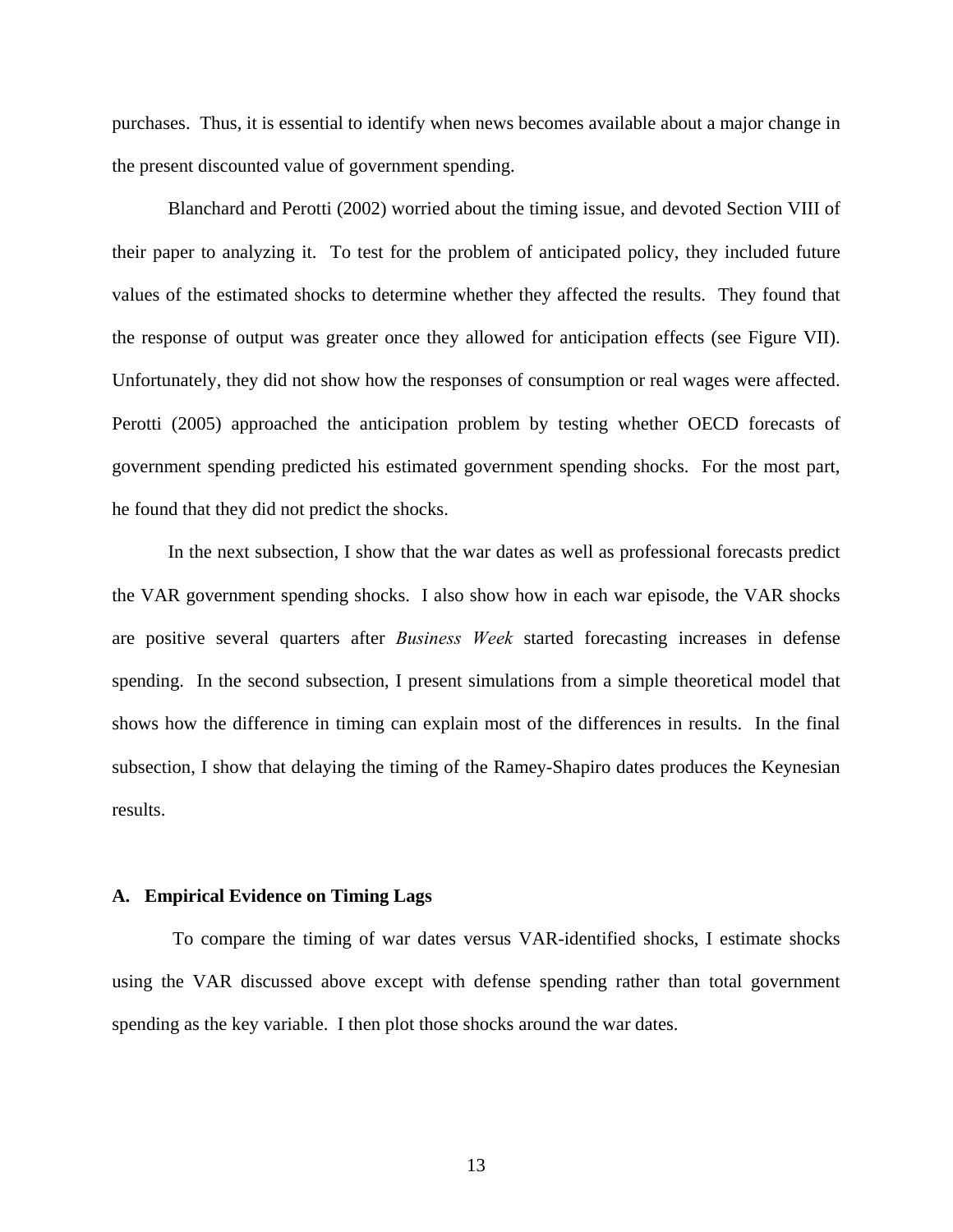Figures 5A and 5B shows the path of log per capita real defense spending, the series of identified shocks, and some long-term forecasts. Consider first the Korean War in Figure 5A. The first vertical line shows the date when the Korea War started. The second vertical line indicates when the armistice was signed in July 1953. According to the VAR estimates, shown in the middle graph, there was a large positive shocks to defense in 1951:1. However, as *Business Week* made clear, the path of defense spending during these three quarters was anticipated as of August and September of 1950. The bottom graph shows *Business Week's*  forecasts of defense spending. The June 1950 forecast, made before the Korean War started, predicted that defense spending would remain at about \$15 billion per year. Two months later in August 1950, *Business Week* correctly predicted the rise in defense spending through fiscal year 1952. By September 1950, it had correctly predicted the rise through fiscal year 1954. Thus, it is clear that the positive VAR shocks are several quarters too late. It is also interesting to note that while *Business Week* was predicting a future decline in defense spending as early as April 1953 when a truce seemed imminent, the VAR records a negative defense spending shock late in the first quarter of 1954. Thus, the VAR shocks are not accurately reflecting news about defense spending.

 Forecasts were not as accurate for Vietnam. As of August 1965, several noted senators were forecasting much higher expenditures than the Johnson Administration was quoting. The forecasts kept rising steadily for some time. Thus, while it is true that there were a number of positive spending shocks in the first years of the Vietnam War, it is not clear that the VAR gets the timing right.

In Figure 5B, the VARs show many positive shocks during the Carter-Reagan build-up through 1985. The bottom panel shows, however, that as of January 1981, the OMB was very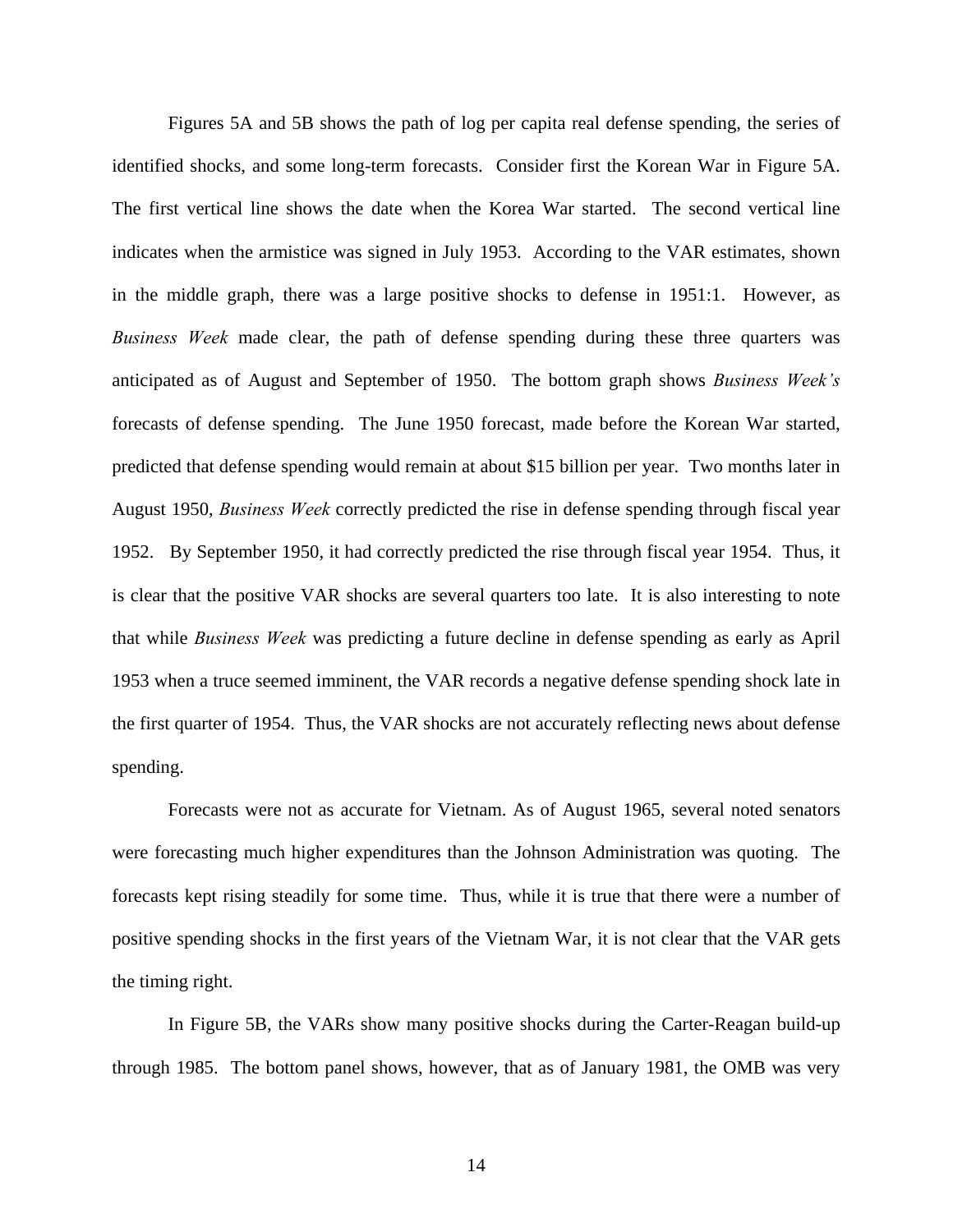accurately predicting spending in fiscal years 1981-1984. On the other hand, the October 1981 forecast over-predicted defense spending in fiscal years 1985 and 1986. However, all of the forecast error for 1985 and 1986 can be attributed to the fact that inflation fell much more quickly than expected. In real terms, the October 1981 predictions for the 1985 and 1986 fiscal years were very accurate. Yet the VARs produce large positive shocks for those years.

After 9/11 the VAR implies virtually no shocks until the second quarter of 2003. Yet the February 2002 OMB forecast for the next several years was raised significantly relative to the pre-9/11 April 2001 forecast. The February 2003 OMB forecast under-predicted spending, primarily because it assumed no invasion of Iraq, although many believed that it would happen.

As additional evidence of the ability of the private sector to forecast, Figure 6 shows the government spending growth forecasts from the Survey of Professional Forecasters, available from the Federal Reserve Bank of Philadelphia. Before the third quarter of 1981, forecasters were asked to predict nominal defense spending. I convert the forecasts to real defense spending using the forecasts of the GDP deflator. Starting in the third quarter of 1981, forecasters were asked to predict real federal spending. The forecasts shown in the graph for quarter t are the forecast made in t for the growth rate of spending between  $t - 1$  and  $t + 4$ . It is clear that forecasters predicted significantly higher defense spending growth for the year ahead starting in the first quarter of 1980, which was just after the Soviet invasion of Afghanistan in December 1979. Similarly, forecasters predicted higher federal spending growth beginning in the fourth quarter of 2001, just after  $9/11$ .<sup>11</sup> Note also that the invasion of Iraq in March 2003 did not lead to a jump up in forecasts in the second quarter of 2003. In fact, the initial invasion went so well that forecasters reduced their forecasts in the third quarter of 2003.

 $\overline{a}$ 

 $11$  The higher predictions do not show up in the third quarter of 2001 because the forecasters had already returned their surveys when 9/11 hit.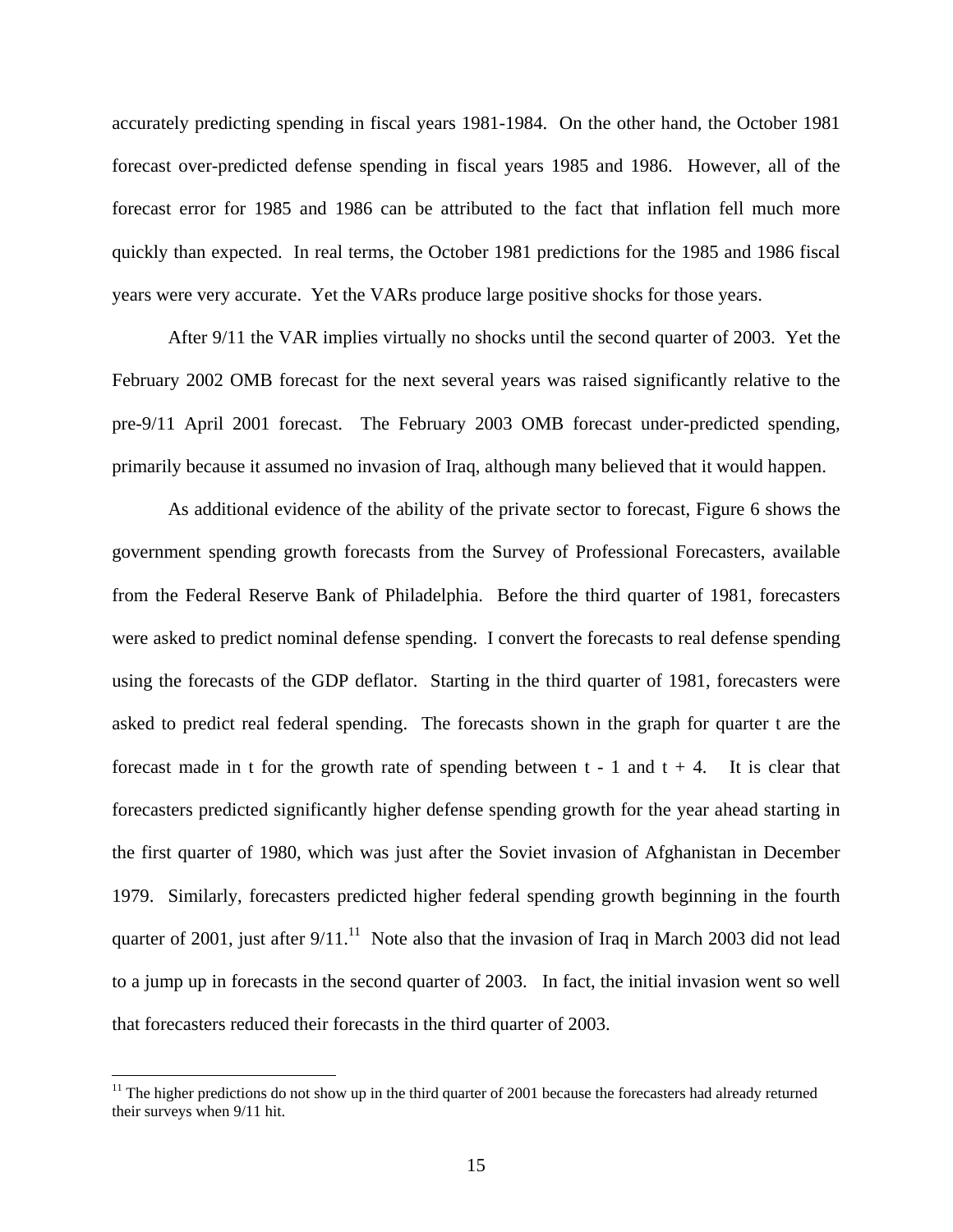Overall, it appears that much of what the VAR might be labeling as "shocks" to defense spending may have been forecasted. To test this hypothesis formally, I perform Granger causality tests between various variables and the VAR-based government spending shocks. In addition to the military dates variable, I also use estimates from the Survey of Professional Forecasters for real federal government spending forecasts starting in the third quarter of 1981. I use both the implied forecast dating from quarter t-1 of the log change in real spending from quarter t-1 to quarter t and the implied forecast dating from quarter t-4 of the change from quarter t-4 to quarter t..

Table 1 shows the results. The evidence is very clear: the war dates Granger-cause the VAR shocks but the VAR shocks do not Granger-cause the war dates. Moreover, the VAR shocks, which are based on information up through the previous quarter, are Granger-caused by professional forecasts, even those made *four quarters earlier.* Thus, the VAR shocks are forecastable.

One should be clear that timing is not an issue only with defense spending. Consider the interstate highway program. In early 1956, *Business Week* was predicting that the "fight over highway building will be drawn out." By May 5, 1956, *Business Week* thought that the highway construction bill was a sure bet. It fact it passed in June 1956. However, the multi-billion dollar program was intended to stretch out over 13 years. It is difficult to see how a VAR could accurately reflect this program. Another example is schools for the Baby Boom children. Obviously, the demand for schools is known several years in advance. Between 1949 and 1969, real per capita spending on public elementary and secondary education increased 300%.<sup>12</sup> Thus, a significant portion of non-defense spending is known months, if not years, in advance.

1

<sup>&</sup>lt;sup>12</sup> The nominal figures on expenditures are from the *Digest of Education Statistics*. I used the GDP deflator to convert to real.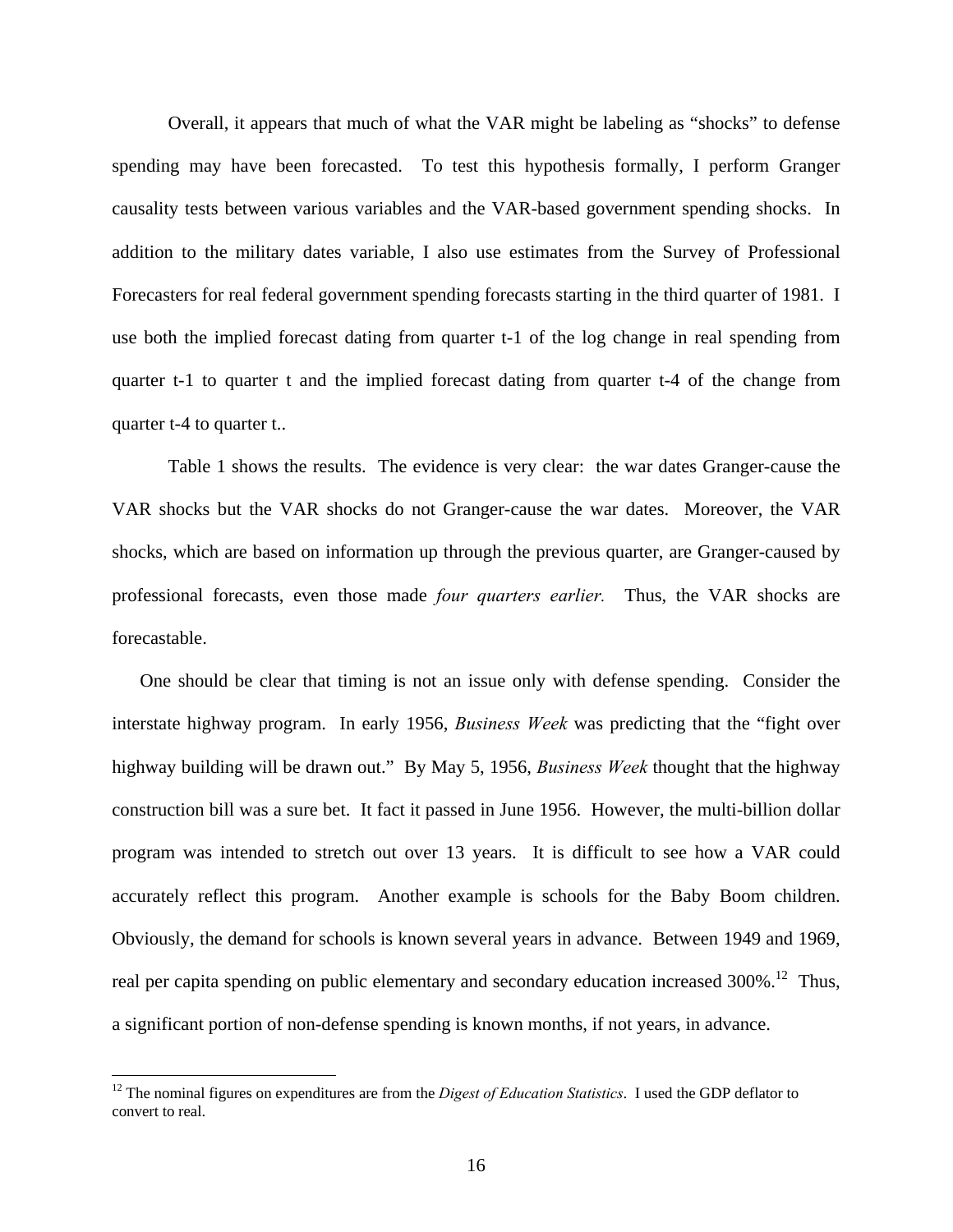#### **B. The Importance of Timing in a Theoretical Model**

 Macroeconomists have known for a long time that anticipated policy changes can have very different effects from an unanticipated change. For example, Taylor (1993, Chapter 5) shows the effects of a change in government spending, anticipated two years in advance, on such variables as GDP, prices, interest rates and exchange rates. He does not consider the effects on consumption or real wages, however. More recently, Yang (2005) shows that foresight about tax rate changes significantly changes the responses of key variables in theoretical simulations.

To see how important anticipation effects can be for government spending, consider a simple neoclassical growth model with government spending and nondistortionary taxes. The model is deliberately stylized in order to show how important these effects can be. The key equations of the social planner problem are as follows, where the parameters are calibrated to a quarterly frequency:

| $Y_t = (Z_t N_t)^{0.67} K_t^{0.33}$             | <b>Production Function</b>              |  |
|-------------------------------------------------|-----------------------------------------|--|
| $U = \log(C_t) + \varphi_t \cdot \log(1 - N_t)$ | Utility of the representative household |  |
| $Y_t = C_t + I_t + G_t$                         | Resource constraint                     |  |
| $K_{t+1} = I_t + (1 - 0.023)K_t$                | Capital Accumulation                    |  |

*Y* is output, *N* is labor, *K* is capital, *C* is consumption, *I* is investment, and *G* is government purchases. Government purchases are financed with nondistortionary taxes. Households maximize the present discounted value of utility *U* with discount factor  $\beta = 0.99$ .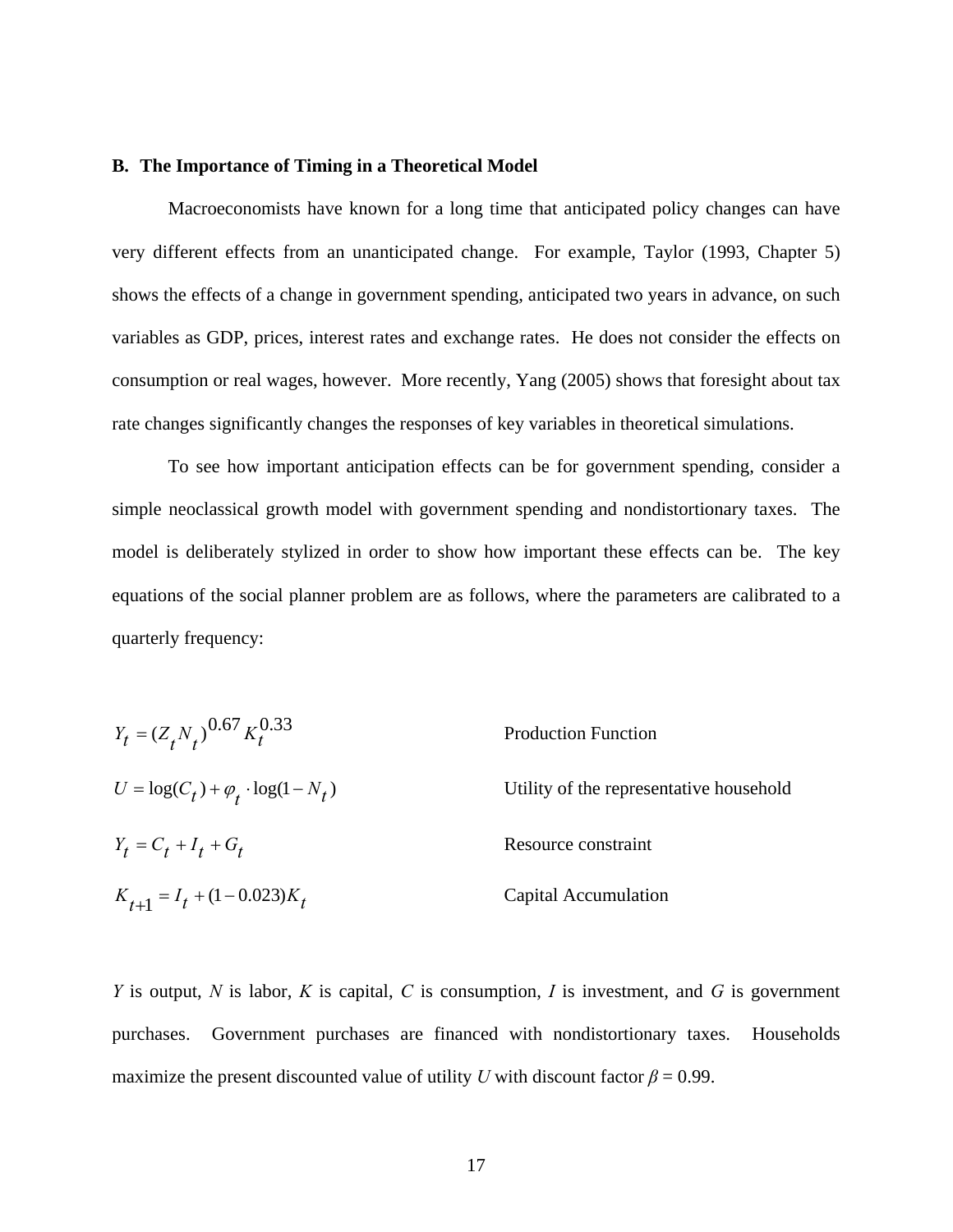The driving processes are calibrated as follows:

 $\ln G_t = \ln N EWS_{t-2}$  $\ln NEWS_t = \text{constant} + 1.4 \ln NEWS_{t-1} - 0.18 \ln NEWS_{t-2} - 0.25 \ln NEWS_{t-3} + eg_t, \quad \sigma_{eg} = 0.028$  $\ln \varphi_t = .95 \cdot \ln \varphi_{t-1} + e \varphi_t, \quad \sigma_{e\varphi} = 0.008$  $\ln Z_t = .95 \cdot \ln Z_{t-1} + ez_t, \quad \sigma_{ez} = 0.01$ 

The calibration for the technology shock is standard. The calibrations for the marginal rate of substitution shock and the government spending shock are based on my estimates from data. *NEWS* is the forecast of government spending whereas *G* is actual government spending. This specification allows agents to know the shock to actual government spending two quarters in advance. The model is solved with Dynare. All variables reported below are in logs.

 Figure 6 shows the theoretical impulse response functions from this model. News becomes available in quarter 0, but government spending does not start to increase until quarter two. In contrast, output, hours, consumption, investment and real wages all jump in quarter 0 when the news arrives. Output and hours rise immediately, while consumption and real wages fall immediately. Interestingly, investment rises for several quarters before it falls. Investment rises because the increase in government spending is expected to be prolonged, so firms want to build up their capital stocks.

 Looking at these graphs, one wonders what happens in a VAR if one identifies the government spending shock from when government spending actually changes. To study this effect, I simulate data from this stylized model. In order to increase the number of shocks to four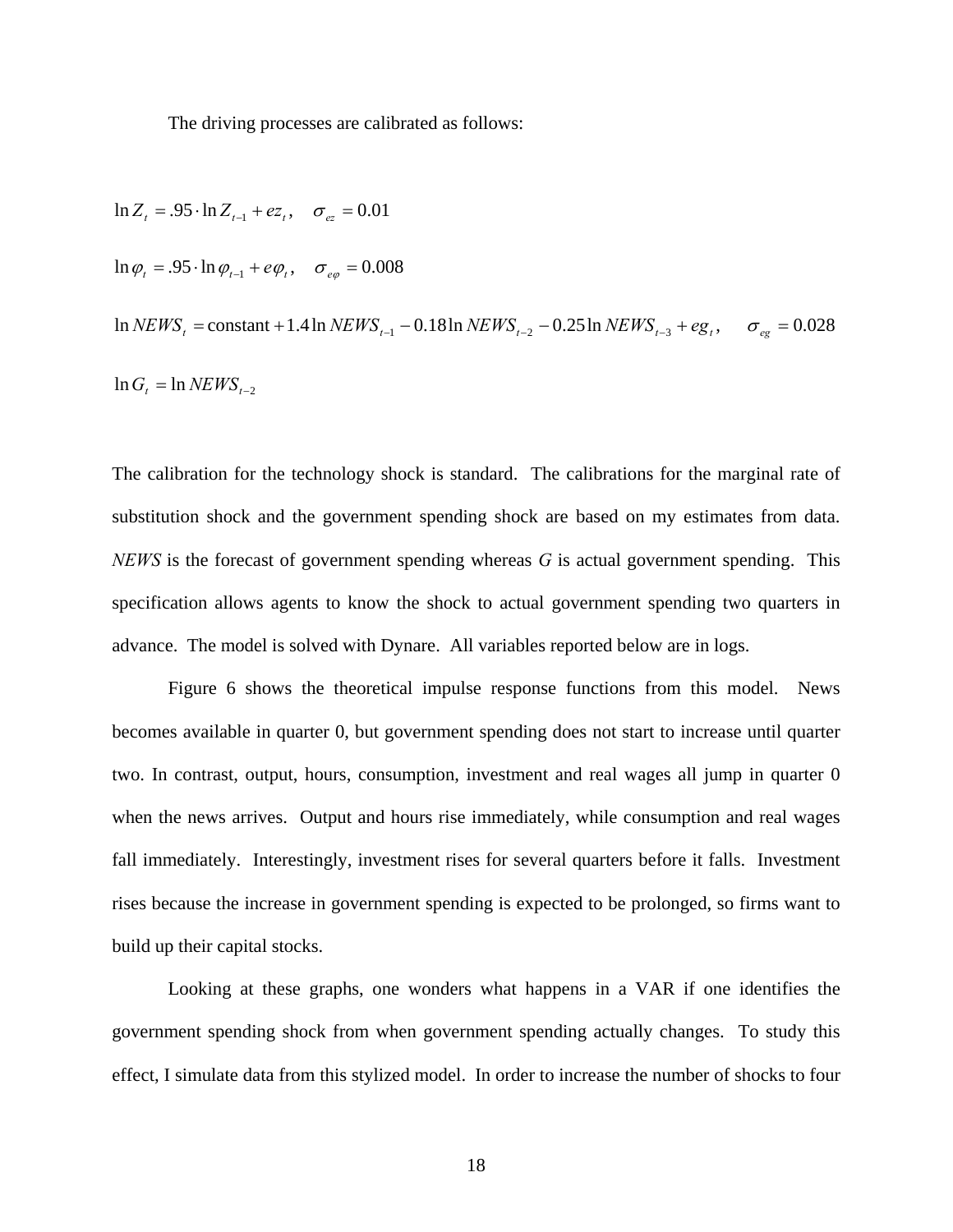so that I can include at least three variables in the VARs, I also assume that there is measurement error in the logarithm of output, and that it follows an AR(1) with autocorrelation coefficient of 0.95 and standard errors of 0.005. I then run two types of trivariate VARs on the simulated data. In the first set of VARs, I use government spending, output, and the variable of interest, and identify the shock as the shock to government spending, which is ordered first. In the second set VARs, I use the news, output, and the variable of interest, and identify the shock as the shock to the news variable which is ordered first. In all cases, I use four lags of the variables.

Figures 7A and 7B show the results.<sup>13</sup> The VARs that identify shocks from actual government spending, are shown in the left column and the VARs that identify shocks from the news about government spending are shown in the right column. The patterns across the two columns are strikingly similar to the patterns across the VARs on real data using the two methods shown in Figures 4A and 4B. In particular, the shocks to government show a much smaller response of GDP than the shocks to news, just as the standard VAR identification method finds a smaller response than the Ramey-Shapiro military dates. The same is true of hours. In Figure 7B, we see that the shocks to actual government spending lead to a rise in consumption, whereas the shocks to news lead to a fall in consumption. In both cases, real wages fall, although the pattern is different. The problem with the VAR that identifies shocks from actual government spending is that it often catches the variables *after* they have already had an initial response to the news. The contemporaneous correlation of the estimated shocks using actual government spending in the VAR with the true shocks is -0.01. The correlation of the identified shock and the true shock *two quarters ago* is 0.4, but the timing is off. Thus, the faulty

1

 $<sup>13</sup>$  The government spending and output responses shown are from the trivariate VAR that also contains</sup> consumption.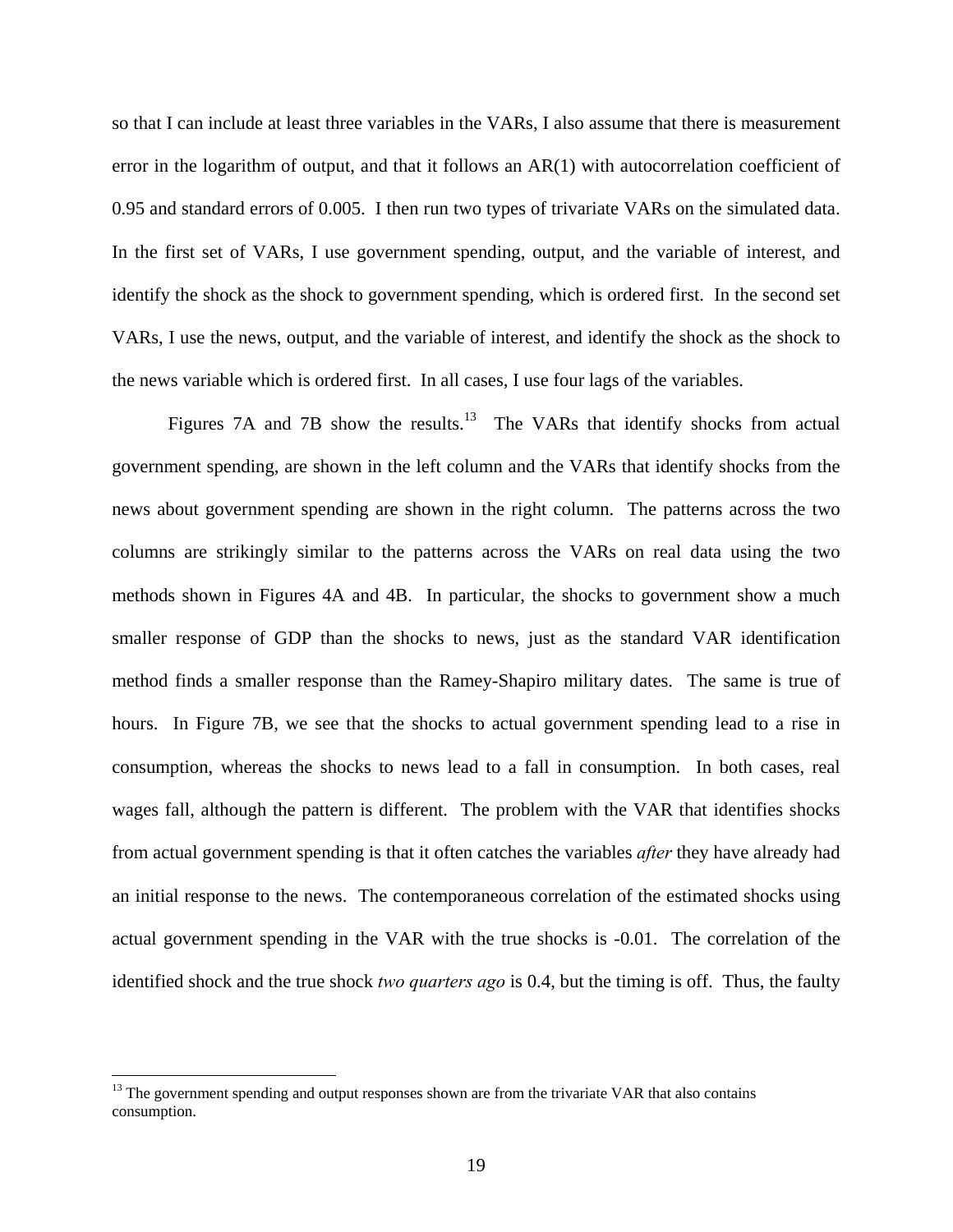timing VAR picks up nothing of the true shocks. In contrast, the correlation between the estimated shocks using the news and the true shocks is 0.97.

 As stated above, this model is very stylized in order to make the point in the simplest possible model. One could modify the theoretical model to incorporate elements such as habit persistence in consumption and/or adjustment cost in investment. In this case, the true responses would be more dragged out and missing the timing by two quarters would have a somewhat smaller effect. However, introducing more realistic lags would likely have changed the impulse responses just as they did in the previous example.

#### **C. Would Delaying the Ramey-Shapiro Dates Lead to Keynesian Results?**

If the theoretical argument of the last section applies to the current situation, then delaying the timing of the Ramey-Shapiro dates should result in VAR-type Keynesian results.<sup>14</sup> To investigate this possibility, I shifted the four military dates to correspond with the first big positive shock from the VAR analysis. Thus, instead of using the original dates of 1950:3, 1965:1, 1980:1, and 2001:3, I used 1951:1, 1965:3, 1981:4, and 2003:2.

Figure 8 shows the results using the baseline VAR of the previous sections. As predicted by the theory, the delayed Ramey-Shapiro dates applied to actual data now lead to rises in consumption and the real wage, similarly to the shocks from the standard VARs. Thus, the heart of the difference between the two results appears to be the VAR's delay in identifying the shocks.

Alternatively, one could try to estimate the VAR and allow future identified shocks to have an effect. Blanchard and Perotti (2002) did this for output, but never looked at the effects on consumption or wages. Based on an earlier draft of my paper, Tenhofen and Wolff (2007)

 $\overline{a}$ 

 $14$  This idea was suggested to me by Susanto Basu.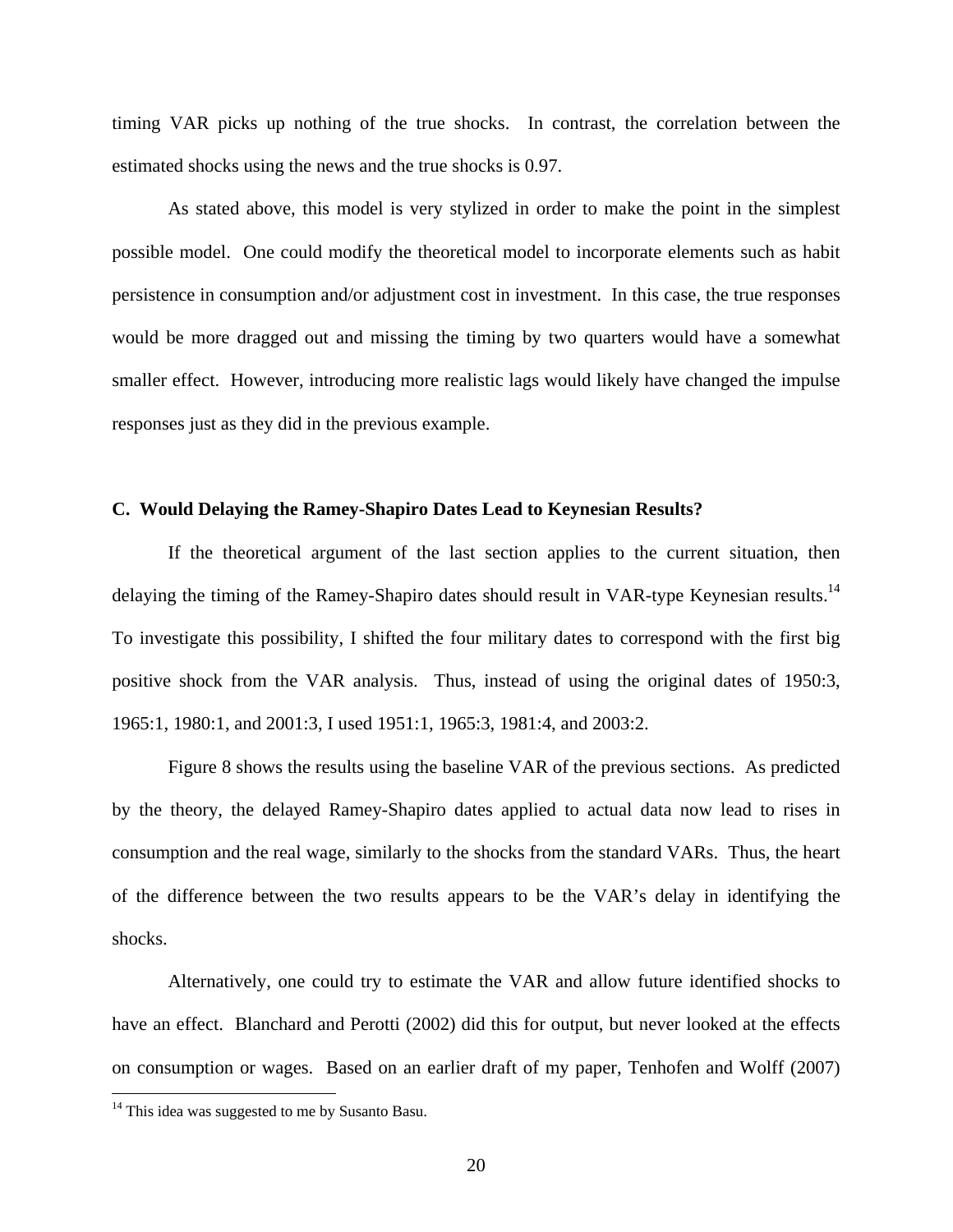analyze such a VAR for consumption and find that when the VAR timing changes, positive shocks to defense spending lead consumption to fall.

Thus, all of the empirical and theoretical evidence points to timing as being key to the difference between the standard VAR approach and the Ramey-Shapiro approach. The fact that the Ramey-Shapiro dates Granger-cause the VAR shocks suggests that the VARs are not capturing the timing of the news. The theoretical analysis shows that timing is crucial in determining the response of the economy to news about increases in government spending.

#### **V. A New Measure of Defense News**

 The previous sections have presented evidence that standard VARs do not properly measure government spending shocks because changes in government spending are often anticipated long before government spending actually changes. Although the original Ramey-Shapiro war dates attempt to get the timing right, the simple dummy variable approach does not exploit the potential quantitative information that is available.

Therefore, to create a better measure of "news" about future government spending, I read news sources in order to gather quantitative information about expectations. The defense news variable seeks to measure the expected discounted value of government spending changes due to foreign political events. It is this variable that matters for the wealth effect in a neoclassical framework. The series was constructed by reading periodicals in order to gauge the public's expectations. *Business Week* was the principal source for most of sample because it often gave detailed predictions. However, it became much less informative after 2001, so I relied more heavily on newspaper sources. For the most part, government sources could not be used because they were either not released in a timely manner or were known to underestimate the costs of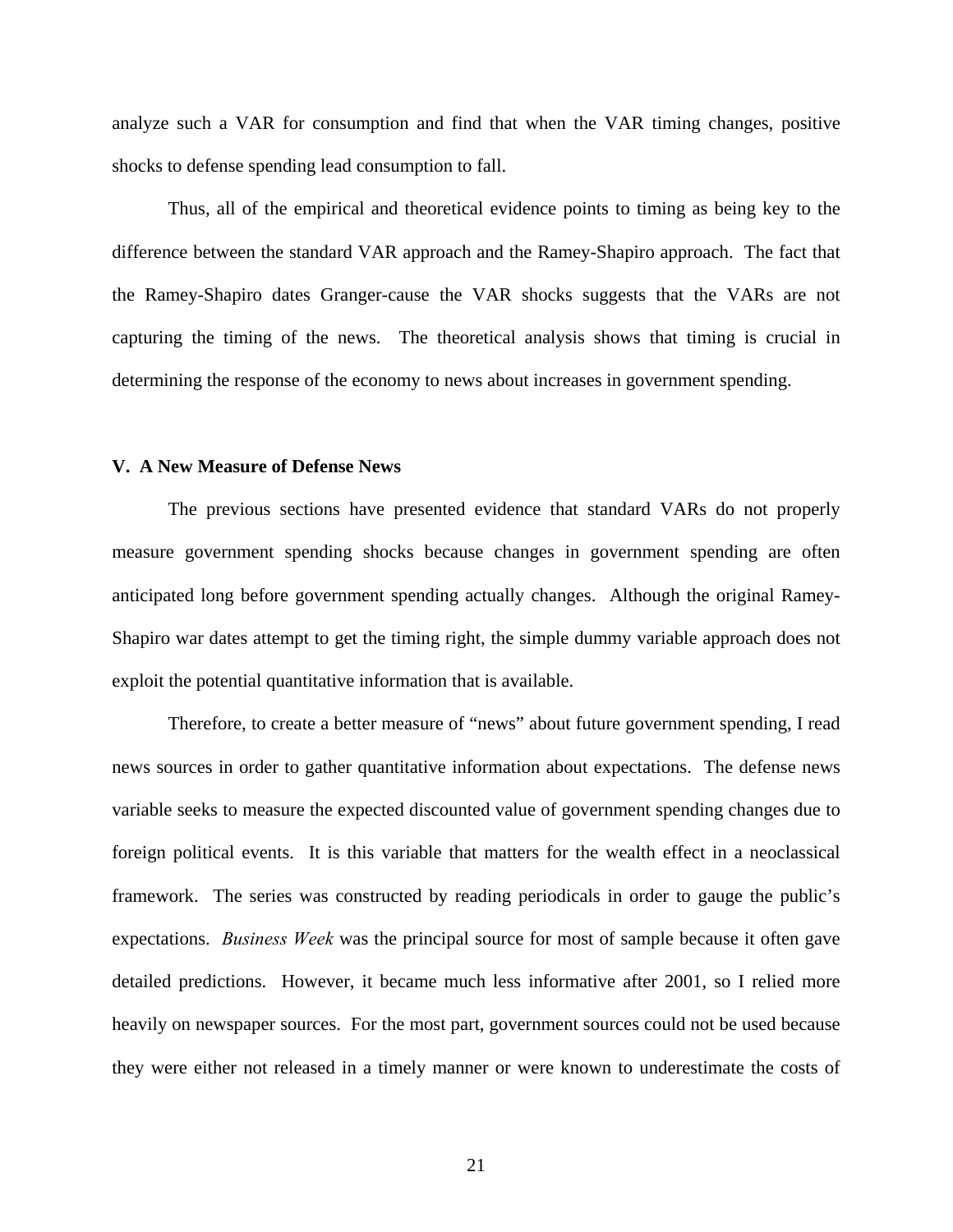certain actions. However, when periodical sources were ambiguous, I consulted official sources, such as the budget. I did not use professional forecasters except for a few examples because the forecast horizon was not long enough.

 The constructed series should be viewed as an approximation to the changes in expectations at the time. Because there were so many conflicting or incomplete forecasts, I had to make many judgment calls. In calculating present discounted values, I used the 3-year Treasury bond rate prevailing at the time. Before the early 1950s, I used the long-term government bond rate since the other was not available.

 If the shock occurred in the last week or two of a quarter, I dated it as the next quarter, since it could not have much effect on aggregates for the entire current quarter. The detailed companion paper, "Defense News Shocks, 1939-2008: Estimates Based on News Sources" by Valerie Ramey (2009), provides more than 100 pages of relevant news quotes and analysis of the expectations during this 70 year time period.

Table 2 shows the dates and values of the nonzero values of the new military shock series. Figure 9 shows the shocks as a percent the previous quarter's nominal GDP. Some of the shocks, such as the Marshall Plan estimate in 1947:II and the moon mission announcement in 1961:II, were caused by military events but were classified as nondefense spending. While Roosevelt started boosting defense spending as early as the first quarter of 1939, the first big shock leading in to World War II was caused by the events leading up to the fall of France, in 1940:II. Thus, my independent narrative analysis supports Gordon and Krenn's (2009) contention that fiscal policy became a major force in the economy starting in 1940:II. The largest single defense news shock (as a percent of GDP) was 1941:IV. As the companion paper (Ramey (2009)) discusses, estimates of defense spending were skyrocketing even before the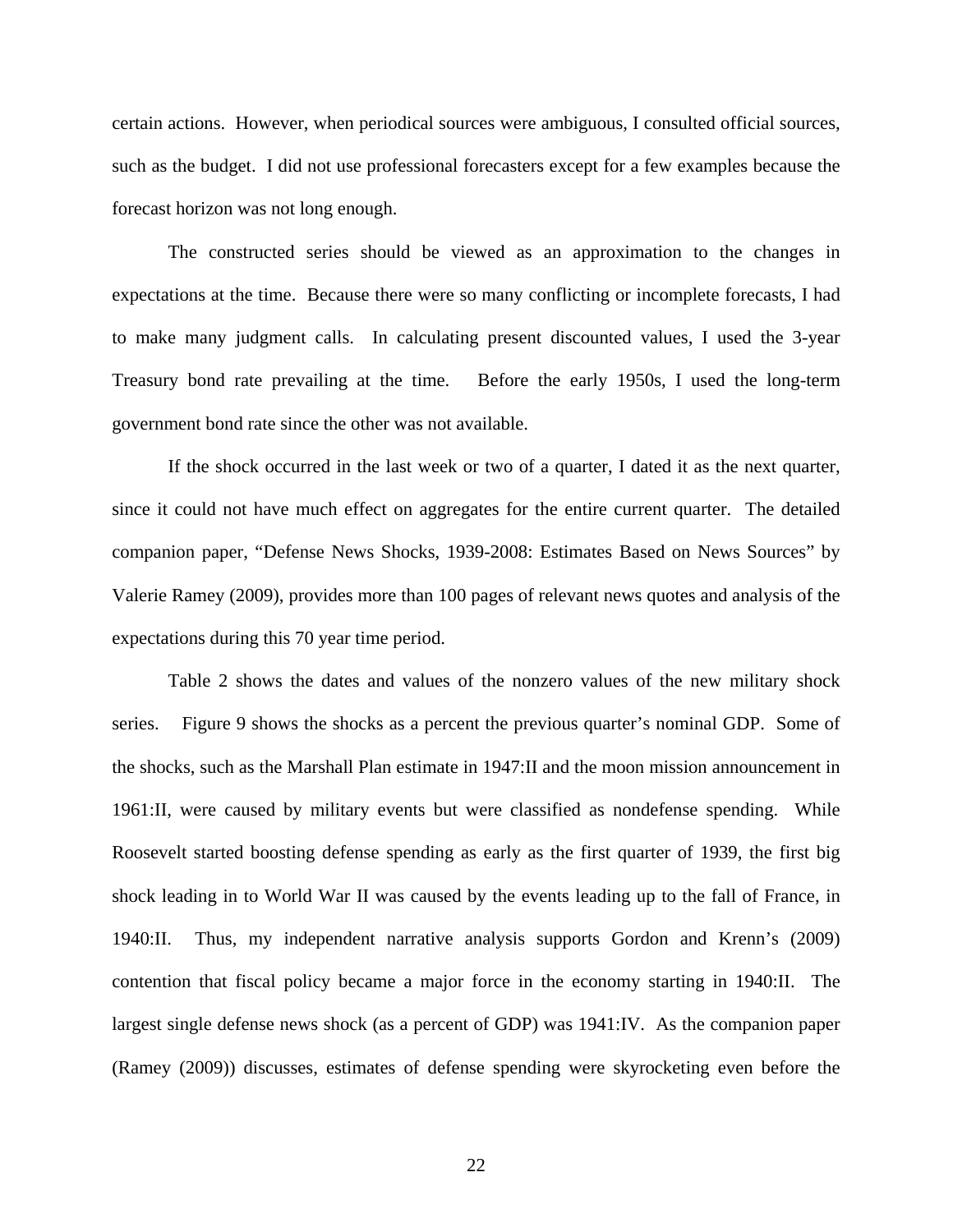Japanese attack on Pearl Harbor on December 7, 1941. Germany had been sinking U.S. ships in the Atlantic during the fall of 1941, and *Business Week* proclaimed that American entry into a "shooting war" was imminent (October 25, 1941, p. 13). It also declared that the U.S. was set for a Pacific showdown with Japan. The second biggest shock (as a percent of GDP) was the start of the Korean War. Estimates of defense spending increased dramatically within two months of North Korea's attack on South Korea on June 25, 1950.

Table 3 shows how well these shocks predict spending and whether they are relevant instruments. As Staiger and Stock (1997) discuss, a first-stage F-statistic below 10 could be an indicator of a weak instrument problem. Unfortunately, most macro "shocks" used in the literature, such as oil prices and monetary shocks, have F-statistics well below 10.

The numbers shown in Table 3 are for three sample periods: 1939:1 – 2008:4, 1947:1 – 2008:4, and 1955:1 – 2008:4. The first two columns show the R-squared and the F-statistic for the regression of the growth of real per capita defense spending or total government spending on current and four lags of "defense news," which is the present discounted value of the expected spending change divided by nominal GDP of the previous quarter. The last column shows the Fstatistic on the exclusion of the defense news variable from a regression of the growth of real per capita defense spending on four lags of log real per capita defense spending, log real GDP, the 3 month T-bill rate, and the Barro-Redlick average marginal tax rate. These variables will be used in the VARs to follow, so it is important to determine the marginal F-statistic of the new shock variable.

The table shows that as long as WWII or the Korean War is included, the new military shock variable has significant explanatory power and is a strongly relevant instrument. The Rsquared for the sample from 1939 to 2008 is 0.42 and from 1947 to 2008 is 0.55. All of the F-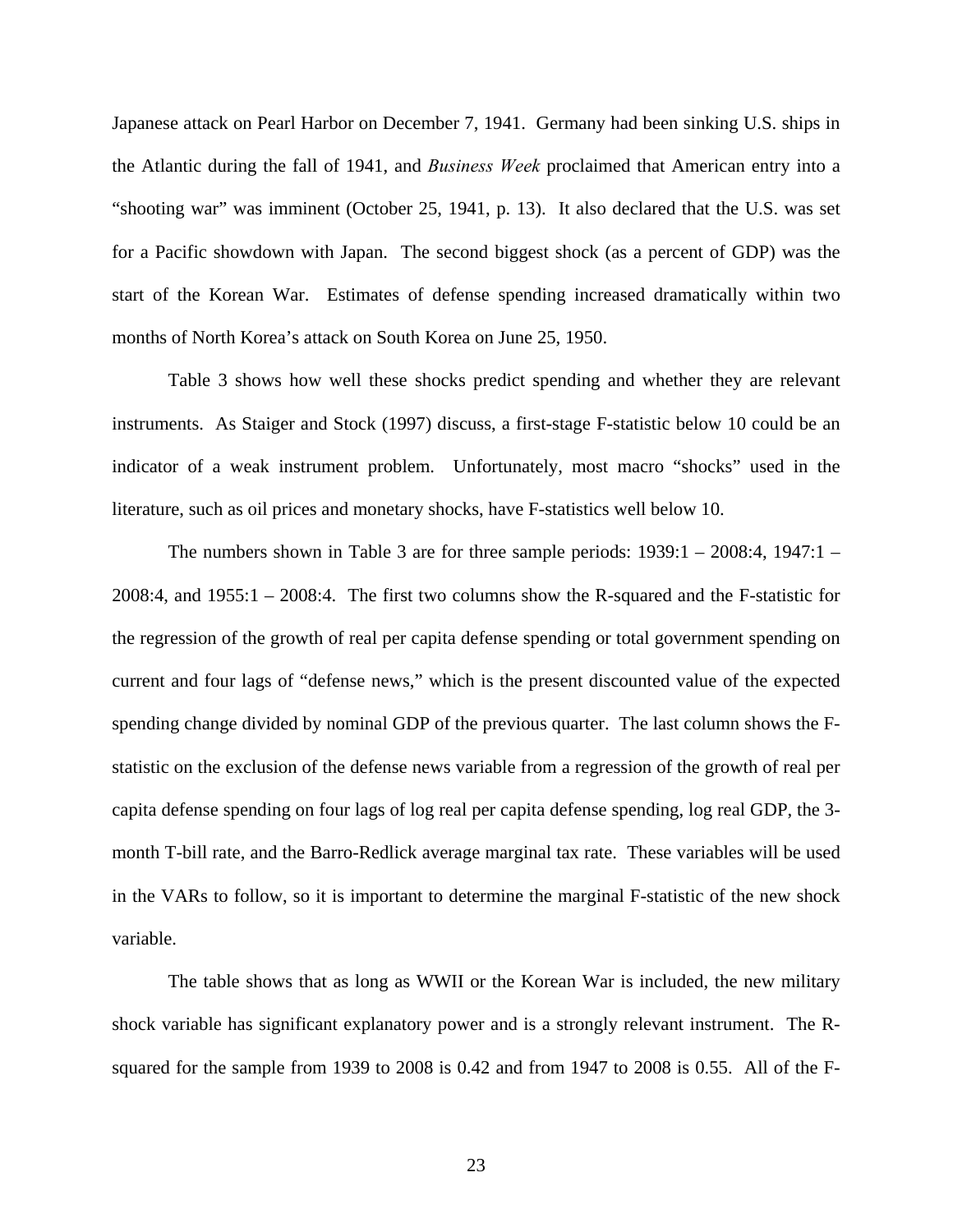statistics in the first two samples are just below or well above 10. On the other hand, for the sample that excludes WWII and the Korean War, the shock variable has much less explanatory power and the F-statistics are well below the comfortable range. All indications are that this variable is not informative for the period after the Korean War.

I next consider the effect of the defense news variable in a VAR. Since timing is important, I use quarterly data rather than annual data. Therefore, I must construct quarterly data for the 1939 to 1946 period since the BEA currently reports only annual data from that period. Fortunately, a 1954 BEA publication reports estimates of quarterly nominal components of GDP back to 1939. I combined these data with available price indices from the BLS to create real series. I used these constructed series to interpolate current annual NIPA estimates. The data appendix contains more details.

One is always worried when interpolation of data is involved, since the method and data used might make a difference. Fortunately, Gordon and Krenn (2009) have independently created a valuable new dataset for their research analyzing the role of government spending in ending the Great Depression. In their paper, they use completely different data sources and interpolation methods to construct macroeconomic data from 1919 to 1954. In private correspondence, we compared our series for the overlap period starting in 1939 and found them to be remarkably similar.

In order to examine the effect on a number of variables without including too many variables in the VAR, I follow Burnside, Eichenbaum, and Fisher's (2004) strategy of using a fixed set of variables and rotating other variables of interest in. The fixed set of variables consists of defense news, the log of real per capita government spending, the log of real per capita GDP, the three-month T-bill rate, and the Barro-Redlick average marginal income tax rate.

24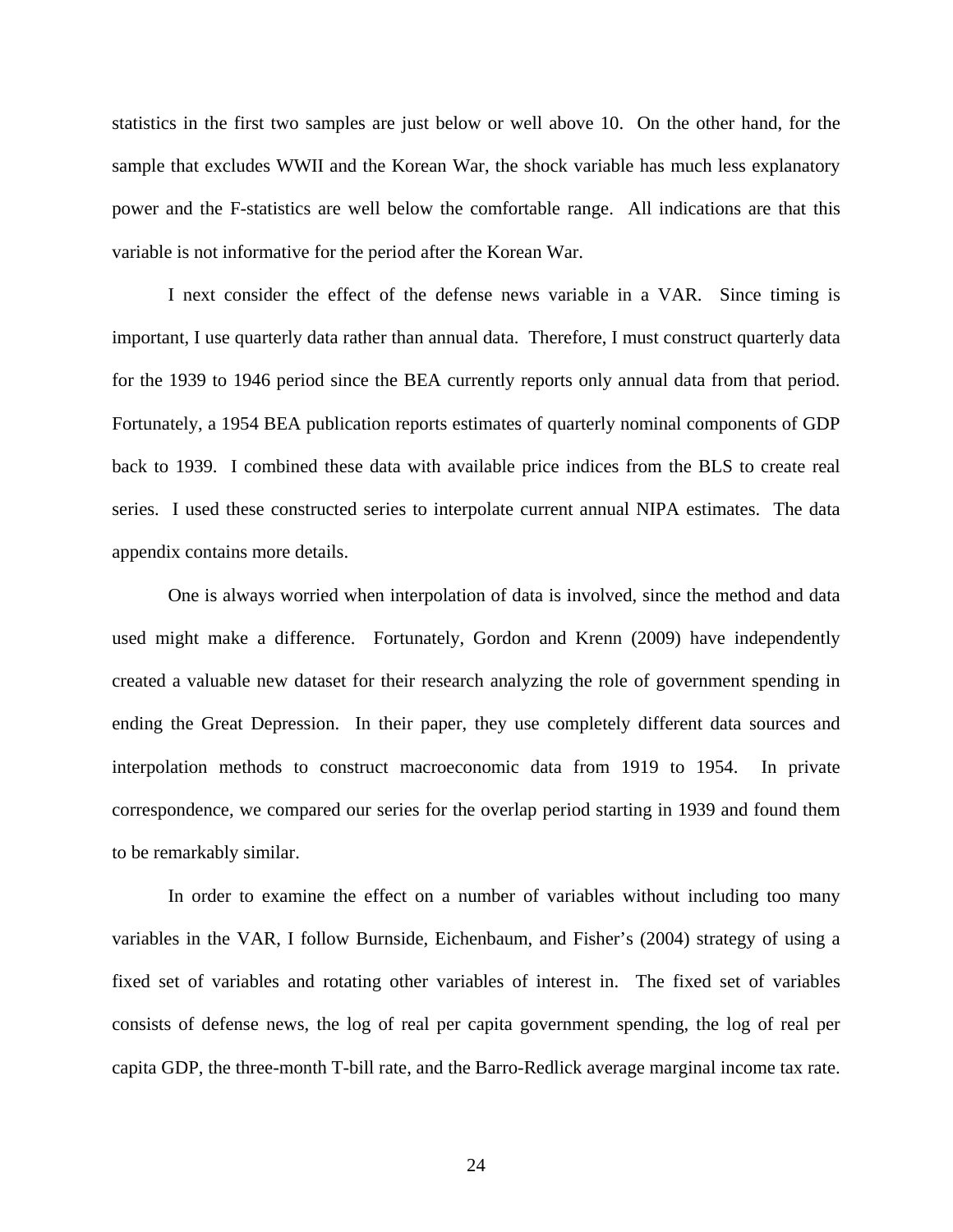These last two variables are included in order to control for monetary policy and tax policy.<sup>15</sup> To the fixed set of five variables, I rotate in a series of sixth variables, one at a time. The extra variables considered are total hours, the manufacturing product wage (the only consistent wage series back to 1939), the real BAA bond rate (with inflation defined by the CPI), the three components of consumer expenditures, nonresidential investment and residential investment. Four lags of the variables are used and a quadratic time trend is included. The data appendix fully describes all of the data used in the VAR, including the extensive construction of quarterly data for the WWII era.

Figures 10A and 10B shows the impulse response functions to a shock in the defense news variable. As before, the responses are normalized so that the government spending response to defense news is equal to unity. In the impulse responses shown earlier, I only included 68% standard error bands so that the graphs could be more easily compared across specifications. Here, I also show the more conventional 95% standard error bands.

After a positive defense news shock, total government spending rises, peaking six quarters after the shock and returning to normal after four years. GDP also increases significantly, peaking six quarters after the shock and returning to normal after four years. The implied elasticity of the GDP peak with respect to the government spending peak is 0.2. Since the average ratio of nominal GDP to nominal government spending was 4.9 from 1939 to 2008, the implied government spending multiplier implied by these estimates is 1.0. If, instead, I calculate the multiplier by using the integral under the impulse response function for the five years after the shock, estimate of the multiplier is only slightly higher, at 1.1.

1

<sup>&</sup>lt;sup>15</sup> Rossi and Zabairy (2009) make the case that analyses of fiscal policy should always control for monetary policy and vice versa.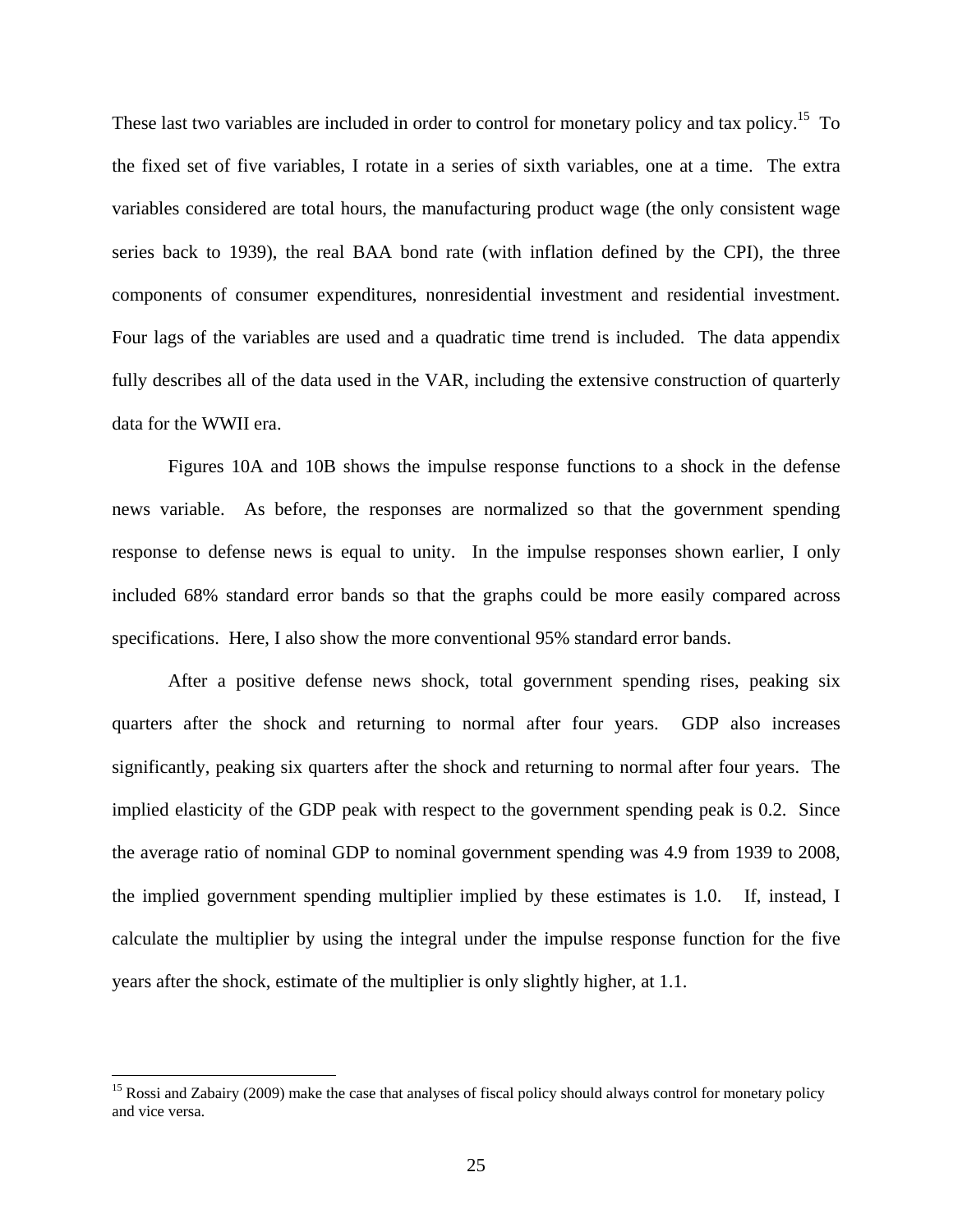Figure 10A also shows that total hours increases, significantly even by conventional significance levels. A comparison of the peak of the hours response to the peak of the GDP response implies that productivity also increases. McGrattan and Ohanian (forthcoming) argue that the neoclassical model can only explain the behavior of macroeconomic variables during WWII if there were also positive TFP shocks. Positive TFP shocks are one possible explanation, although learning-by-doing (extensively documented during WWII) or increasing returns to scale are other possibilities. The real product wage in manufacturing initially falls and then rises. Thus, the manufacturing product wage appears to be following the path of labor productivity.

The 3-month Treasury bill rate falls slightly after a positive defense news shock, but it is not significantly different from zero. This response is most likely due to the response of monetary policy, particularly during WWII and the Korean War. On average, the income tax rate increases significantly after a positive spending shock.

Figure 10B shows six more variables of interest. The first panel shows that the real interest rate on BAA bonds initially falls significantly for a year, then rises above zero, before falling somewhat again. Some of this pattern is likely due to the erratic behavior of inflation. In both World War II and the Korean War, prices shot up on the war news in anticipation of price controls. The next panel shows that nondurable consumption expenditures fall significantly at conventional significance levels. In contrast, consumption expenditures on services rises significantly. Oddly, this variable stays well above normal even after GDP has returned to normal. Consumer durable purchases fall significantly. In addition, the stock of consumer durable goods as well as total consumption expenditures (not shown) also fall significantly. Finally, both nonresidential investment and residential investment fall significantly.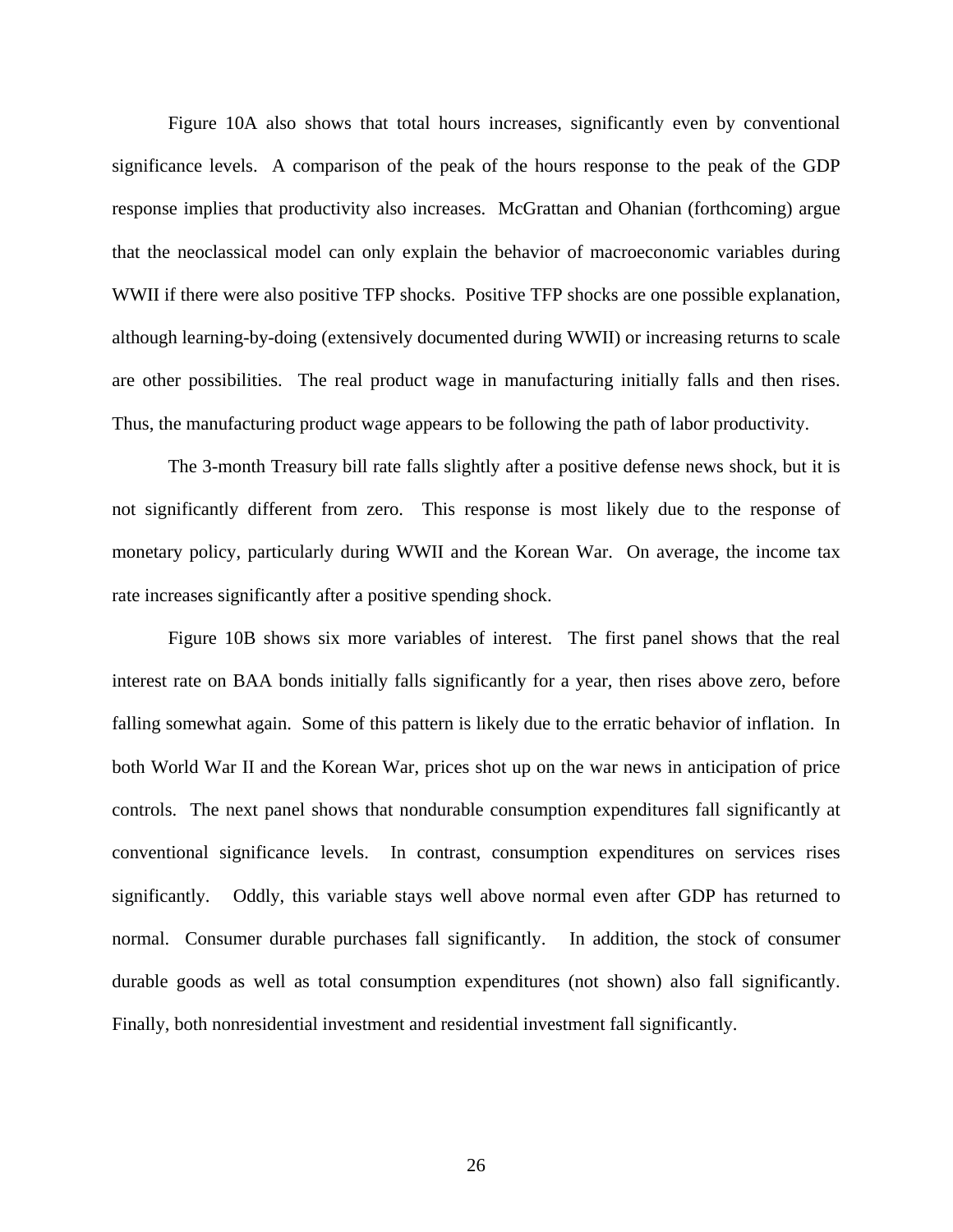To summarize, except for services consumption, all other components of consumption and investment fall, consistent with the negative wealth effect of neoclassical theory. On the other hand, the rise in productivity and the real product wage are inconsistent with the neoclassical model. The multiplier is estimated to be between 1.0 and 1.1.

Figures 11A and 11B compare the impulse responses from the VARs estimated from 1939 to 2008 to the ones estimated from 1947 to 2008. Again, the peak of government spending is normalized to be one. The upper right panel of Figure 11A shows the response of GDP is somewhat less when WWII is excluded. The peak response is 0.21 with WWII included but 0.16 when WWII is excluded. This response implies a government spending multiplier of 0.78. If instead I calculate the multiplier using the integral of the impulse response functions, the multiplier is estimated to be 0.6. As Ohanian (1997) argues, spending during WWII was financed mostly by issuing debt, whereas spending during the Korean War was financed in large part by increases in taxes. Thus, the differential multiplier might be attributable to the effect of less use of distortionary business taxes during WWII.

The hours response is somewhat smaller when WWII is omitted. In contrast to the earlier results, the manufacturing product wage decreases significantly if WWII is excluded. The increase in the manufacturing product wage during World War II could be due to differential strengths of wage and price controls. Finally, the 3-month Treasury bill rate falls much more when WWII is omitted.

Figure 11B compares the responses with and without WWII for real interest rates, consumption and investment. The responses of both real interest rates and nondurable consumption are similar with and without WWII. In contrast, services consumption moves little if WWII is excluded. Consumer durable purchases fall in both samples, but there is an initial

27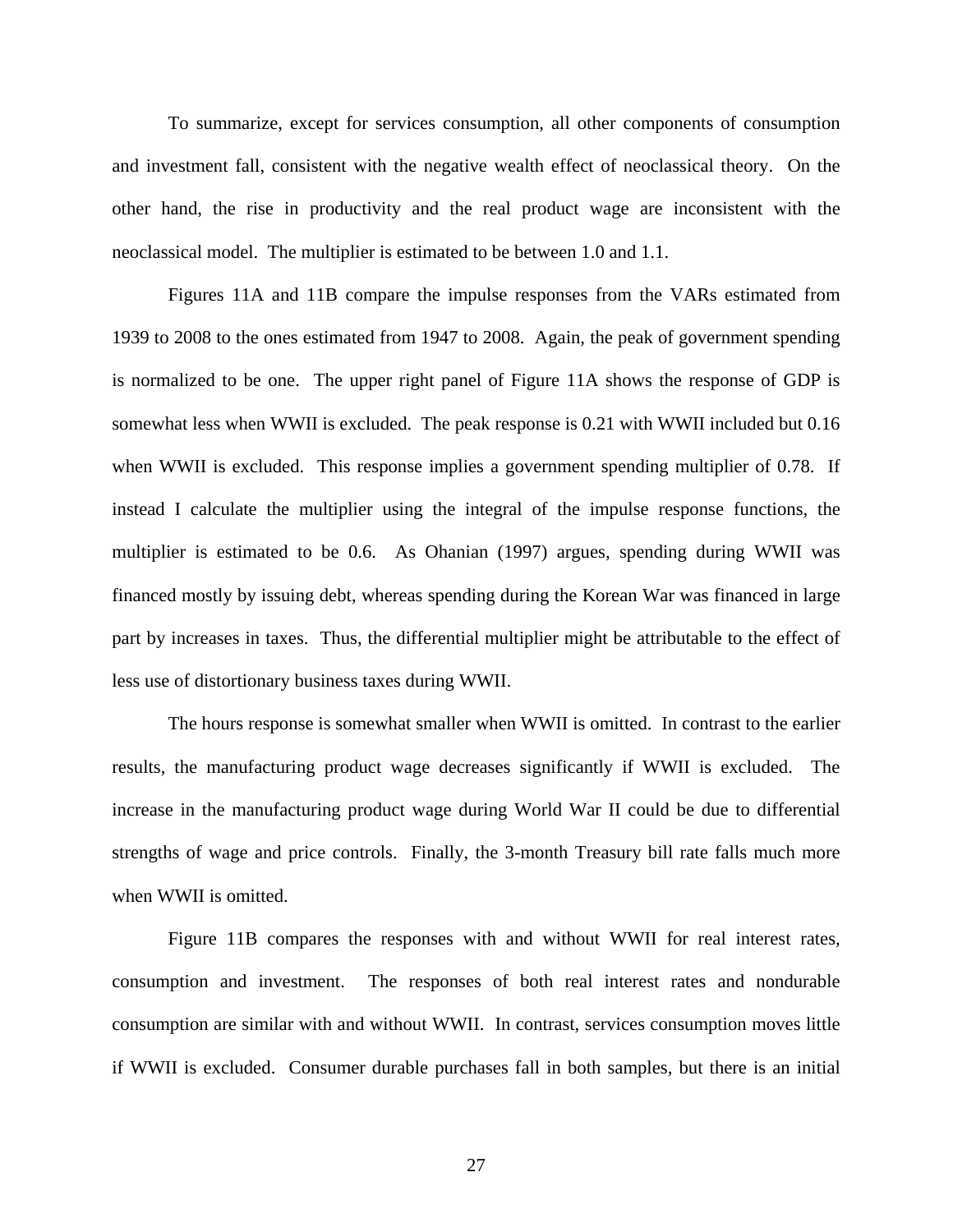rise when WWII is excluded. This rise is dominated by the beginning of the Korean War, when consumers with recent memories of WWII feared that rationing was imminent. Finally, residential investment falls much less and turns positive after two years when WWII is excluded.

The results for the sample from 1955 to 2008 (not shown) are unusual. In particular, GDP rises for one period and then becomes negative after a positive defense shock. The standard error bands are very wide, though. As discussed above, the preliminary diagnostics indicate that the defense news variable is not very informative for government spending in a sample that excludes the two big wars. On the other hand, the impulse responses estimated on a sample that includes WWII, but excludes Korea, look very similar to those from the entire sample.

The multipliers estimated here, around 1.0 for the sample with WWII and 0.6 to 0.8 for the post-WWII sample, lie in the range of most other estimates from the literature. In his recent paper, Hall (2009) regresses the growth of real GDP on the growth of real defense spending using annual data. In the sample from 1930 to 2008, he finds a multiplier of 0.55; for 1947 to 2008, he finds a multiplier of 0.47. Barro and Redlick (2009) use annual data from 1914 to 2006 and find multipliers between 0.6 and 1. In contrast, Fisher and Peters (2009), using excess returns on defense stocks find a total government spending multiplier of 1.5. I will discuss details of their paper in the next section.

To summarize, the results based on VARs using the richer news variable back to 1939 largely support the qualitative results from the simpler Ramey-Shapiro military date variable. Most measures of consumption fall. Although the product wage in manufacturing rises if WWII is included, it falls when WWII is excluded.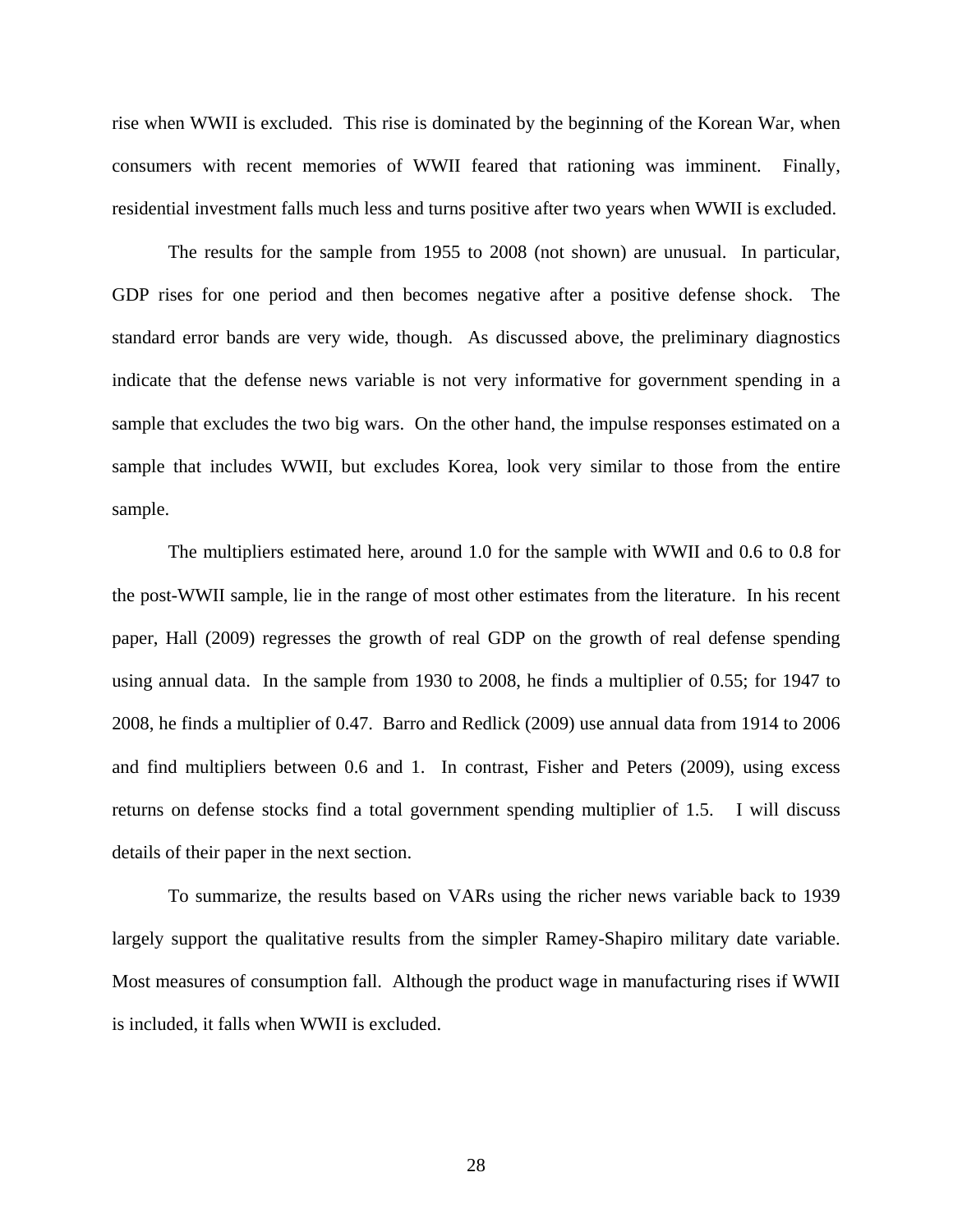#### **VI. Post-Korean War News Shocks Based on Professional Forecasts**

As discussed in the last section, the defense news variable is not very informative for the post-Korean War sample. Both the R-squared and the first-stage F-statistic are very low. Thus, the VAR finding that output and hours fall after a positive government spending shock in this later period are suspect. In order to study this later time period, I construct a second news variable based on professional forecasters. This variable measures the one-quarter ahead forecast error, based on the survey of professional forecasters. As discussed above, I have already shown that the professional forecasts Granger-cause the standard VAR shocks. Thus, this measure of news is likely to have fewer anticipation effects than the standard VAR shock.

From the fourth quarter of 1968 to the second quarter of 1981, the Survey of Professional Forecasters predicted nominal defense spending. I convert the forecast of nominal spending to a forecast of real spending using the forecasters' predictions about the GDP deflator. For this period, I define the shock as the difference between actual real defense spending growth between t-1 and t and the forecasted growth of defense spending for the same period, where the forecast was made in quarter t-1. From the third quarter of 1981 to the present, the forecasters predicted real federal spending. I construct the shock based on the actual and predicted growth of real federal spending from period t-1 to t. As Table 4 shows, this shock has an R-squared of 60 percent for government spending growth and F-statistics exceeding 200. Thus, they are potentially more powerful indicators of news.

I then study the effects of this shock in the same VAR used for the defense news shock, with the forecast shock substituted for the defense news shock. All other elements of the specification are the same. Figures 12A and 12B show the effects of this shock on the key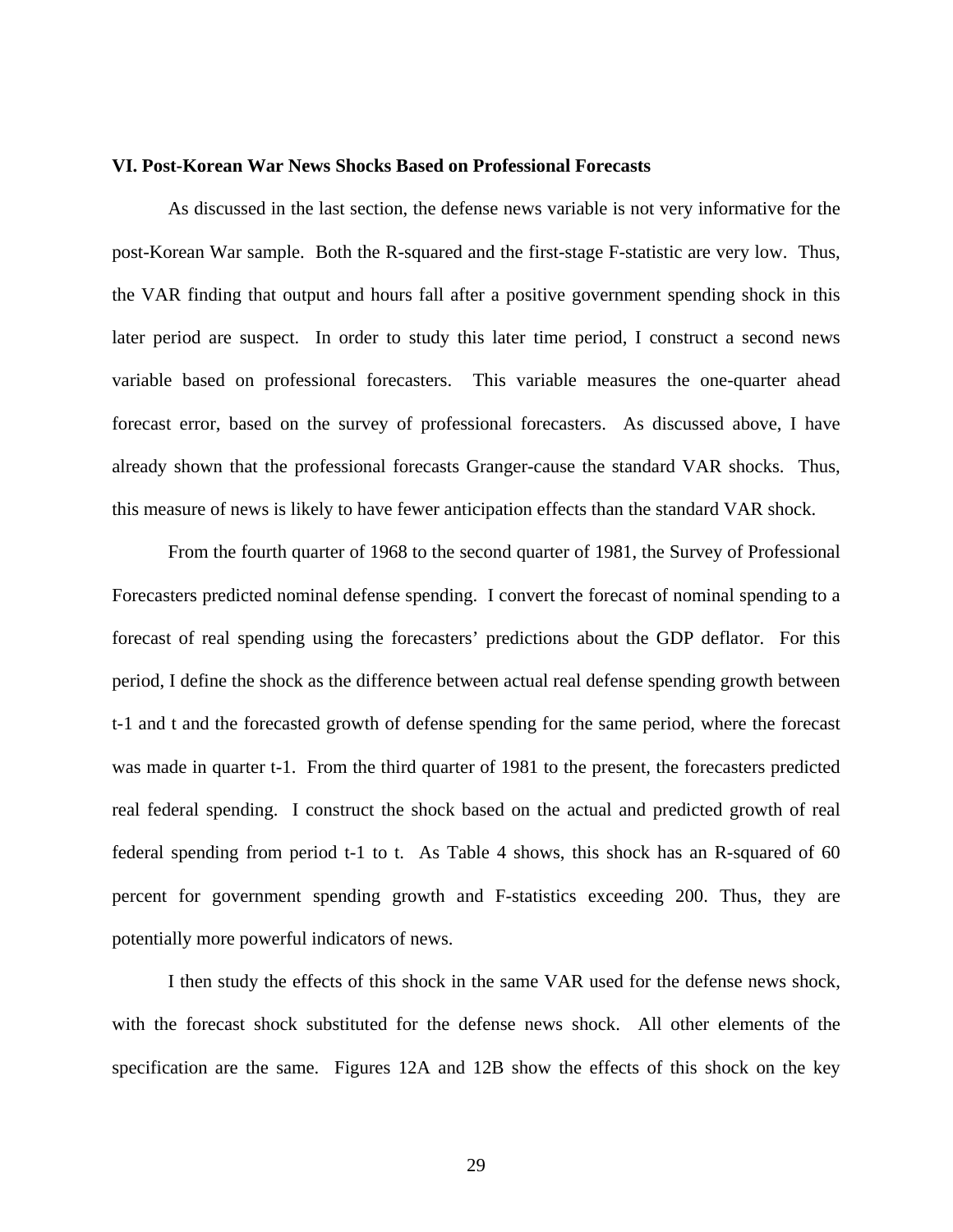variables. Unlike the case with defense spending news shocks in which government spending has a hump-shaped response, this shock leads government spending to spike up temporarily and then fall to normal and then negative after a couple of quarters. GDP rises slightly on impact, but then turns negative. The multiplier computed using the peak responses is around 0.8; the multiplier computed using the integral under the impulse response functions is negative. Thus, these shocks lead to rather contractionary effects, similar to those I found for the 1955 to 2008 period with my defense news shocks.<sup>16</sup>

A recent paper by Fisher and Peters (2009) has taken another promising approach to constructing news series for government spending by using excess returns on defense stocks. Their series is not informative for the big wars, such as WWII and the Korean War because excess profits tax limited the stock returns of defense contractors.<sup>17</sup> For the post-Korean War period, however, it usually matches up well with the Ramey-Shapiro dates. A key exception is the second half of the 1970s, when the cumulative excess returns increase much earlier than the narrative method suggests they should. This discrepancy might be explained by the fact that after the 1973 war in the Middle East, defense contractor sales to foreign governments started to increase dramatically until they were one-third the size of the U.S. defense procurement budget (*Business Week* 12/20/1976, p. 79). Thus, the increase in returns could be due to foreign arms sales rather than anticipations of increases in the U.S. defense budget. Further evidence in favor of this hypothesis is provided by Figure 1 of Fisher and Peters' (2009) paper, which shows that contractor sales started increasing several years before U.S. military spending increased.

 $\overline{a}$ 

<sup>&</sup>lt;sup>16</sup> These results also hold in a variety of specifications. For example, when I limit the sample to  $1981:3 - 2008:4$  so that the news shock variable refers only to federal spending, I find similar results.

 $17$  Several years ago, I had initially tried to construct a series based on defense stock returns, but had abandoned it when I realized that defense stocks did not perform better during WWII and the Korean War. Fisher and Peters wisely limited their sample to the post-Korean War period.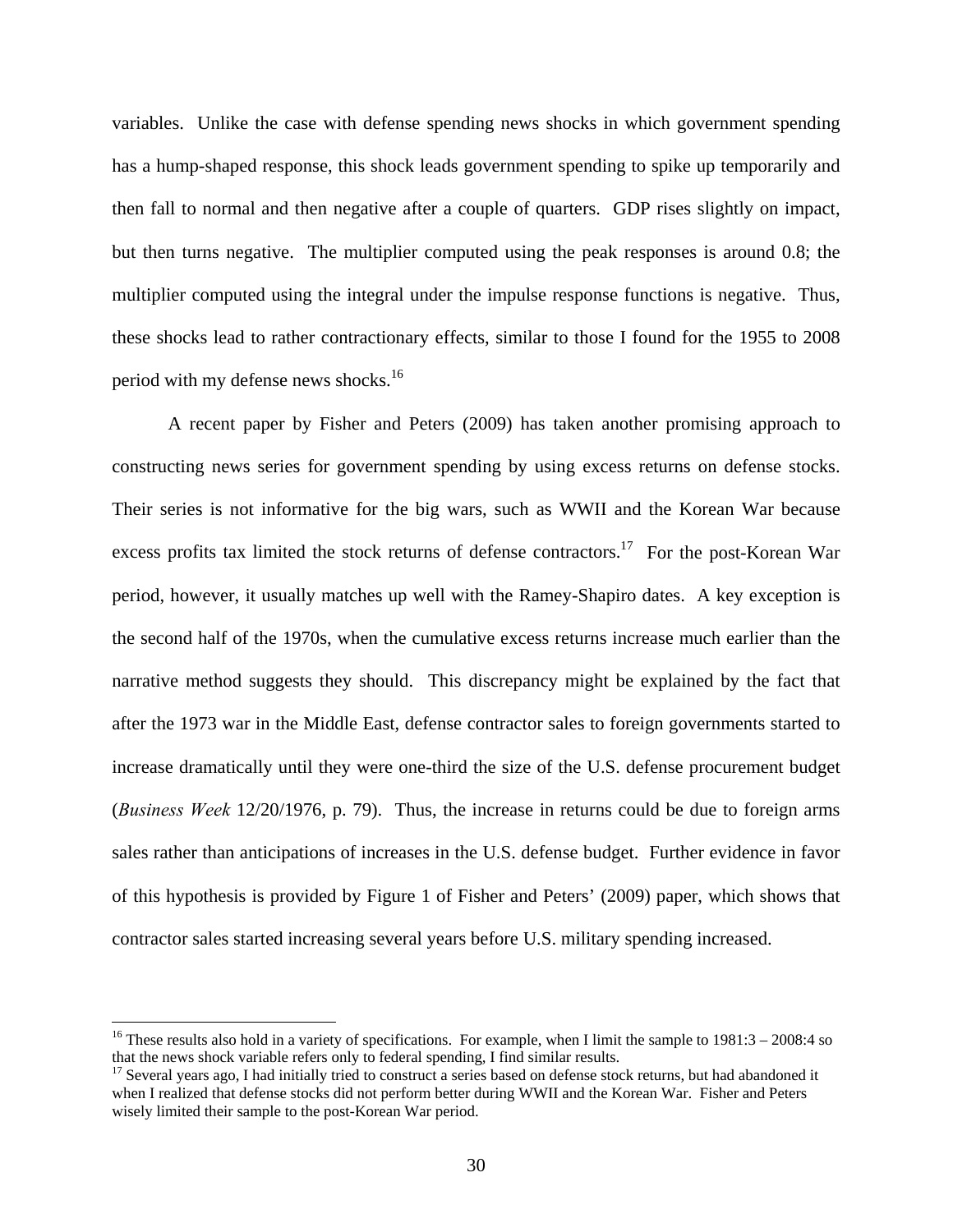Fisher and Peters (2009) show that after a shock to the cumulative excess returns to defense contractor stocks during the post-Korean War period, government spending begins rising almost immediately, reaches a new plateau after 10 quarters, and shows little indication of falling for at least 20 quarters. On the other hand, output, hours, and consumption either stay constant or decline for five quarters, and then rise with a hump-shape. The consumption response is not significantly different from zero at conventional levels, though.<sup>18</sup> On the other hand, real wages fall significantly and then become indistinguishable from zero. Their multiplier is estimated to be 1.5.

Thus, the shocks identified from Fisher and Peters' (2009) defense stocks excess returns imply much more persistent rises in government spending and much higher multipliers than implied by most other shocks studied, including those from a standard VAR, the defense news variable based on the narrative method, as well as professional forecast errors. In contrast, my new shock based on professional forecast errors implies more temporary changes in government spending and smaller multipliers than the other methods. Therefore, in order to understand why the responses of macroeconomic variables are different, it would be useful to analyze why the responses of government spending to the various shocks have such different persistence.

#### **VI. Conclusions**

 $\overline{a}$ 

This paper has explored possible explanations for the dramatically different results between standard VAR methods and the narrative approach for identifying shocks to government spending. I have shown that the main difference is that the narrative approach shocks appear to capture the timing of the news about future increases in government spending much better. In

 $18$  Fisher and Peters (2009) show 68 percent confidence bands. As discussed earlier, there is no econometric basis for using this low level of significance for hypothesis testing.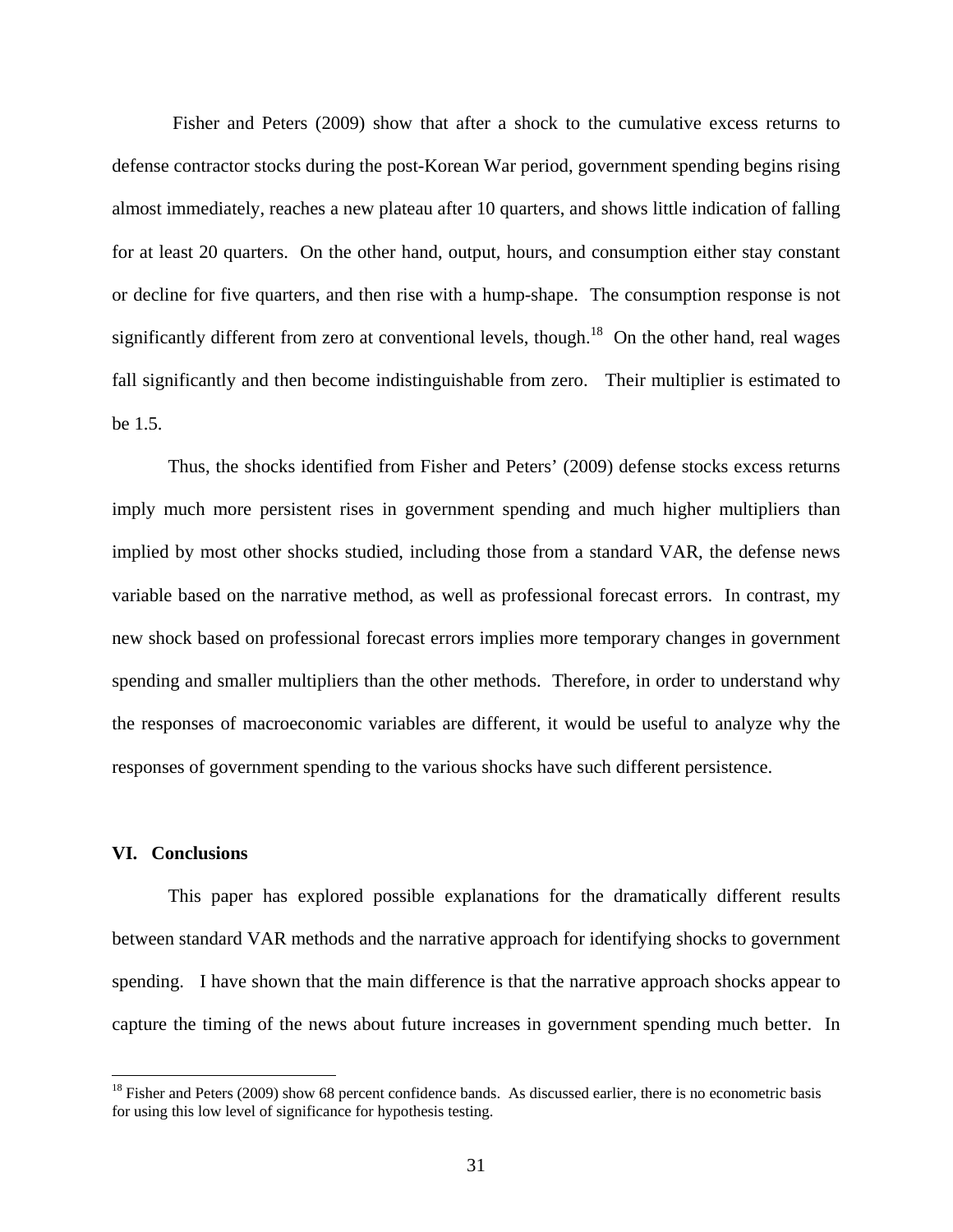fact, these shocks Granger-cause the VAR shocks. My theoretical results show how timing can account for all of the difference in the results across the two methods. Because the VAR approach captures the shocks too late, it misses the initial decline in consumption and real wages that occurs as soon as the news is learned. I show that delaying the timing on the Ramey-Shapiro dates replicates the VAR results.

Finally, I have constructed two new series of government spending shocks. The first series improves on the basic Ramey-Shapiro war dates by extending the analysis back to WWII and by computing the expected present discounted value of changes in government spending. This variable produces results that are qualitatively similar to those obtained from the simple war dates variable: in response to an increase in government spending, most measures of consumption and real wages fall. However, the implied multipliers are lower: the implied multiplier is unity when WWII is included and 0.6 to 0.8 when World War II is excluded. It should be understood that this multiplier is estimated on data in which distortionary taxes increase on average during a military build-up, and is not necessarily applicable to situations in which government spending is financed differently.

Since the defense news variable is much less informative for the most recent period, I also construct a second news series, based on forecast errors of professional forecasters. Shocks to this series imply that temporary rises in government spending generally lead to declines in output, hours, consumption and investment. Thus, none of my results indicate that government spending has multiplier effects beyond its direct effect.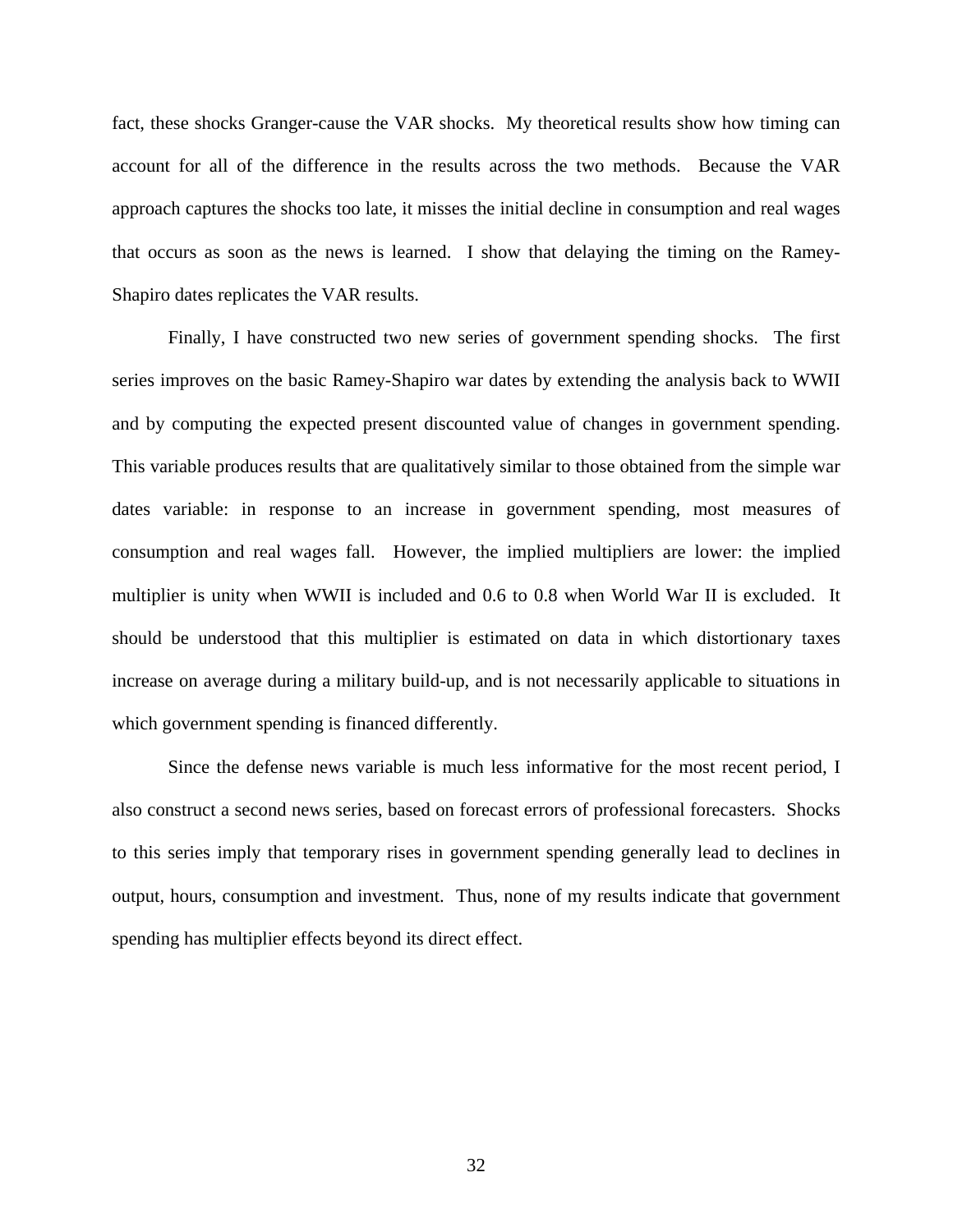#### **Data Appendix**

#### **Construction of the New Military Series**

See Ramey (2009) "Defense News Shocks, 1939-2008: Estimates Based on News Sources" for complete documentation.

#### **Data for 1947 – 2008**

Data on nominal GDP, quantity indexes of GDP, and price deflators for GDP and its components were extracted from bea.gov on August 30, 2009. The combined category of real consumption nondurables plus services was created using Wheelan's (2000) method. The quarterly stock of consumer durables was created by interpolating annual data on the quantity index for the net stock of consumer durables with the quantity index of consumer durable purchases. The Denton module for Stata (Baum (2008)) was used to interpolate the annual change in the stock with purchases, and then was integrated.

The nominal wage and price index for business were extracted August 2009 from bls.gov productivity program.

The total hours data used in the baseline post-WWII regressions is from unpublished data from the BLS, kindly provided by Shawn Sprague.

#### **Data for 1939 - 1946**

**NIPA Data:** *National Income, 1954 Edition, A Supplement to the Survey of Current Business* presents quarterly nominal data on GNP and its components going back to 1939. Although the levels are somewhat different, the quarterly correlation of these data with modern data for the overlap between 1947 and 1953 is 0.999.

To create quarterly real GDP, I first constructed price deflators for various components. The price deflators that were available either monthly or quarterly were the Producer Price Index (available from FRED), the Consumer Price Index (total, nondurables, durables, and services), available from bls.gov, and the price index for manufacturing. For this latter series, I spliced together data from old *Survey of Current Business'* with data from bls.gov, which was available from 1986. Based on quarterly regressions of log changes in the various deflators on log changes in these price indexes for 1947 through 1970, I used the following relationships. For each component of consumption, as well as total consumption, I used the relevant CPI index. For nonresidential investment deflator inflation, I used weights on 0.5 each on the CPI inflation and manufacturing inflation. For the residential investment deflator inflation, I used a weight of 0.7 on CPI inflation and 0.3 on manufacturing inflation. The total fixed investment deflator inflation was a weighted average of residential and nonresidential, with the weights varying over time depending on the ratio of nominal nonresidential investment to total fixed investment. For defense (as well as federal and total government spending), I used a weight of 0.3 on CPI inflation and 0.7 on manufacturing inflation. For GDP, I used a weighted average of CPI inflation and manufacturing inflation based on the ratios of the nominal values of defense and investment to GDP, and the component series weights on each type of inflation. Deflators were obtained taking exponentials of the integrated log changes. I used these constructed real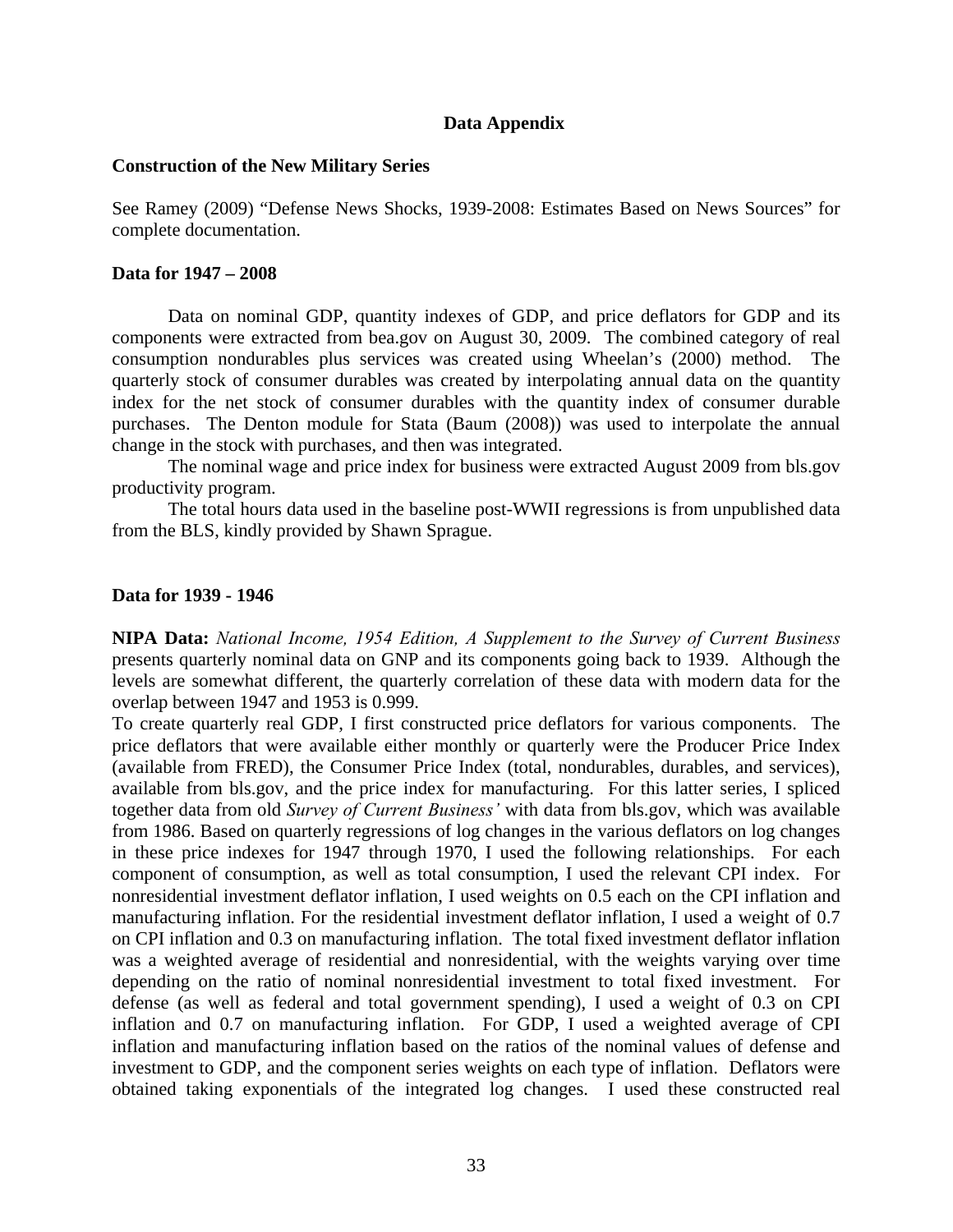quantities to interpolate the quantity indexes for GDP and its components, extracted August 2009 from the BEA website, with the Baum (2008) Stata module of the proportional Denton method.

**Hours:** Kendrick (1961) reports annual civilian and total hours series extending back to the late 1800s. An advantage of Kendrick's civilian series is that it includes hours worked by "emergency workers" as part of the WPA, etc. Thus, I interpolate Kendrick's annual series to a quarterly series. I constructed several components for the quarterly interpolation. Various issues of the *Statistical Abstract* (available online through census.gov) report quarterly or monthly data on employed persons and average weekly hours of employment persons for civilians starting from the 1941:III through 1945. In 1946, ranges of hours were reported, so that average weekly hours could be constructed. Thus, a total hours series for civilians was constructed from these numbers from 1941:III – 1946:IV. However, this series did not include the hours of emergency workers. The number of employed civilians was reported from 1940:2 on, but average hours were not reported. For 1939:I to 1941:II, the only available series was civilian nonfarm employment. I used each of these pieces to interpolate the Kendrick civilian series to a quarterly frequency. (To preserve the seasonal factors from agriculture, I used the information on seasonality in farm hours after 1941 to reproduce the seasonality.) Because this series was based on household data, I spliced it to the CPS household series from 1947 on and seasonally adjusted the entire series using the Census' X12 program, allowing for outliers due to roving Easters and Labor Days. The seasonally unadjusted CPS monthly data were collected by Cociuba, Prescott, and Ueberfeldt (2009).

The military hours series was available quarterly from unpublished BLS data from 1948 on. For 1939 to 1947, I inferred military hours from the annual number of active duty military, assuming that hours per military employee were the same as in 1948. I then interpolated the annual series. Note the hours estimated by the BLS, and hence my series, are about six percent higher than Kendrick's estimates of military hours. Siu (2008) argues that Kendrick underestimates military hours.

# **Tax Series**

Barro and Redlick (2009) provide an update for the Barro-Sahasakul (1983) average marginal tax rate series through 2006. I had previously updated Alexander and Seater's (2009) series through 2007 using their programs. I assumed that the Barro-Redlick series changed by the same percent in 2007 as my update of the Alexander-Seater (2009) series and (for want of more information) was constant through 2008.

# **Survey of Professional Forecasters Series**

The forecasts of federal spending from 1981:3 on are available online from the Philadelphia Federal Reserve. GDP deflator forecasts were also available online. Thomas Stark kindly provided the forecasts of defense spending from 1968:4 to 1981:2.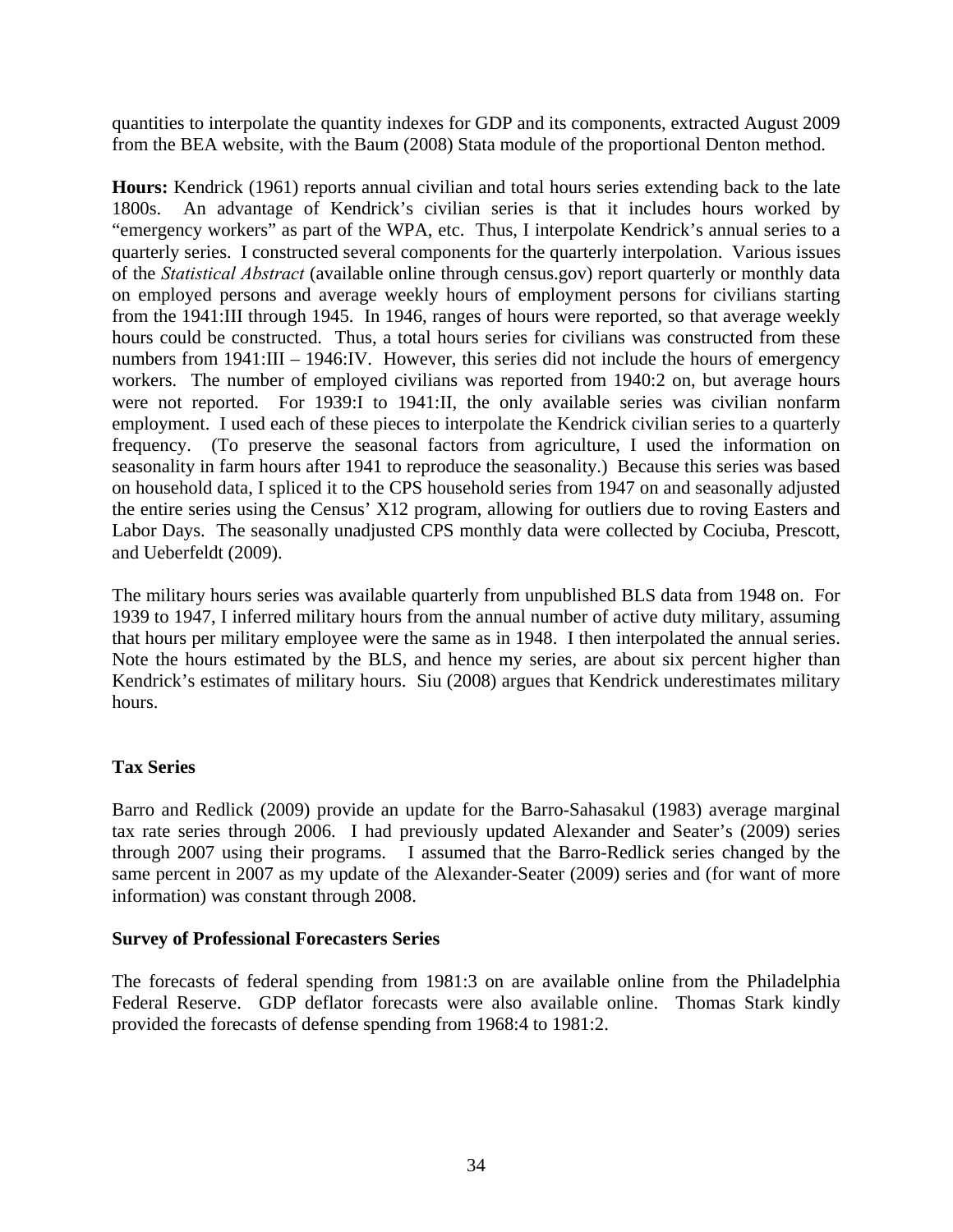#### **References**

- Aiyagari, Rao, Laurence Christiano and Martin Eichenbaum, "The Output, Employment and Interest Rate Effects of Government Consumption." *Journal of Monetary Economics* 30 (1992), pp. 73–86.
- Alexander, Erin and John Seater, "The Federal Income Tax Function," North Carolina State University Working Paper, January 2009.
- Barro, Robert J., "Output Effects of Government Purchases," *The Journal of Political Economy*  89 (December 1981): 1086-1121.
- Barro, Robert J. and Chaipat Sahasakul, "Measuring the Average-Marginal Tax Rate from the Individual Income Tax," *Journal of Business,* 56 (1983), pp. 419-452.
- Barro, Robert J. and Charles J. Redlick, "Macroeconomic Effects from Government Purchases and Taxes," NBER working paper 15369, September 2009.
- Baum, Christopher F., "DENTON: Stata Module to Interpolate a Quarterly Flow Series from Annual Totals via Proportional Denton Method," Boston College, Revised 2008.
- Baxter, Marianne and Robert G. King, "Fiscal Policy in General Equilibrium," *American Economic Review* 83 (1993), pp. 315–334.
- Blanchard, Olivier and Roberto Perotti, "An Empirical Characterization of the Dynamic Effects of Changes in Government Spending and Taxes on Output," *Quarterly Journal of Economics* (November 2002): 1329-1368.
- Burnside, Craig, Martin Eichenbaum, and Jonas Fisher, "Fiscal Shocks and their Consequences," *Journal of Economic Theory* 115 (2004): 89-117.
- Caldara, Dario and Christophe Kamps, "What are the Effects of Fiscal Policy Shocks? A VARbased Comparative Analysis," September 2006 working paper.
- Cavallo, Michele, "Government Employment Expenditure and the Effects of Fiscal Policy Shocks," Federal Reserve Bank of San Francisco Working Paper 2005-16, 2005.
- Cociuba, Simona, Edward C. Prescott, Alexander Ueberfeldt, "U.S. Hours and Productivity Behavior Using CPS Hours Worked Data: 1947:III-2009:II," Working Paper, Federal Reserve Bank of Dallas.
- Cullen, Joseph and Price V. Fishback, "Did Big Government Largesse Help the Locals? The Implications of WWII Spending for Local Economic Activity, 1939-1958." NBER Working Paper 12801, December 2006.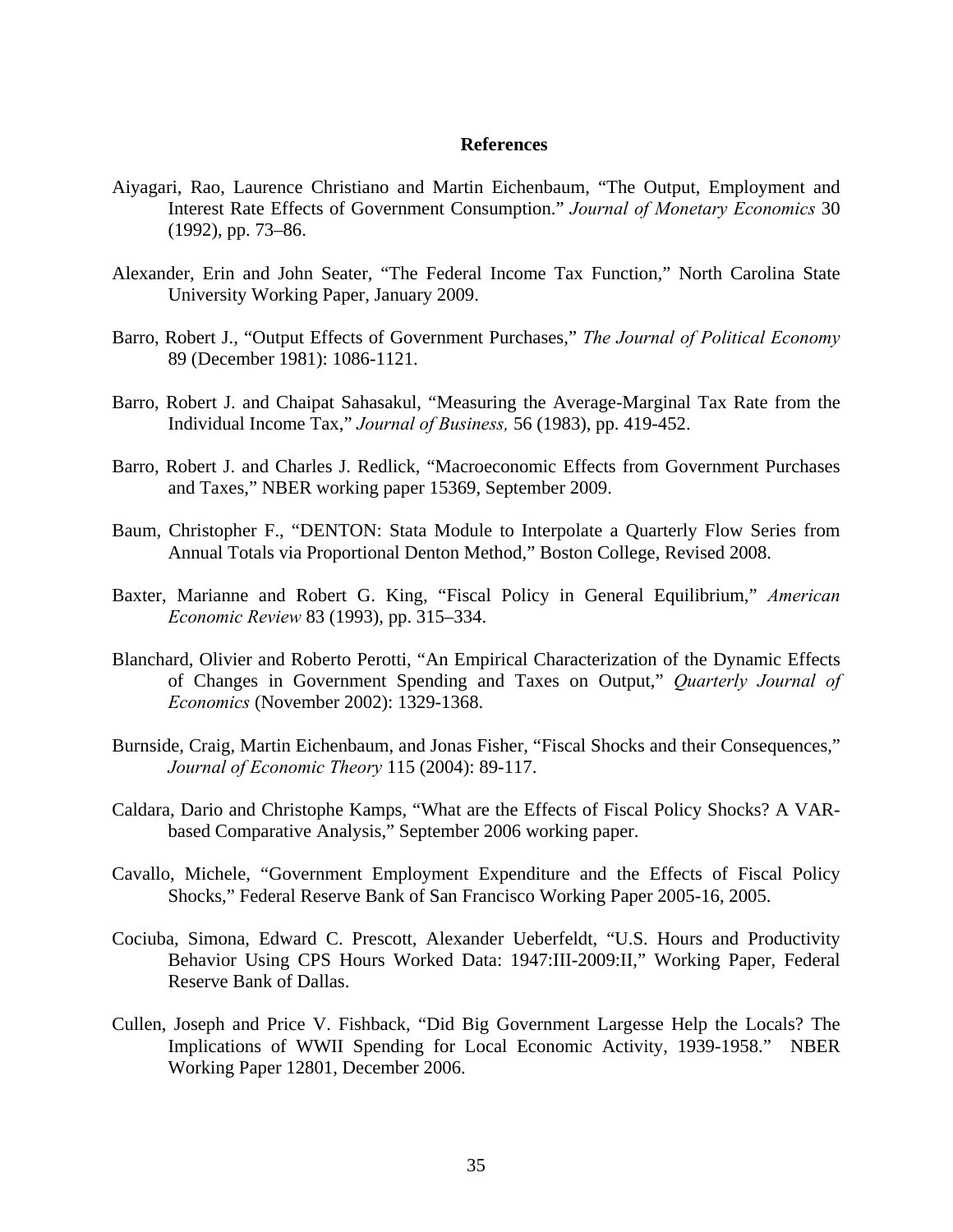- Devereux, Michael, A. C. Head and M. Lapham, "Monopolistic Competition, Increasing Returns, and the Effects of Government Spending," *Journal of Money, Credit, and Banking* 28 (1996), pp. 233–254.
- Edelberg, Wendy, Martin Eichenbaum and Jonas D. M. Fisher**, "**Understanding the Effects of a Shock to Government Purchases," *Review of Economic Dynamics* 2 (January 1999): 166- 206.
- Eichenbaum, Martin and Jonas D. M. Fisher, "Fiscal Policy in the Aftermath of 9/11," *Journal of Money, Credit, and Banking* 37 (February 2005): 1-22.
- Fatas, Antonio and Ilian Mihov, "The Effects of Fiscal Policy on Consumption and Employment: Theory and Evidence," CEPR Discussion Paper No. 2760, April 2001.
- Fisher, Jonas D.M. and Ryan Peters, "Using Stock Returns to Identify Government Spending Shocks," Federal Reserve Bank of Chicago manuscript, August 2009.
- Gali, Jordi, J. David López-Salido, and Javier Vallés, "Understanding the Effects of Government Spending on Consumption," *Journal of the European Economic Association,* 5 (March 2007): 227-270.
- Giavazzi, Francesco and Marco Pagano, "Can Severe Fiscal Contractions be Expansionary?" *NBER Macroeconomics Annual,* 1990.
- Gordon, Robert J. and Robert Krenn, "The End of the Great Depression: VAR Insight on the Roles of Monetary and Fiscal Policy," September 2009 working paper.
- Hall, Robert E., "The Role of Consumption in Economic Fluctuations," in Robert J. Gordon, ed. *The American Business Cycle: Continuity and Change* Chicago: NBER and The University of Chicago Press, 1986.
- -----------, "By How Much Does GDP Rise If the Government Buys More Output?" August 2009 manuscript.
- Kendrick, John W., *Productivity Trends in the United States,* Princeton: NBER and Princeton University Press, 1961.
- Leeper, Eric M., Todd B. Walker, Shu-Chun Susan Yang, "Fiscal Foresight: Analytics and Econometrics," NBER Working paper 14028, May 2008.
- McGrattan, Ellen R. and Lee E. Ohanian, "Does Neoclassical Theory Account for the Effects of Big Fiscal Shocks? Evidence from World War II," forthcoming *International Economic Review*.
- McMahon, Robert, *The Cold War: A Very Short Introduction,* Oxford: Oxford University Press, 2003.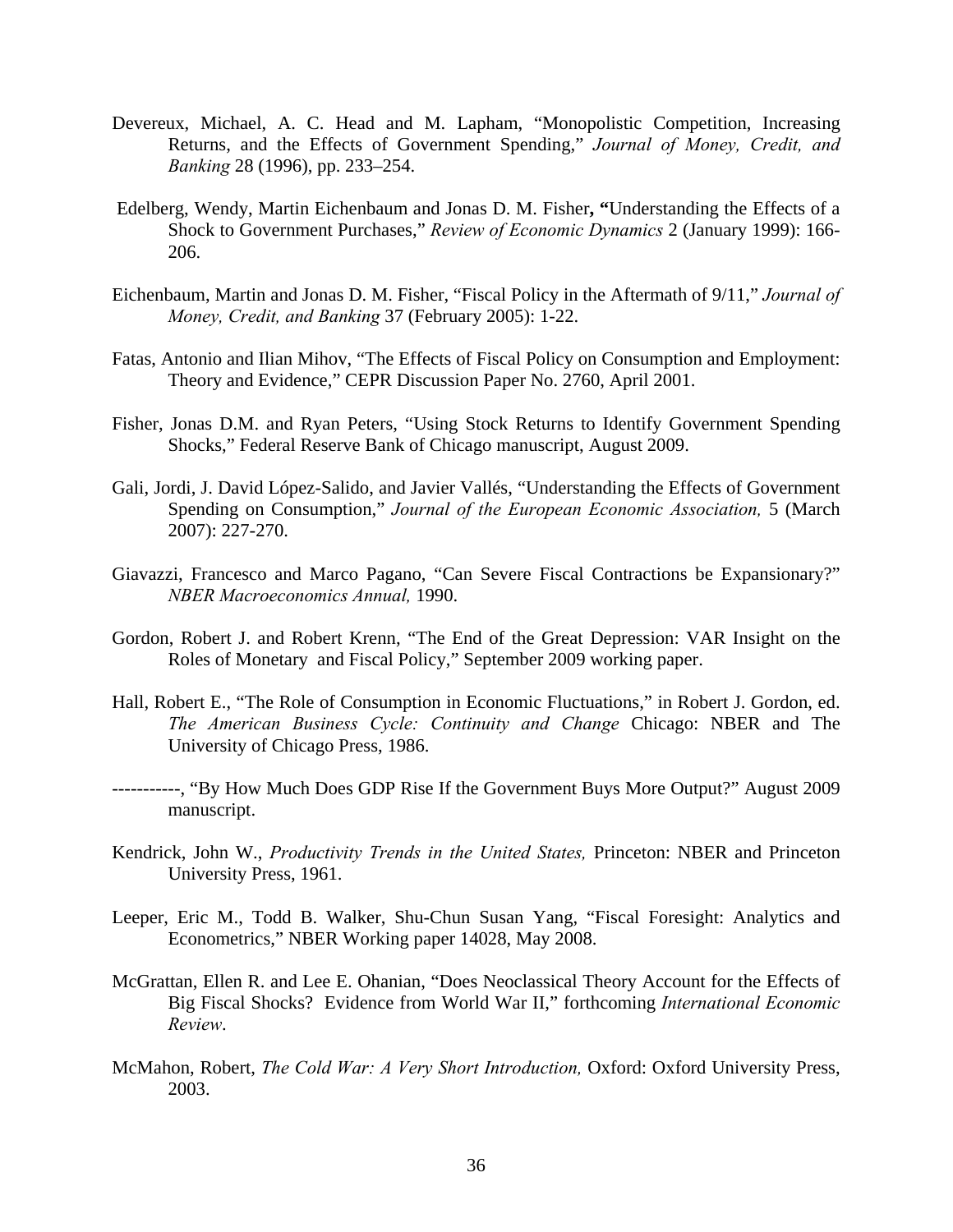- Mertens, Karel and Morten O. Ravn, "The Aggregate Effects of Anticipated and Unanticipated U.S. Tax Policy Shocks: Theory and Empirical Evidence," May 2008.
- Mountford, Andrew and Harald Uhlig, "What are the Effects of Fiscal Policy Shocks?" CEPR Discussion Paper 3338, 2002.
- Ohanian, Lee E., "The Macroeconomic Effects of War Finance in the United States: World War II and the Korean War," *American Economic Review* 87(March 1997): 23-40.
- Pappa, Evi, "New Keynesian or RBC Transmission? The Effects of Fiscal Shocks in Labor Markets," LSE discussion paper.
- Perotti, Roberto, "Estimating the Effects of Fiscal Policy in OECD Countries," CEPR Discussion Paper 4842, January 2005.

-------------------, "In Search of the Transmission Mechanism of Fiscal Policy," forthcoming *NBER Macroeconomics Annual* 2007.

- Ramey, Valerie A. and Matthew Shapiro, "Costly Capital Reallocation and the Effects of Government Spending," *Carnegie Rochester Conference on Public Policy* (1998).
- Ramey, Valerie A., "Defense News Shocks, 1939-2008: An Analysis Based on News Sources," October 2009 manuscript. http://econ.ucsd.edu/~vramey/research/Defense\_News\_Narrative.pdf .
- Romer, Christina D. and David H. Romer, "The Macroeconomic Effects of Tax Changes: Estimates Based on a New Measure of Fiscal Shocks," NBER Working Paper 13264, July 2007.
- Rossi, Barabara and Sarah Zubairy, "What is the Importance of Monetary and Fiscal Shocks in Explaining US Macroeconomic Fluctuations," Duke manuscript, 2009.
- Rotemberg, Julio and Woodford, Michael, "Oligopolistic Pricing and the Effects of Aggregate Demand on Economic Activity," *Journal of Political Economy* 100 (1992), pp. 1153– 1297.
- Seater, John, "Marginal Federal Personal and Corporate Income Tax Tates in the US, 1909- 1975,". *Journal of Monetary Economics*, 10, (1982), pp. 361-381.
- Sims, Christopher A. and Tao Zha, "Error Bands for Impulse Response Functions," *Econometrica* 67 (September 1999): 1113-1155.
- Siu, Henry, "The Fiscal Role of Conscription in the U.S. World War II Effort," *Journal of Monetary Economics* 55 (September 2008): 1094-1112.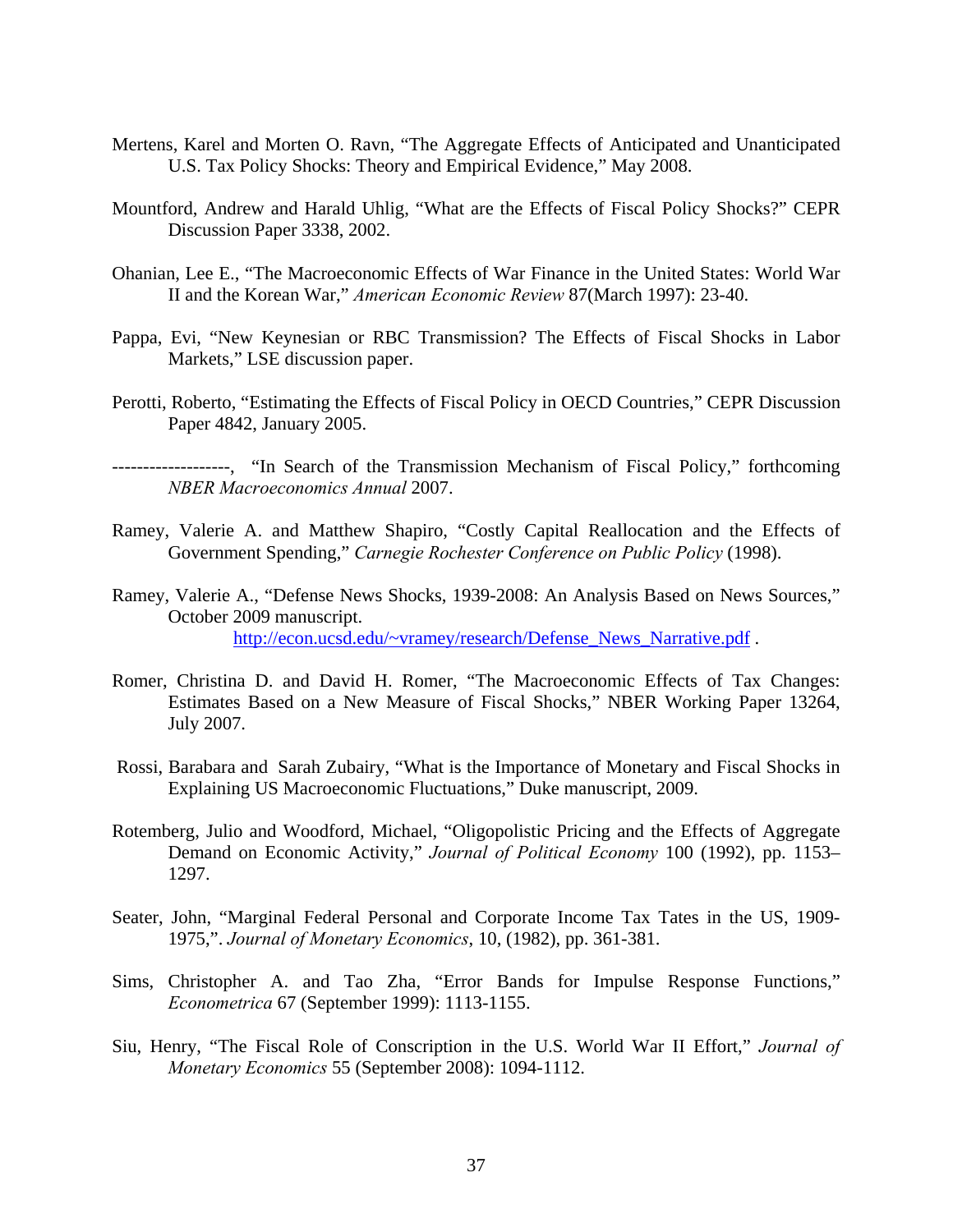- Staiger, Doublas and James H. Stock, "Instrumental Variables Regression with Weak Instruments," *Econometrica* 65 (May 1997): 557-586.
- Stephenson, E. Frank, "Average Marginal Tax Rates Revisited," *Journal of Monetary Economics*  41 (April 1998): 389-409.
- Taylor, John B., *Macroeconomic Policy in a World Economy,* New York: W.W. Norton, 1993. (Available online at: http://www.stanford.edu/~johntayl/MacroPolicyWorld.htm )
- Tenhofen, Jorn and Guntram Wolff, "Does Anticipation of Government Spending Matter? Evidence from an Expectations Augmented VAR," Deutsche Bundesbank working paper, 2007.
- Whelan, Karl, "A Guide to the Use of Chain Aggregated NIPA Data," June 2000 working paper.
- Yang, Shu-Chun Susan, "Quantifying Tax Effects under Policy Foresight," *Journal of Monetary Economics* 52 (November 2005): 1557-1568.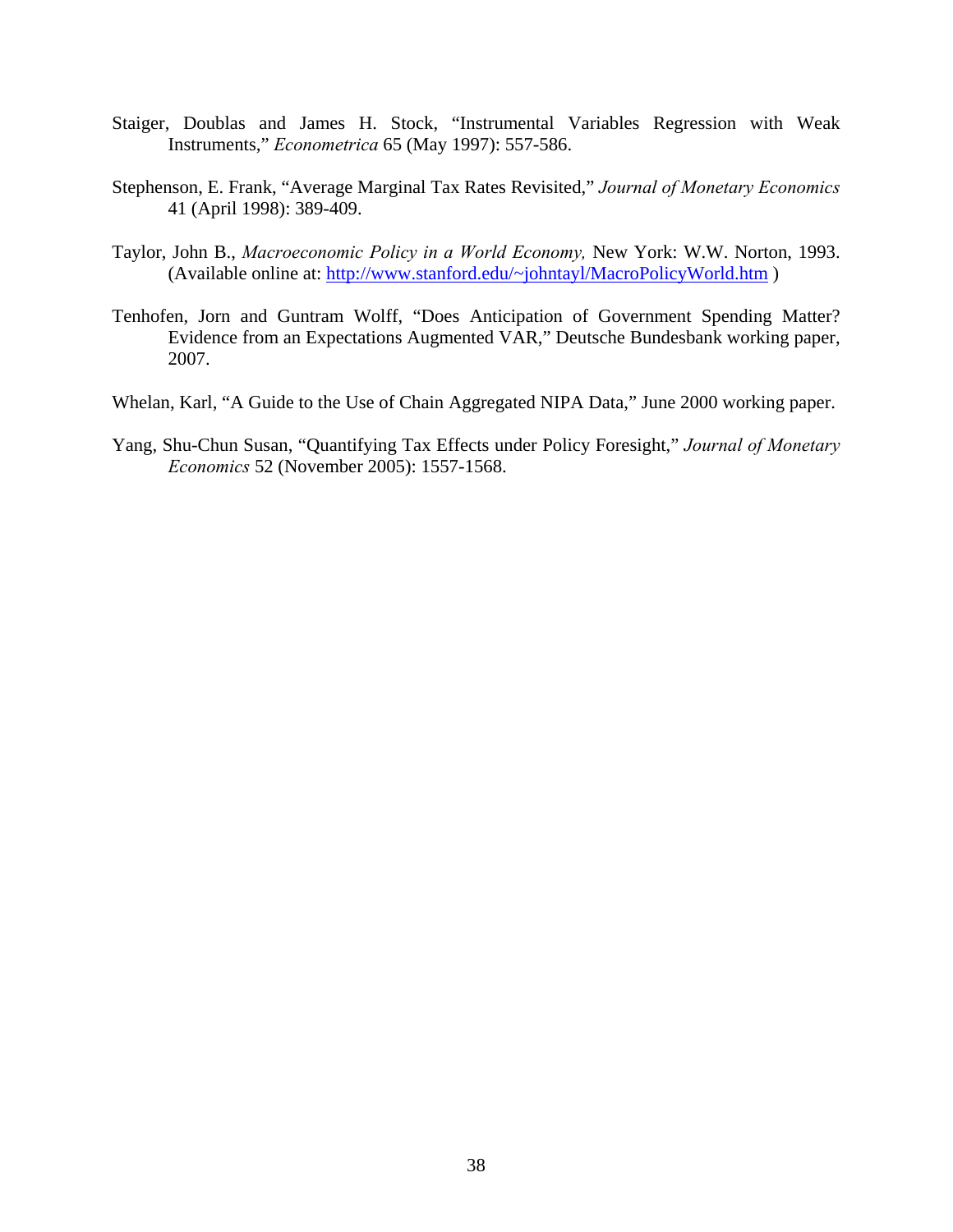# **Table 1. Granger Causality Tests 1948:1 – 2008:4**

| <b>Hypothesis Tests</b>                                                                   | p-value in parenthesis |
|-------------------------------------------------------------------------------------------|------------------------|
| Do War dates Granger-cause VAR shocks?                                                    | Yes $(0.017)$          |
| Do one-quarter ahead Professional Forecasts<br>Granger-cause VAR shocks? 1981:3 - 2008:4  | Yes $(0.025)$          |
| Do four-quarter ahead Professional Forecasts<br>Granger-cause VAR shocks? 1981:3 - 2008:4 | Yes $(0.016)$          |
| Do VAR shocks Granger-cause War dates?                                                    | No (0.148)             |

VAR shocks were estimated by regressing the log of real per capita government spending on 4 lags of itself, the Barro-Redlick tax rate, log real per capita GDP, log real per capita nondurable plus services consumption, log real per capita private fixed investment, log real per capita total hours worked, and log compensation in private business divided by the deflator for private business. Except for the professional forecasts, 4 lags were also used in the Granger-causality tests.

For the professional forecaster test, the VAR shock in period t is regressed on either the forecast made in period t-1 of the growth rate of real federal spending from t-1 to t for the forecast made in period t-4 of the growth from t-4 to t. The professional forecast regressions were estimated from 1981:3 to 2008:4 because this forecast was only available for that period.

The war dates are a variable that takes a value of unity at 1950:3, 1965:1, 1980:1, 2001:3.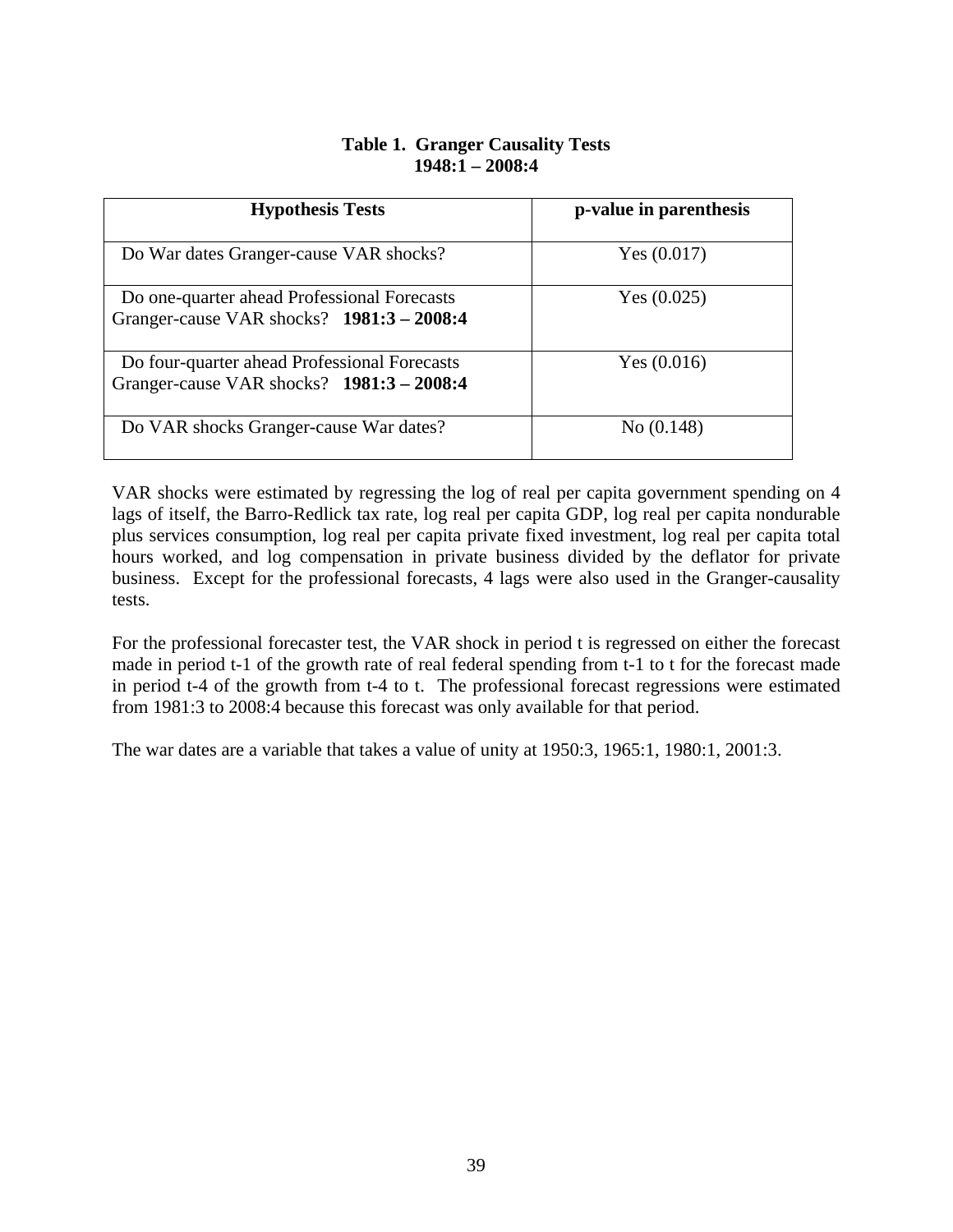|         | PDV of expected |             |         | PDV of expected         |            |
|---------|-----------------|-------------|---------|-------------------------|------------|
|         | change in       |             |         | change in               | $%$ of     |
|         | spending,       | % of        |         | spending,               | previous   |
|         | billions of     | previous    |         | billions of             | quarter    |
| Quarter | nominal \$      | quarter GDP | Quarter | nominal \$              | <b>GDP</b> |
| 1939q1  | 0.5             | 0.56        | 1961q4  | $-1$                    | $-0.18$    |
| 1939q3  | 0.7             | 0.78        | 1962q1  | $\overline{2}$          | 0.36       |
| 1940q2  | 31.6            | 32.17       | 1963q3  | $-7.1$                  | $-1.16$    |
| 1940q4  | 4.9             | 4.78        | 1964q1  | $-4.6$                  | $-0.73$    |
| 1941q1  | $\overline{7}$  | 6.63        | 1965q1  | 2.2                     | 0.33       |
| 1941q2  | 44.3            | 39.15       | 1965q2  | 1.4                     | 0.20       |
| 1941q4  | 97              | 74.50       | 1965q3  | 14                      | 1.98       |
| 1942q2  | 29              | 20.22       | 1966q2  | 1                       | 0.13       |
| 1942q3  | 66.2            | 42.45       | 1966q3  | 11                      | 1.41       |
| 1943q1  | 23              | 12.67       | 1966q4  | 21.8                    | 2.75       |
| 1944q2  | $-34$           | $-15.93$    | 1967q1  | 38.8                    | 4.81       |
| 1944q4  | 19.4            | 8.71        | 1967q2  | 6                       | 0.73       |
| 1945q3  | $-41$           | $-17.60$    | 1967q3  | 3.8                     | 0.46       |
| 1946q3  | 3.7             | 1.70        | 1967q4  | $-10$                   | $-1.19$    |
| 1947q2  | 7.8             | 3.29        | 1968q1  | 5                       | 0.59       |
| 1948q1  | 1.8             | 0.71        | 1968q2  | $-23.3$                 | $-2.65$    |
| 1948q2  | 3.5             | 1.34        | 1970q1  | $-5$                    | $-0.50$    |
| 1949q4  | $-2$            | $-0.75$     | 1970q2  | $-3$                    | $-0.29$    |
| 1950q2  | 7.7             | 2.80        | 1973q3  | $-5$                    | $-0.36$    |
| 1950q3  | 179.4           | 63.06       | 1973q4  | 5                       | 0.36       |
| 1950q4  | 124             | 41.07       | 1976q1  | $\overline{\mathbf{4}}$ | 0.23       |
| 1951q1  | 4.1             | 1.31        | 1977q3  | $-5$                    | $-0.25$    |
| 1952q1  | $-0.5$          | $-0.14$     | 1979q1  | 11                      | 0.46       |
| 1952q2  | $-4.6$          | $-1.31$     | 1980q1  | 169.1                   | 6.36       |
| 1952q3  | 0.8             | 0.23        | 1981q1  | 74.5                    | 2.56       |
| 1953q1  | $-7.5$          | $-2.02$     | 1986q4  | $-89.4$                 | $-1.99$    |
| 1953q2  | $-4.4$          | $-1.16$     | 1988q1  | $-242$                  | $-4.96$    |
| 1953q3  | $-11.7$         | $-3.06$     | 1988q4  | $-58.8$                 | $-1.14$    |
| 1953q4  | $-1$            | $-0.26$     | 1989q4  | $-507.6$                | $-9.17$    |
| 1954q3  | $-5$            | $-1.33$     | 1990q4  | 112.1                   | 1.92       |
| 1955q1  | 4.9             | 1.26        | 1991q4  | $-112.1$                | $-1.86$    |
| 1956q1  | 0.9             | 0.21        | 1999q1  | 15                      | 0.17       |
| 1956q2  | 0.6             | 0.14        | 2001q3  | 97.1                    | 0.94       |
| 1956q3  | 3               | 0.69        | 2002q1  | 296.3                   | 2.86       |
| 1956q4  | 0.5             | 0.11        | 2002q3  | 93                      | 0.88       |
| 1957q2  | 2.4             | 0.52        | 2003q1  | 123.8                   | 1.15       |
| 1957q4  | 10.3            | 2.21        | 2003q3  | 41                      | 0.37       |
| 1958q1  | 0.7             | 0.15        | 2003q4  | 78.2                    | 0.69       |
| 1959q1  | 1.5             | 0.31        | 2004q2  | 25                      | 0.22       |
| 1960q2  | 2.9             | 0.55        | 2005q1  | 100                     | 0.82       |
| 1961q1  | 7.7             | 1.47        | 2006q2  | 227.7                   | 1.73       |
| 1961q2  | 31.1            | 5.89        | 2007q4  | 739.3                   | 5.21       |
| 1961q3  | 3.5             | 0.65        | 2008q4  | $-243.6$                | $-1.67$    |

# **Table 2. The "Defense News" Variable**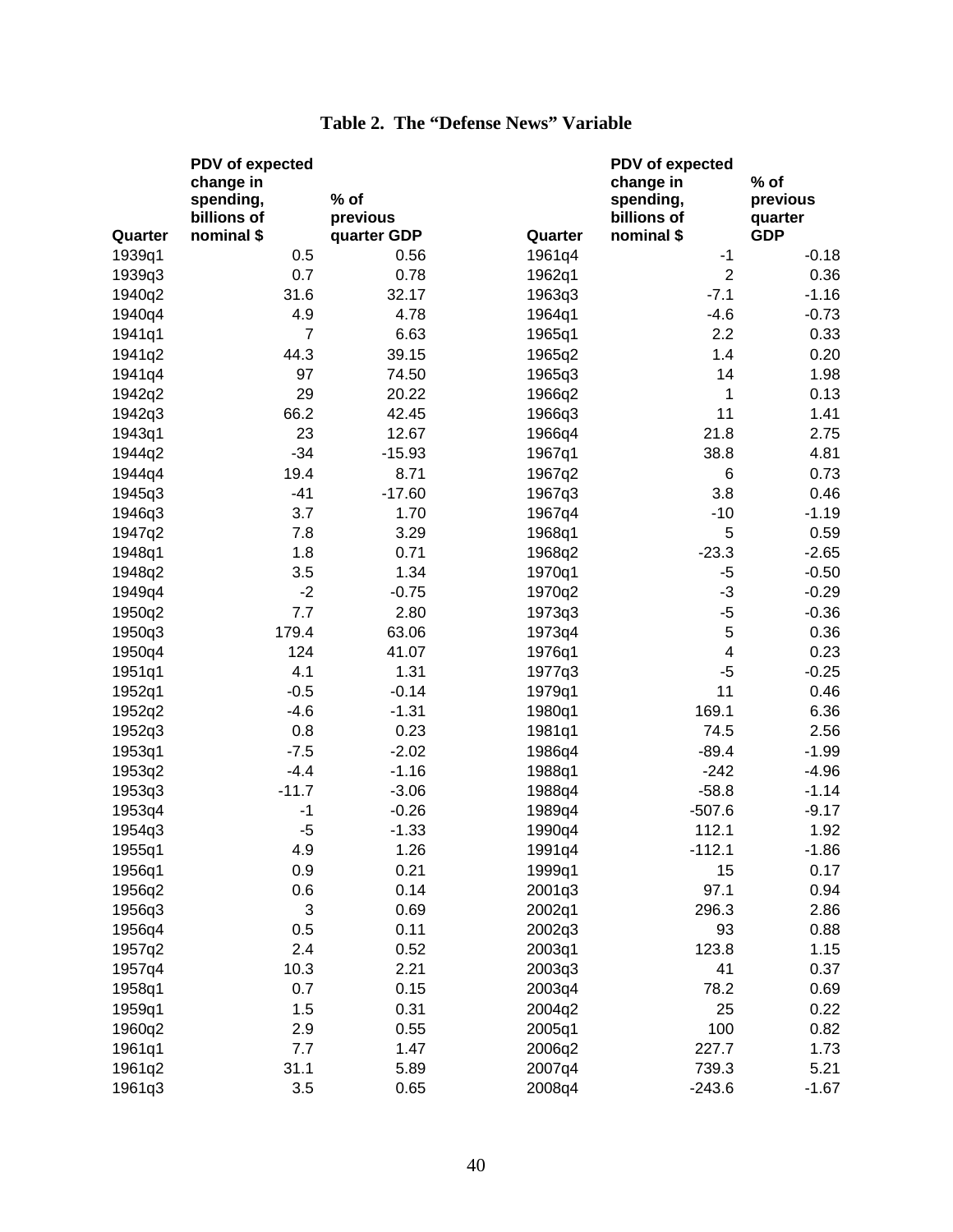|                            | 1                | $\overline{2}$     | 3                           |
|----------------------------|------------------|--------------------|-----------------------------|
|                            | <b>R-squared</b> | <b>F-statistic</b> | <b>Marginal F-statistic</b> |
| <b>Defense Spending</b>    |                  |                    |                             |
| $1939:1 - 2008:4$          | 0.419            | 38.90              | 9.36                        |
| $1947:1 - 2008:4$          | 0.551            | 58.41              | 20.74                       |
| $1955:1 - 2008:4$          | 0.082            | 3.66               | 2.01                        |
| <b>Government Spending</b> |                  |                    |                             |
| $1939:1 - 2008:4$          | 0.410            | 37.58              | 9.00                        |
| $1947:1 - 2008:4$          | 0.518            | 51.15              | 19.65                       |
| $1955:1 - 2008:4$          | 0.037            | 1.60               | 0.429                       |

**Table 3. Explanatory Power of the Defense News Variable** 

Columns (1) and (2) show statistics from a regression of the growth of real per capita spending on current and four lags of the news shock divided by lagged nominal GDP. Column (3) shows the marginal F-statistic on current and four lags of the news variable in a regression of the growth of real per capita spending on four lags of the following additional variables: log real per capita spending, log real GDP, the 3-month T-bill rate, and the Barro-Redlick average marginal tax rate.

# **Table 4. Explanatory Power of Professional Forecaster Errors 1968:4 – 2008:4**

|                            | <b>K-squared</b> | F-statistic   | <b>Marginal F-statistic</b> |
|----------------------------|------------------|---------------|-----------------------------|
| <b>Government Spending</b> | 596              | י ררח<br>ے. ت | 04                          |

See notes for Table 3. The news shock in this case is the difference between actual real spending growth (measured in logs) and forecasted growth, based on t-1 information. For 1968:4 – 1981:2, the shock pertains to defense spending; for 1981:3 – 2008:4, the shock pertains to all federal spending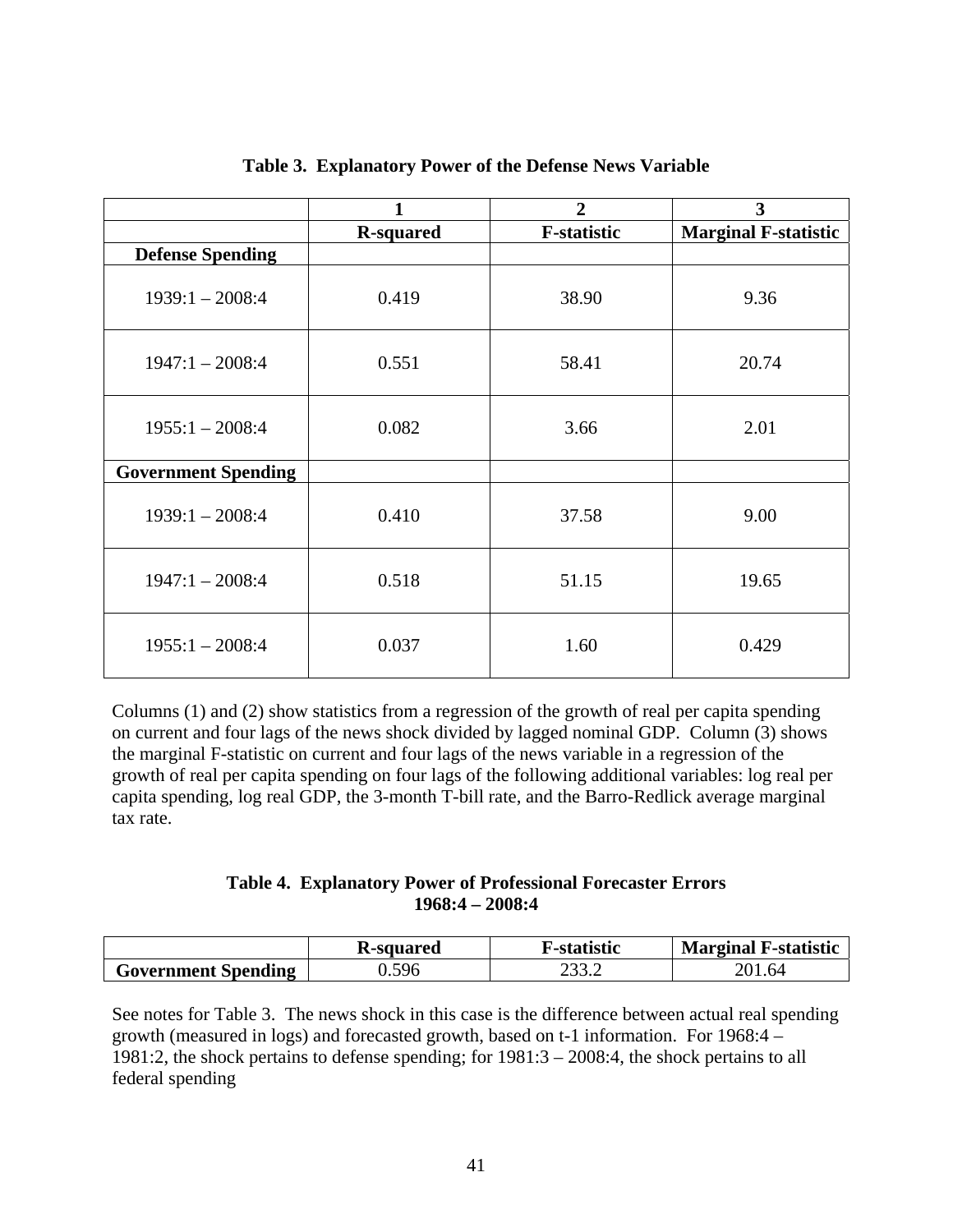# **Figure 1: Real Government Spending Per Capita**

(in thousands of chained (2005) dollars)

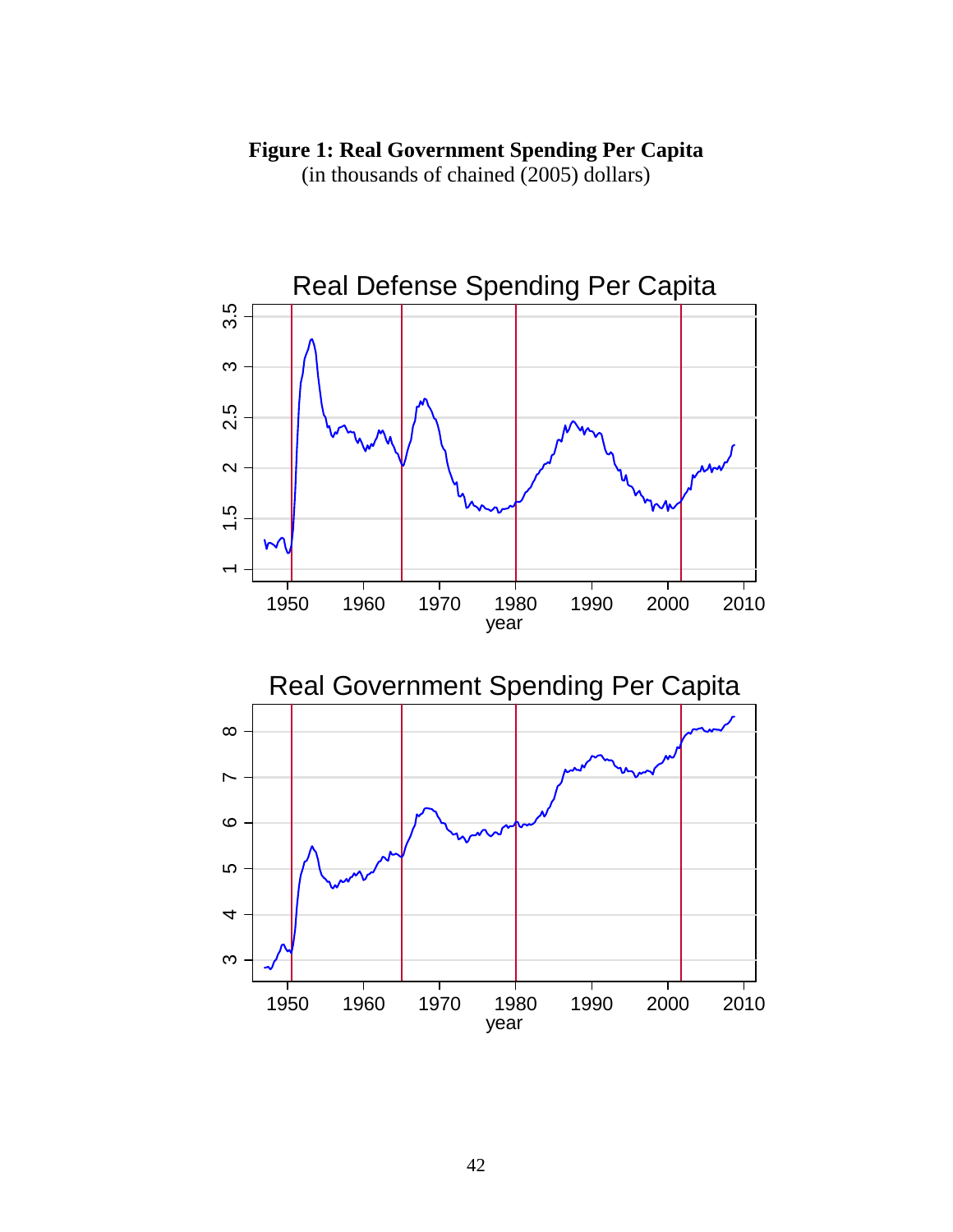

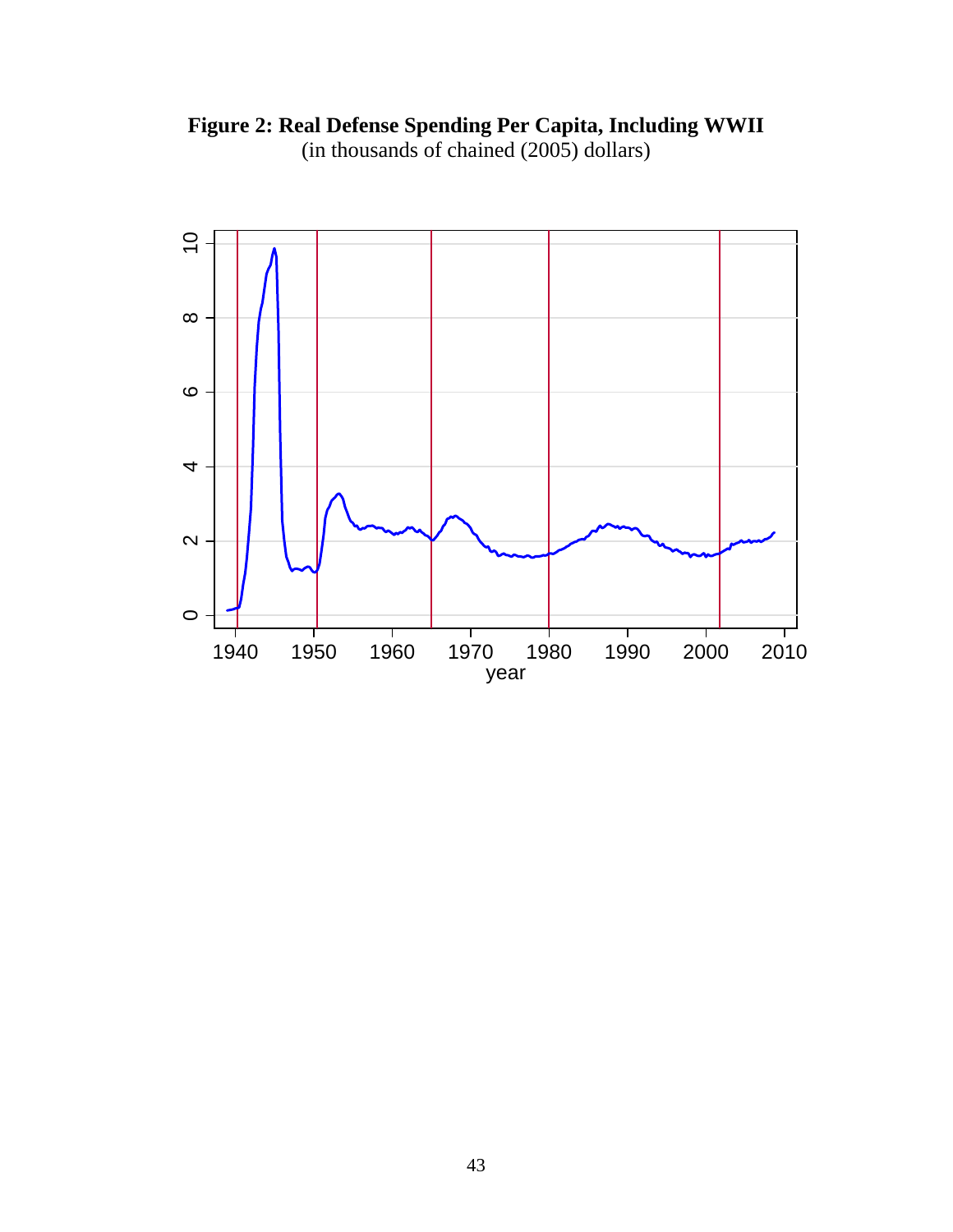

**Figure 3: Components of Government Spending Fraction of nominal GDP**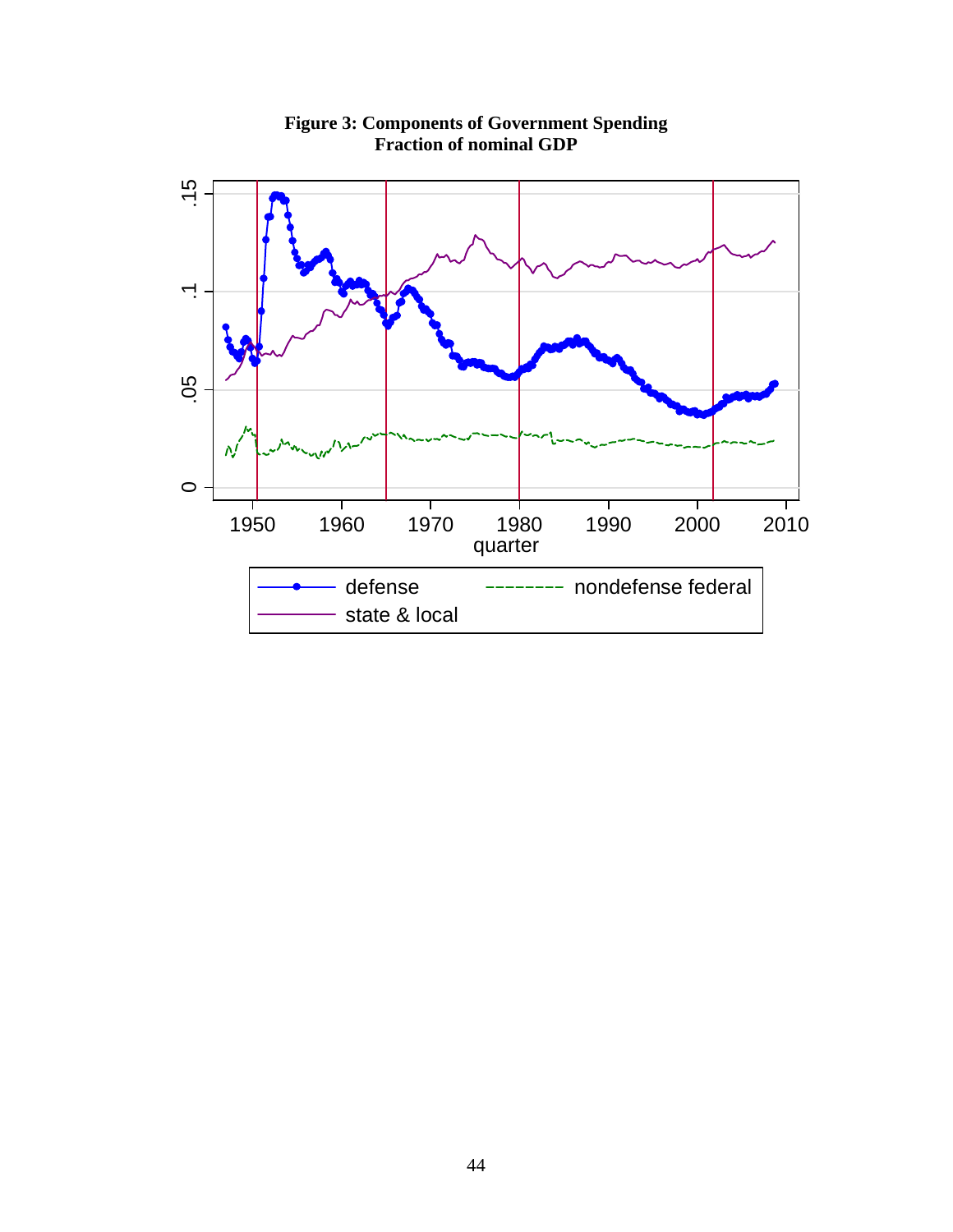# **Figure 4A. Comparison of Identification Methods Response to a government spending shock**

**(Standard error bands are 68% confidence intervals)** 



# **VAR Shocks** War Dates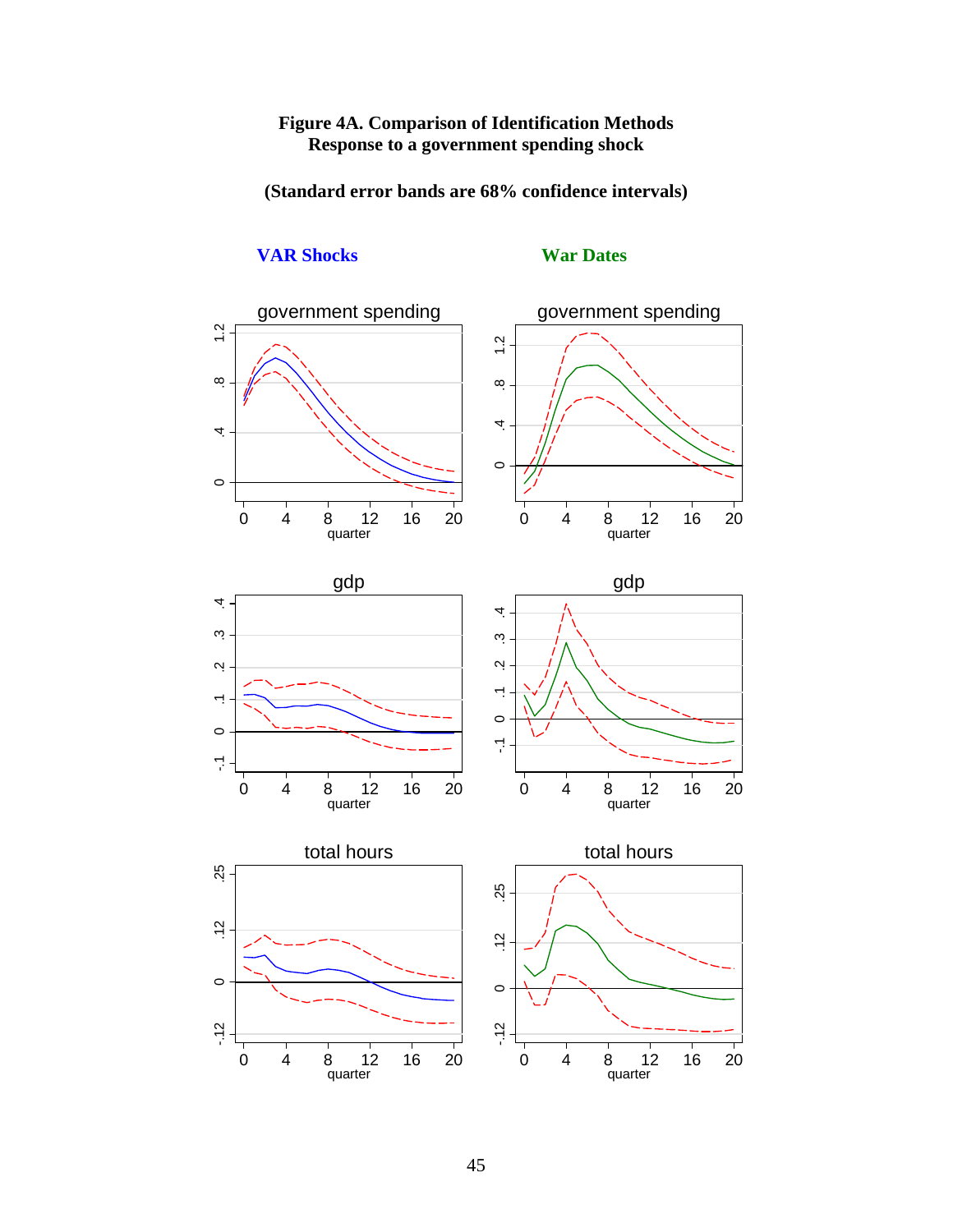# **Figure 4B. Comparison of Identification Methods (continued) Response to a government spending shock**

**(Standard error bands are 68% confidence intervals)** 



# **VAR Shocks War Dates**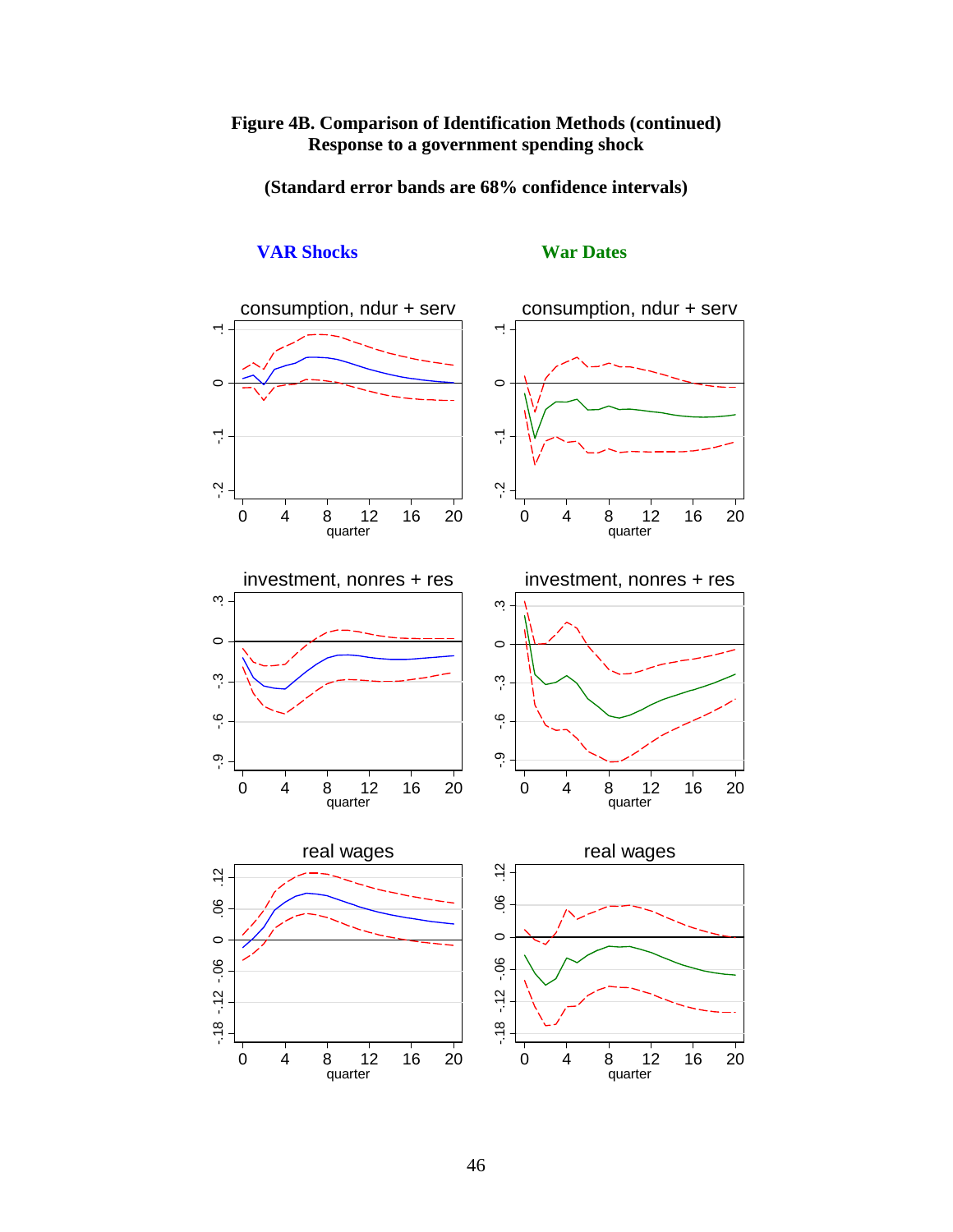

**Figure 5A: Comparison of VAR Defense Shocks to Forecasts Korea and Vietnam** 

The top and middle panels are based on log per capita real defense spending on a quarterly calendar year basis. The bottom panels are nominal, annual data on a fiscal year basis.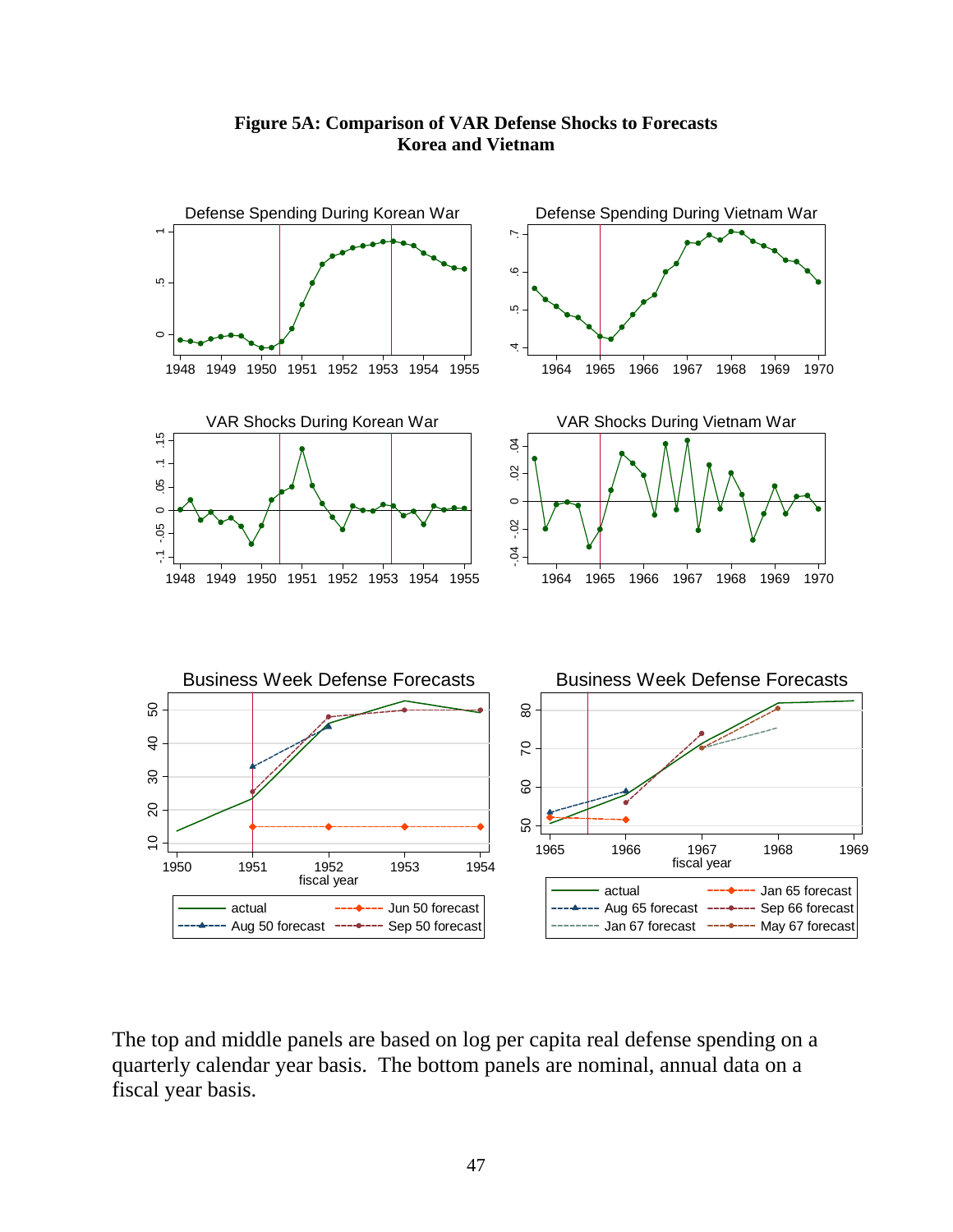

**Figure 5B: Comparison of VAR Defense Shocks to Forecasts Carter-Reagan and 9/11** 

The top and middle panels are based on log per capita real defense spending on a quarterly calendar year basis. The bottom panels are nominal, annual data on a fiscal year basis.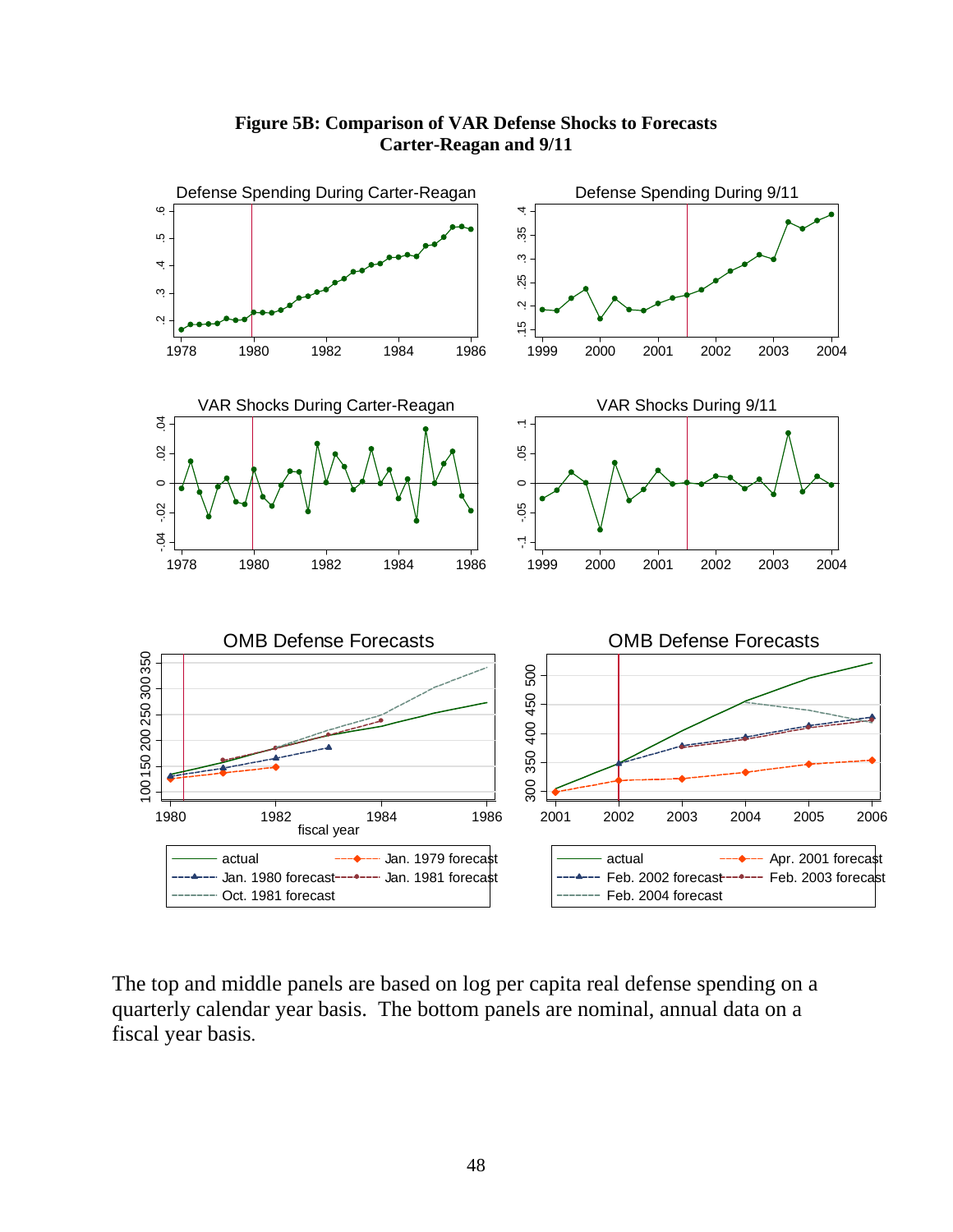



The variable shown at time t is the forecast of the growth rate of real spending from quarter t - 1 to quarter  $t + 4$ .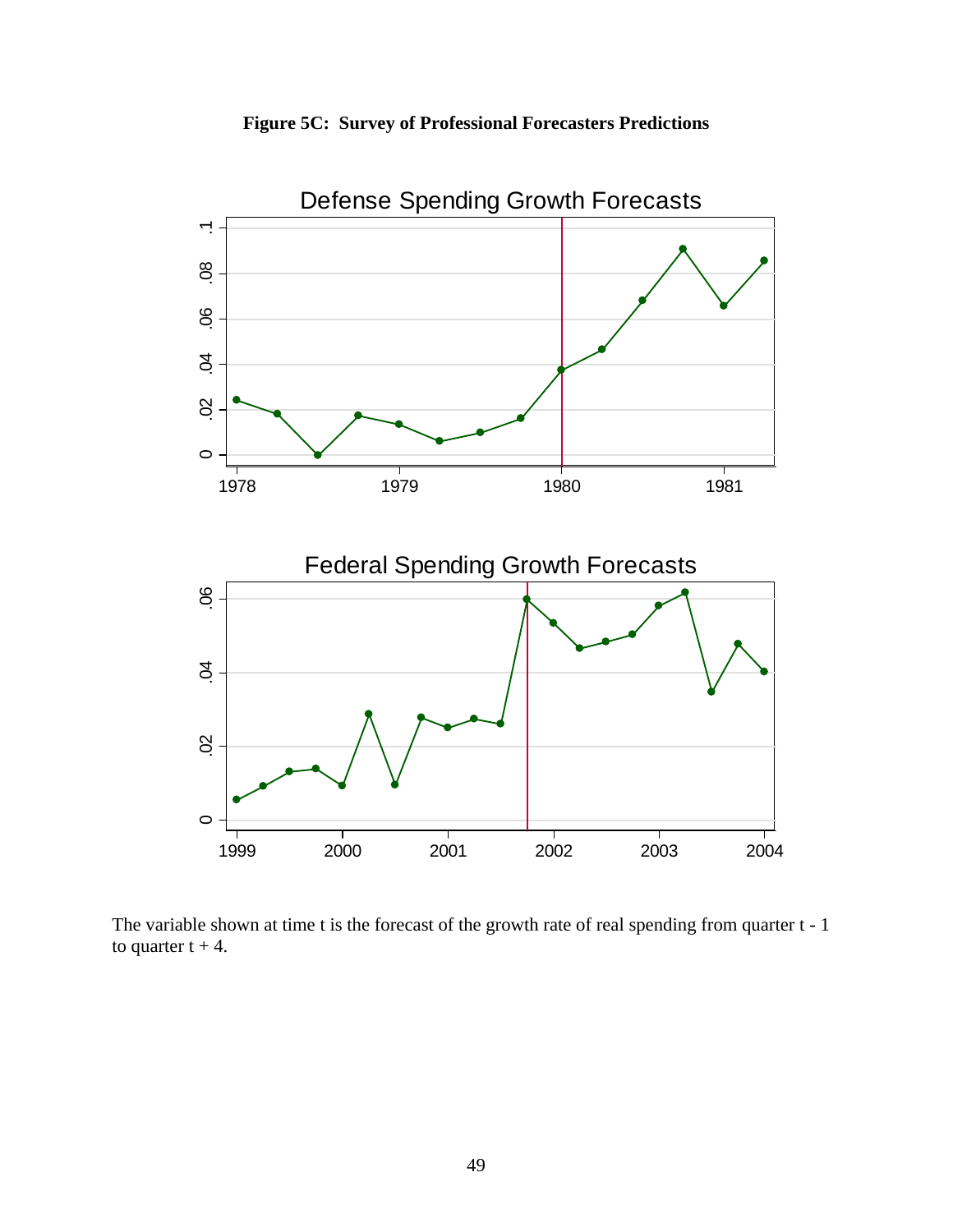

**Figure 6. The Theoretical Effect of an Increase in Government Spending Announced Two Quarters in Advance (variables in logarithms)**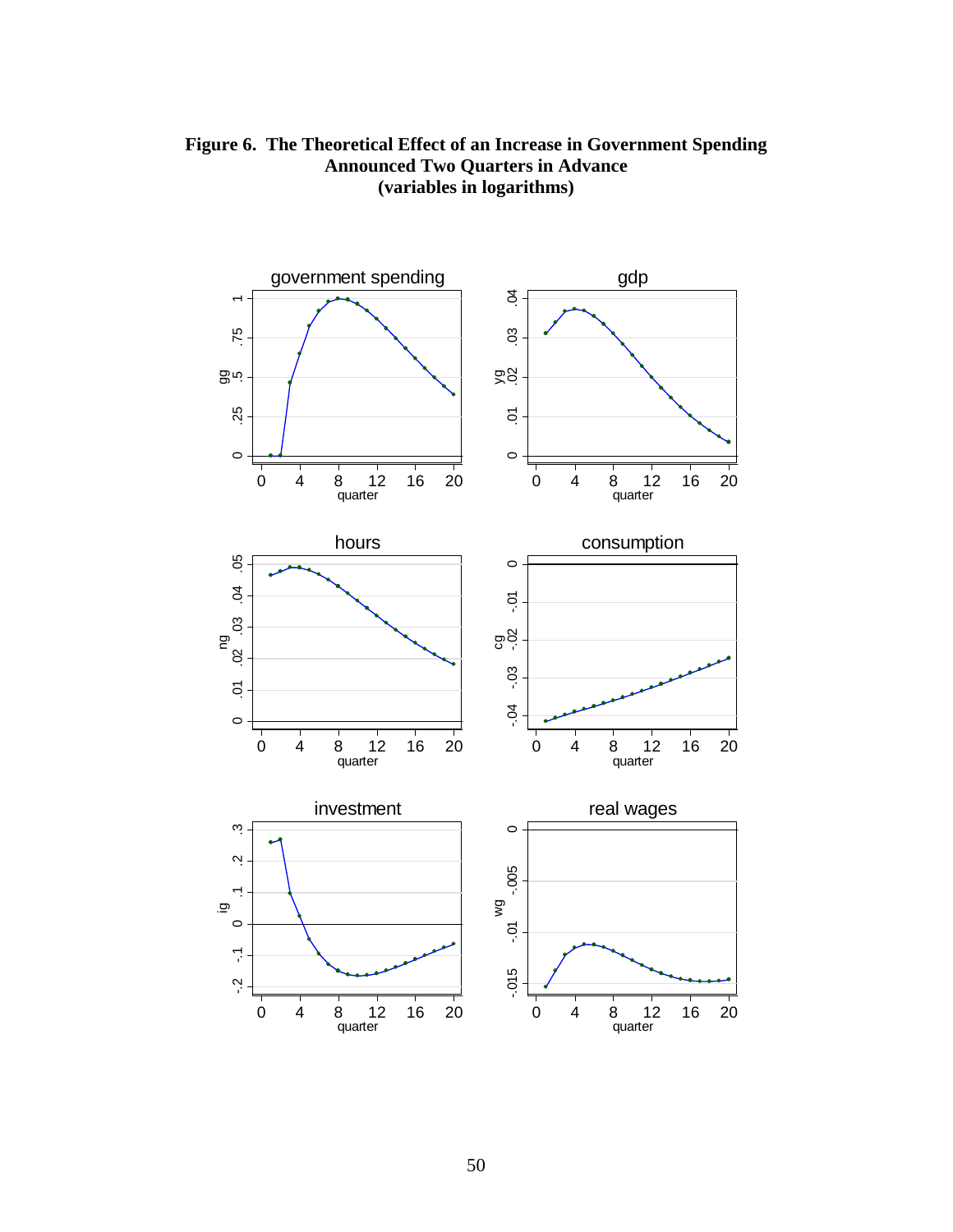

# **Based on trivariate VARs on model simulations in which government spending changes are anticipated two quarter in advance**

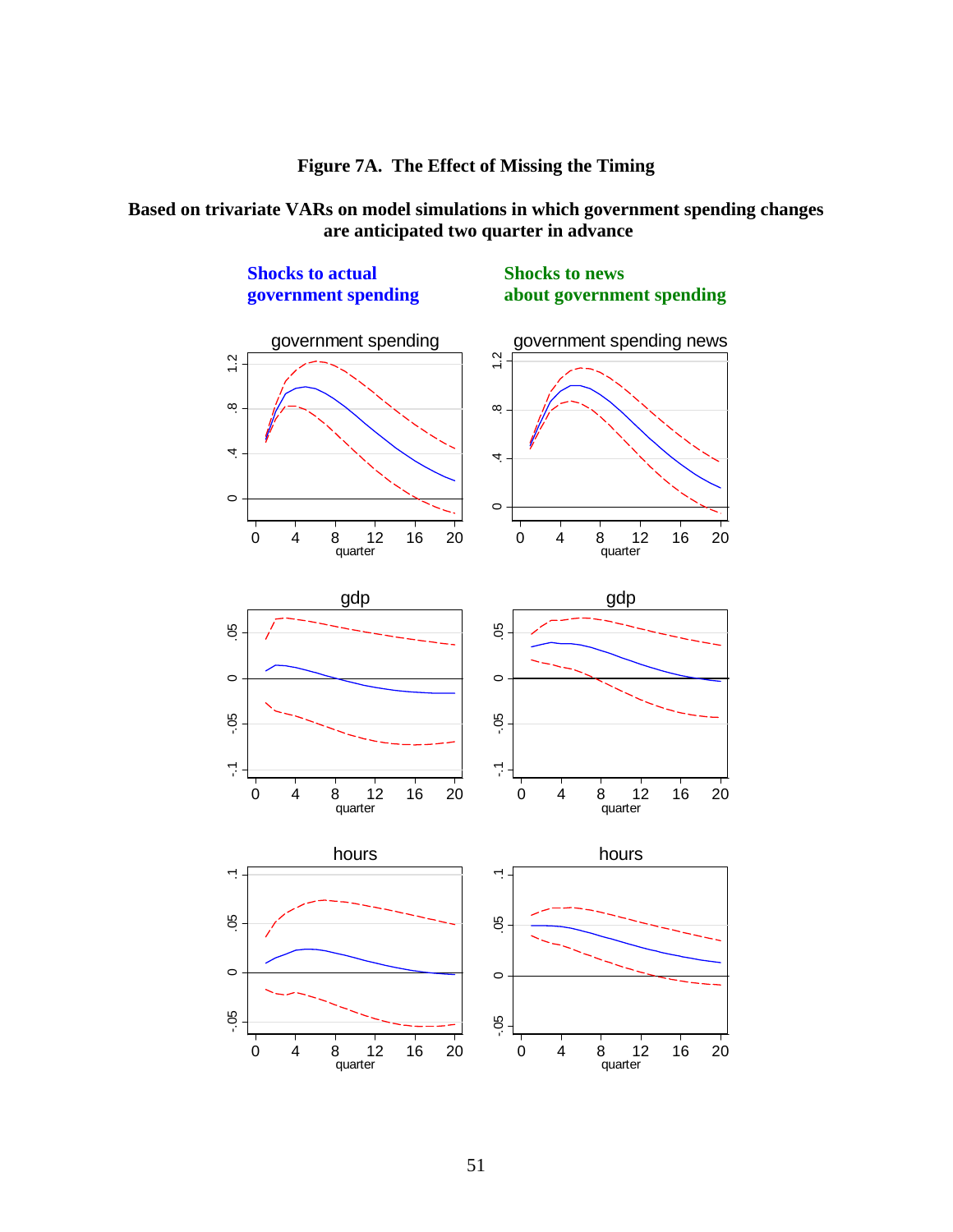

# **Based on trivariate VARs on model simulations in which government spending changes are anticipated two quarter in advance**



**Shocks to actual Shocks to news** 

 **government spending about government spending**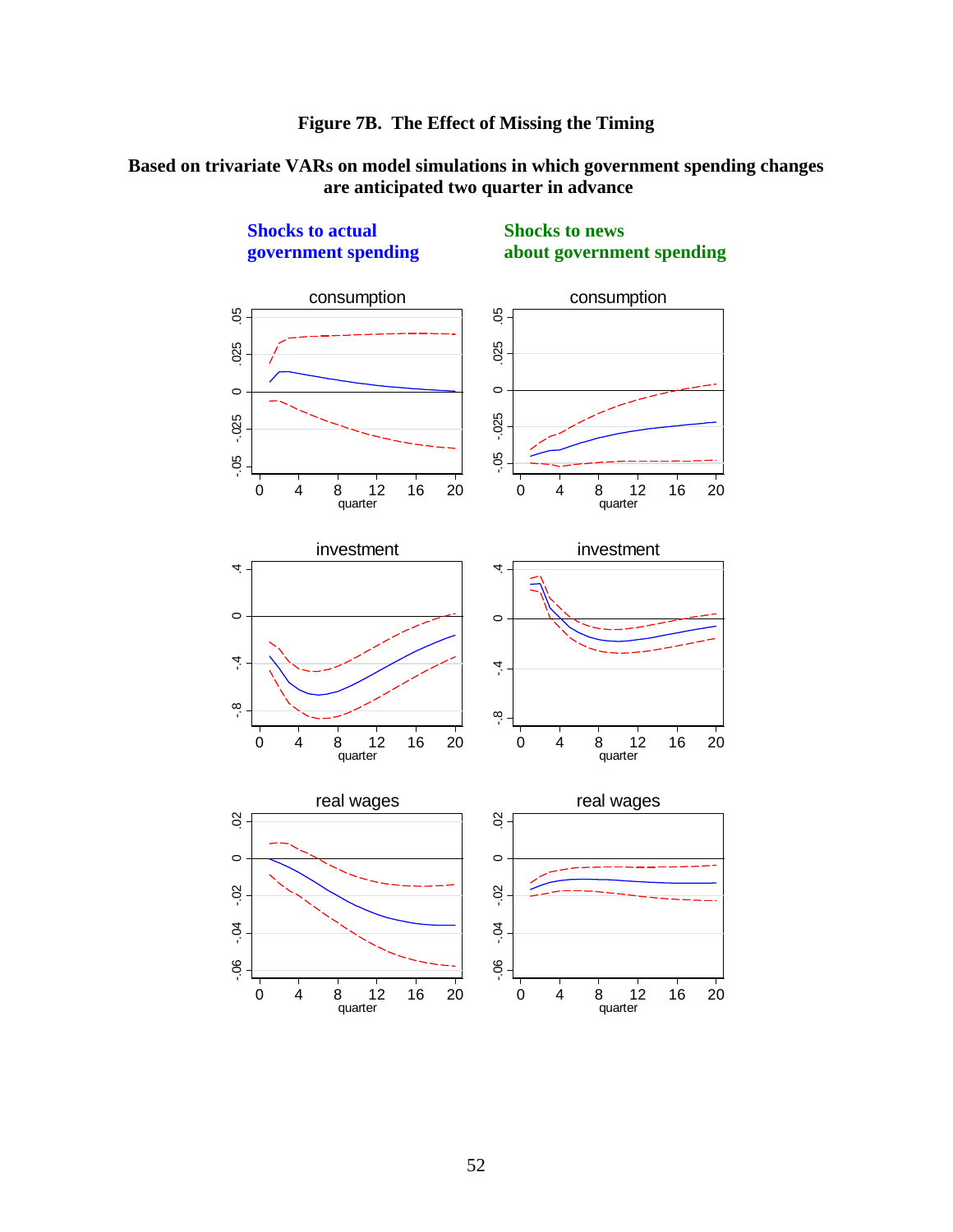

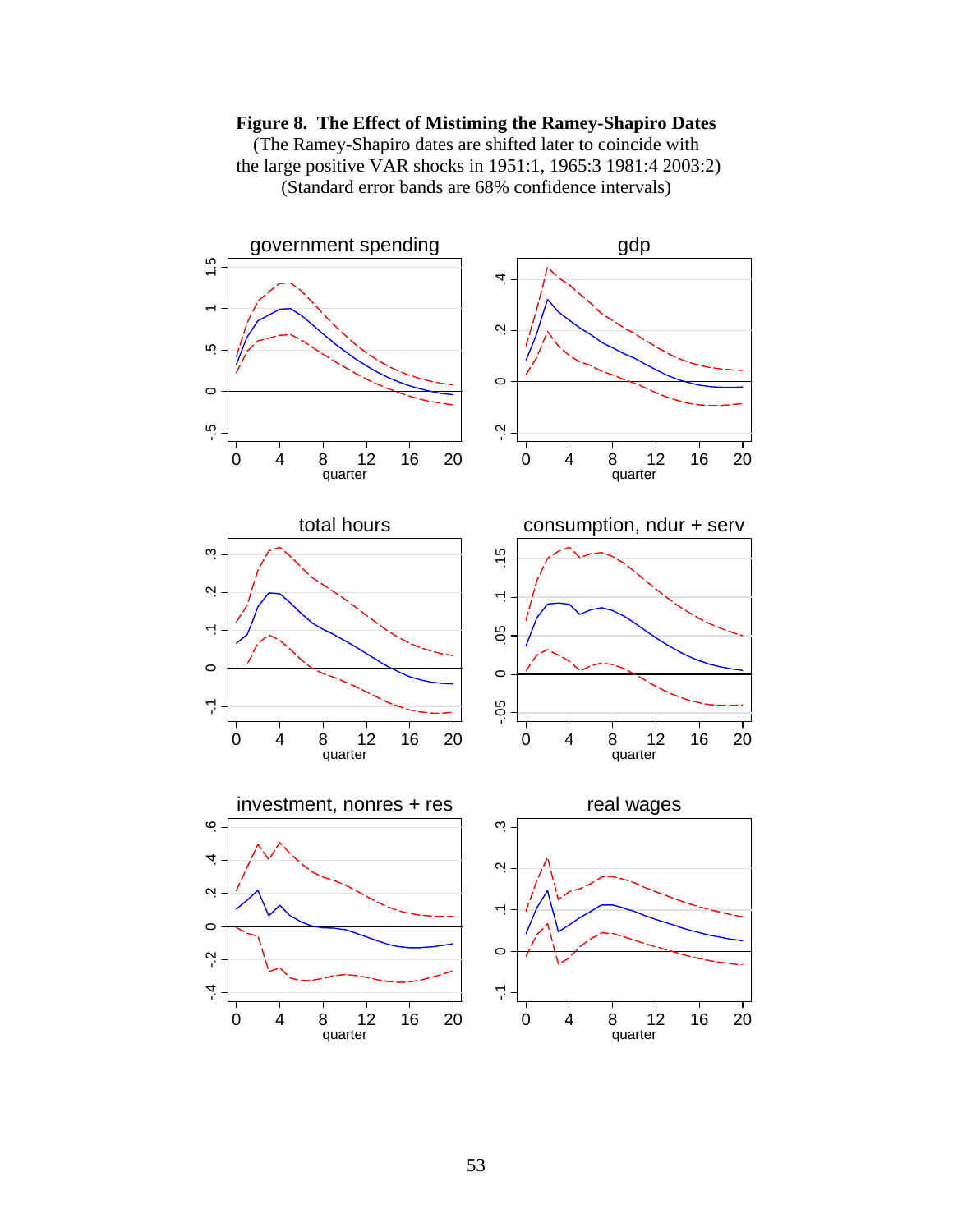

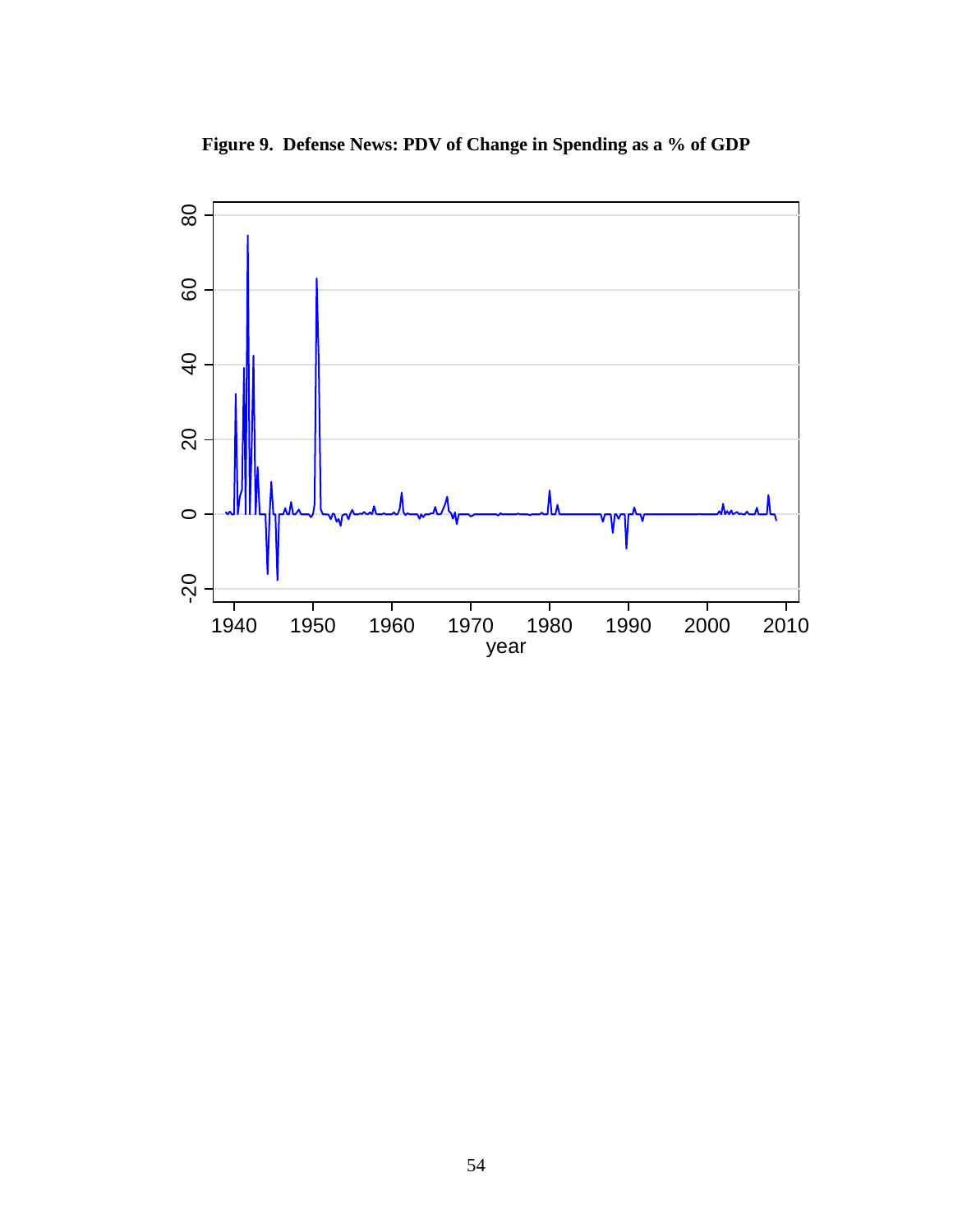

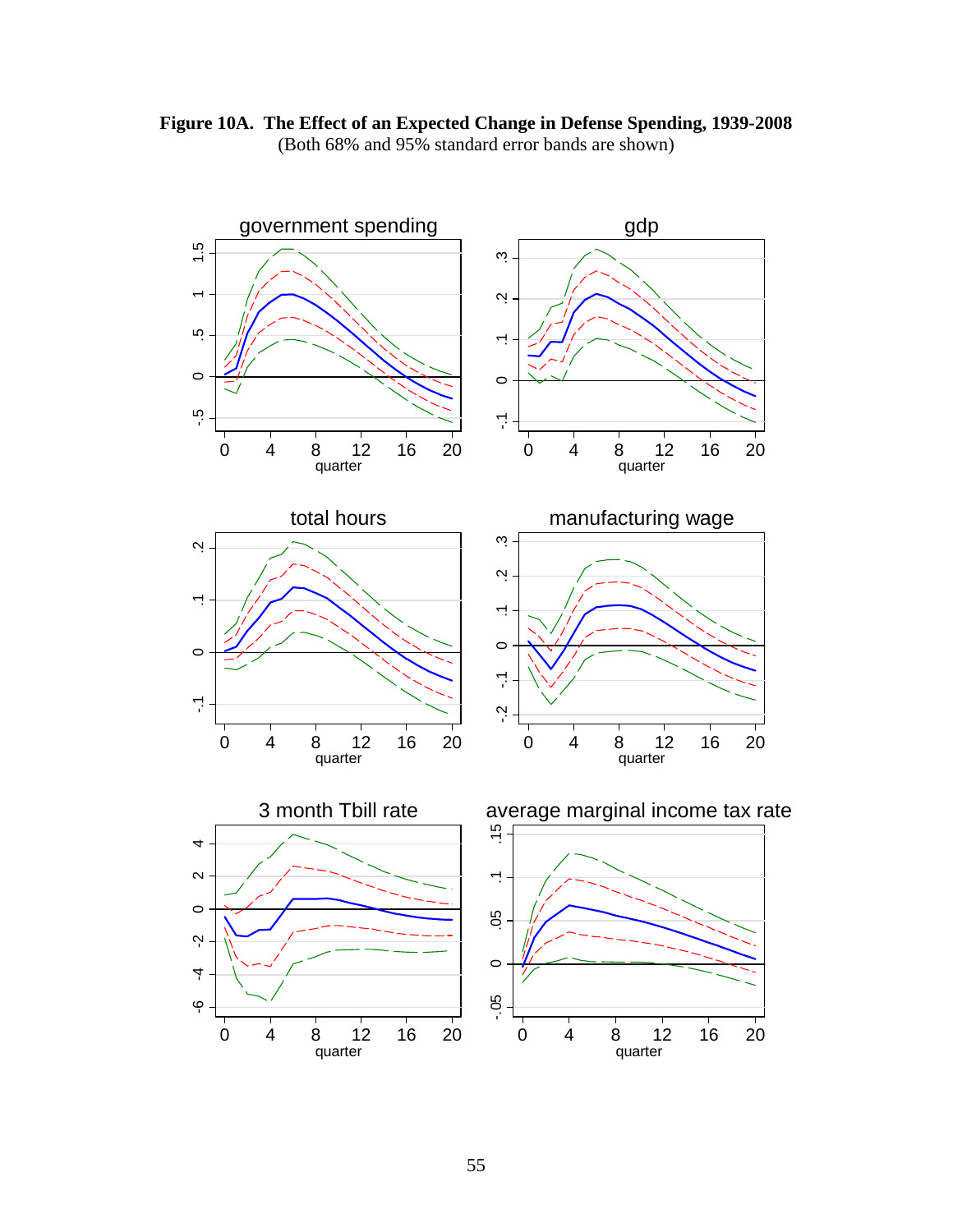

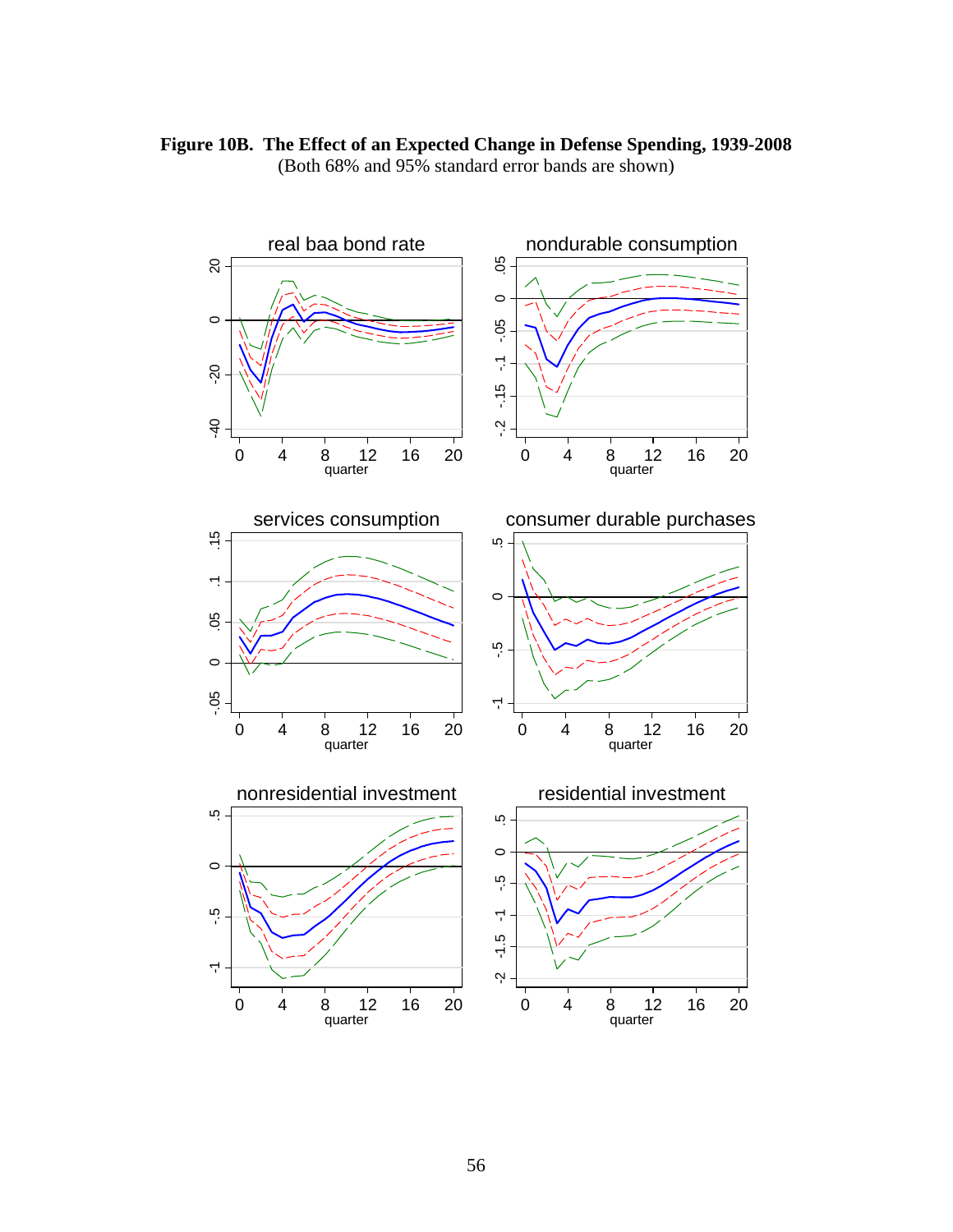

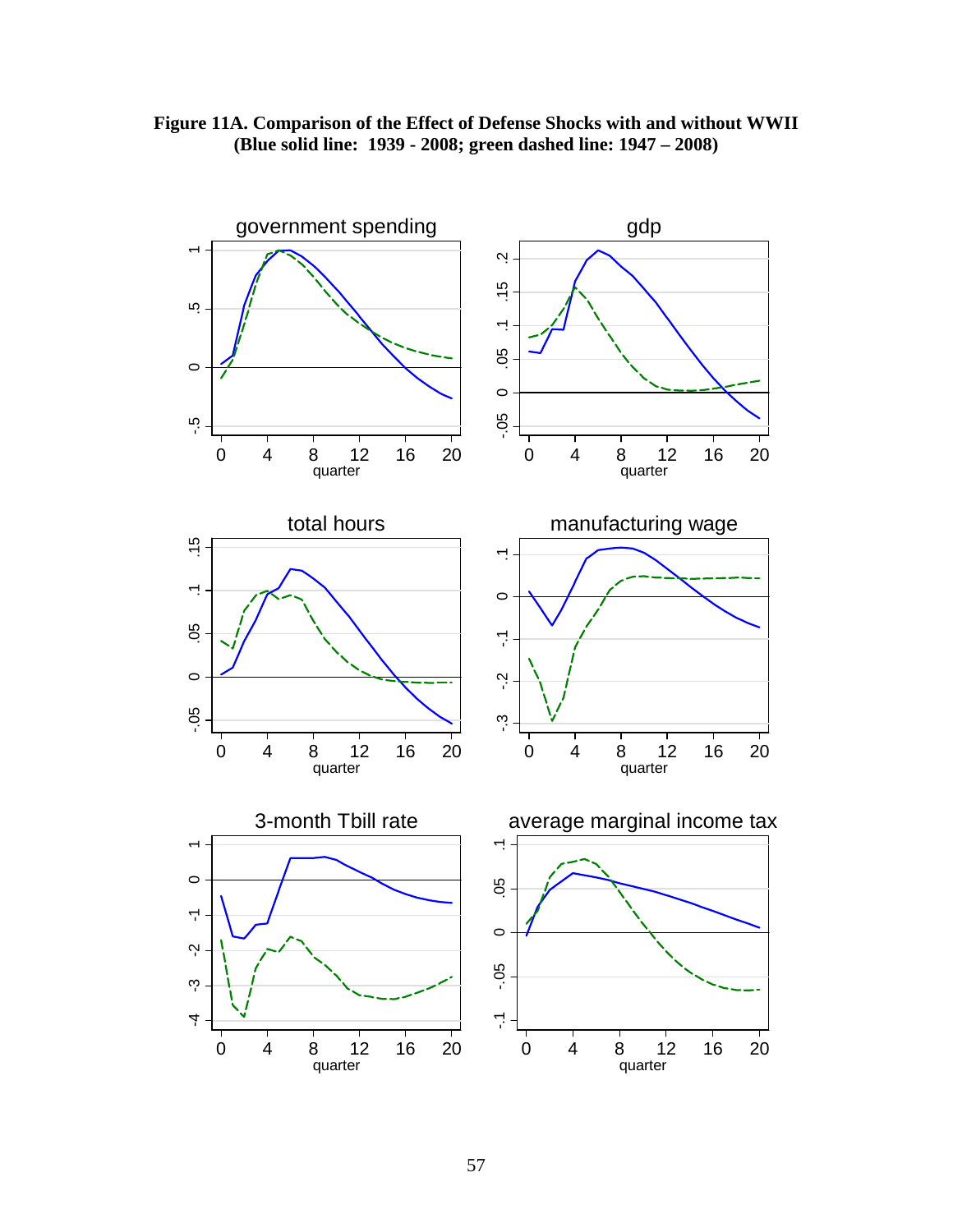

# **Figure 11B. Comparison of the Effect of Defense Shocks with and without WWII (Blue solid line: 1939 - 2008; green dashed line: 1947 – 2008)**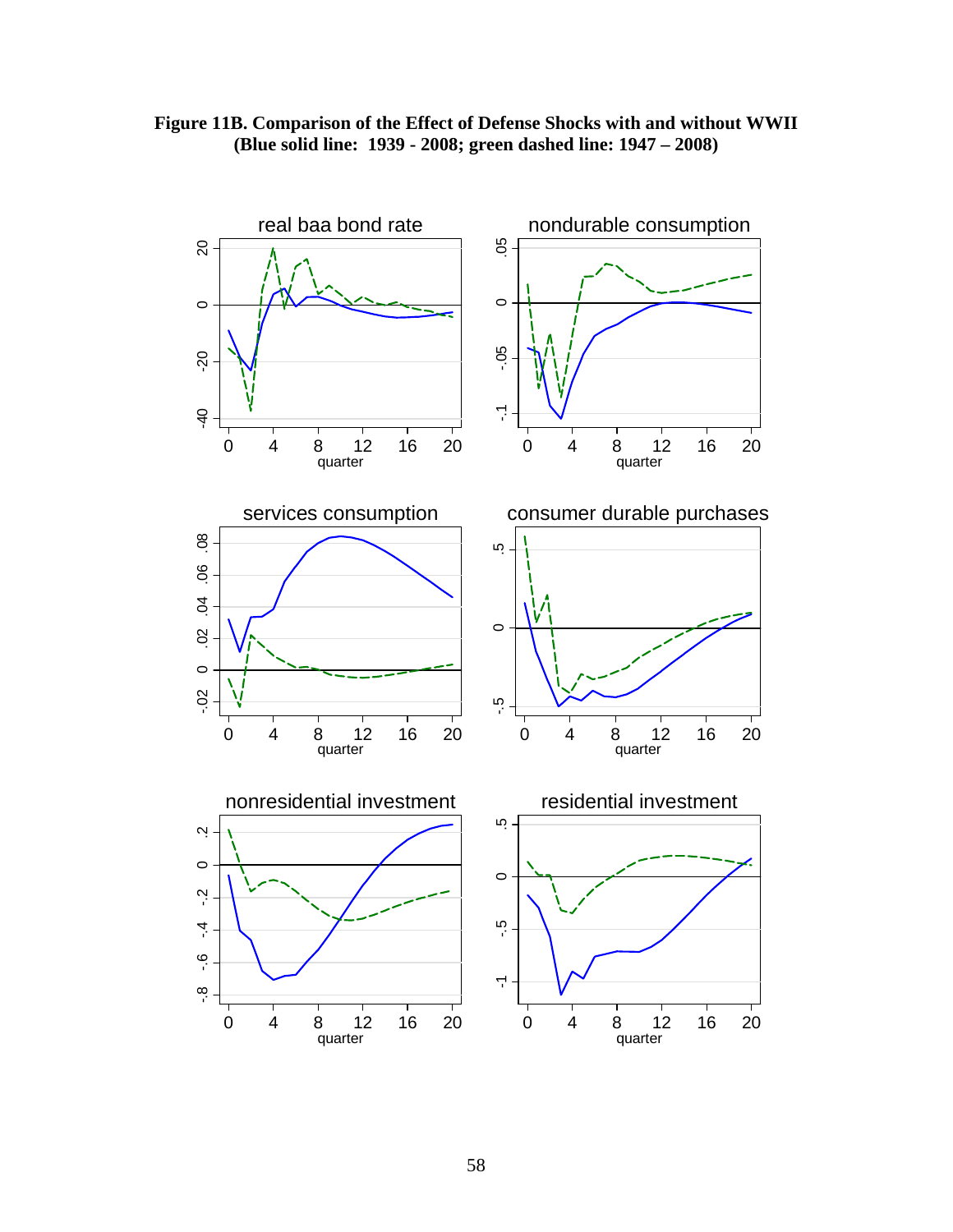



(Both 68% and 95% standard error bands are shown)



 $-40$ 

9